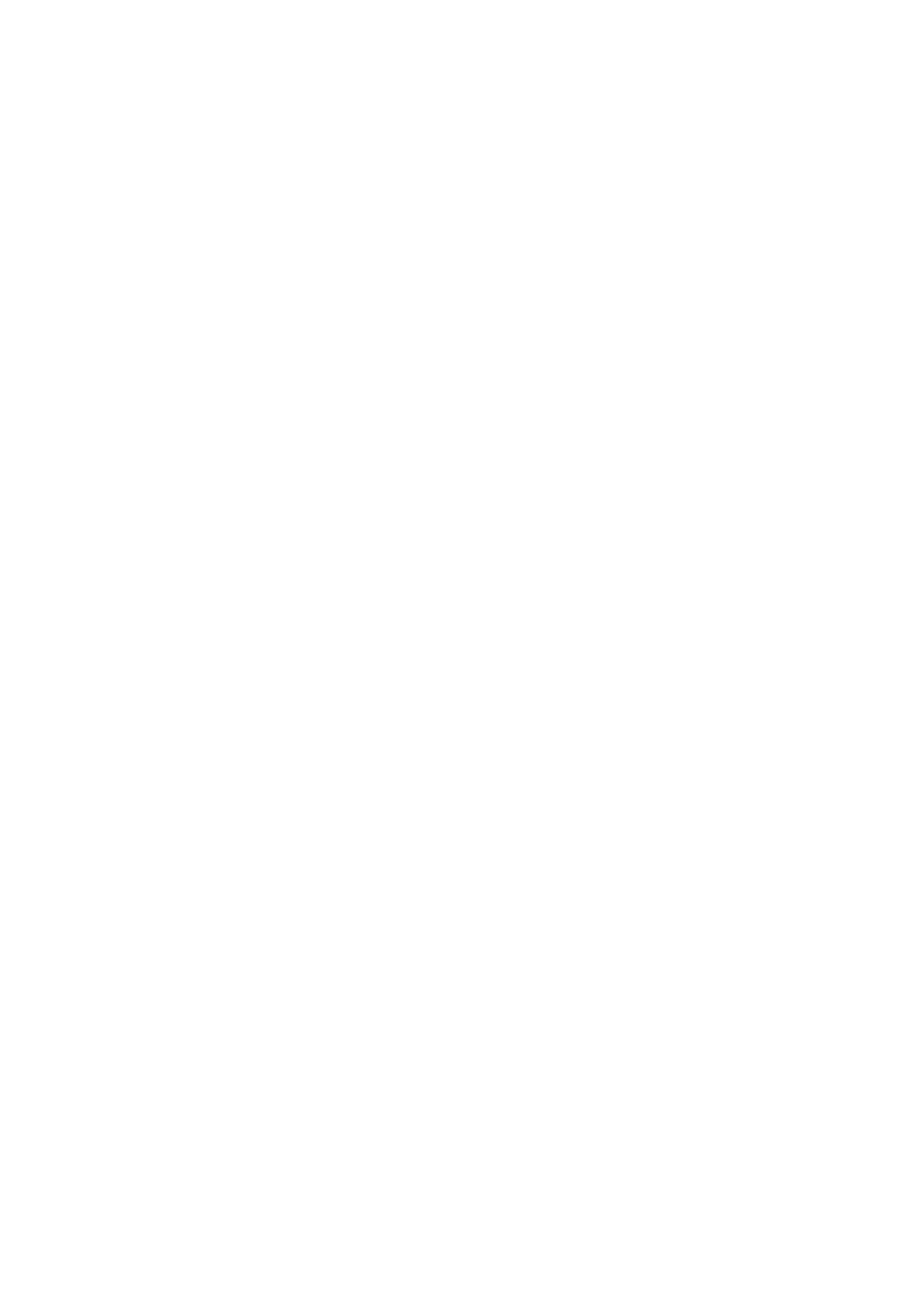Western Australia

# **Cat Act 2011**

# **Contents**

# **Part 1 — Preliminary**

|     | and sterilisation of cats             |               |
|-----|---------------------------------------|---------------|
|     | Part 2 — Registration, identification |               |
|     | Term used: owner                      |               |
| -3. | Terms used                            | 2             |
| 2.  | Commencement                          | $\mathcal{D}$ |
|     | Short title                           |               |

# **Division 1 — Registration and tagging**

|     | Subdivision 1 — Cats must be registered and tagged |    |
|-----|----------------------------------------------------|----|
| 5.  | Cats to be registered                              | 6  |
| 6.  | Cats to wear tags                                  | 6  |
| 7.  | Interference with tag                              | 7  |
|     | Subdivision $2$ — How to register a cat            |    |
| 8.  | Application for registration                       | 7  |
| 9.  | Registration                                       | 7  |
| 10. | Cancellation of registration                       | 9  |
| 11. | Registration numbers, certificates and tags        | 9  |
| 12. | Register of cats                                   | 9  |
| 13. | Notice to be given of certain decisions made under |    |
|     | this Subdivision                                   | 10 |
|     | Division $2$ — Microchipping                       |    |
| 14. | Cats to be microchipped                            | 10 |
| 15. | Microchip implanter to give information to         |    |
|     | microchip database company                         | 11 |
| 16. | Microchip database company's obligations           | 11 |
| 17. | Interference with microchips                       | 11 |
|     |                                                    |    |

As at 22 Dec 2021 Version 00-i0-00 page i Published on www.legislation.wa.gov.au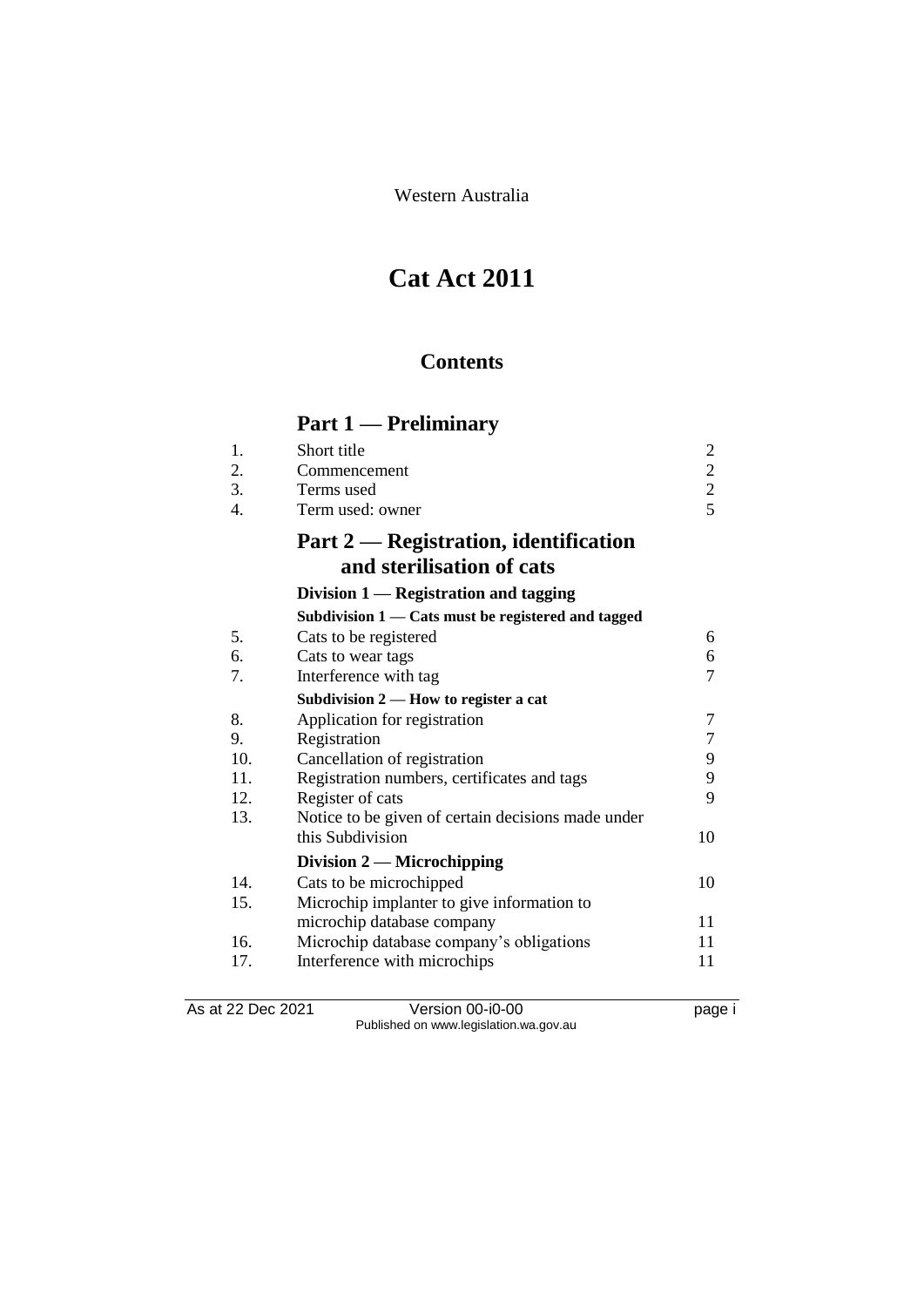#### **Contents**

|     | Division 3 – Sterilisation                             |    |
|-----|--------------------------------------------------------|----|
| 18. | Cats to be sterilised                                  | 11 |
| 19. | Identifying as sterilised a cat that is not sterilised | 12 |
| 20. | Notice of sterilisation to be given to microchip       |    |
|     | database company                                       | 12 |
| 21. | Certificate of sterilisation to be given               | 12 |
|     | Division 4 — Transfer of ownership of cats             |    |
| 22. | Terms used                                             | 13 |
| 23. | Transfer of ownership of cats                          | 13 |
| 24. | Notice to be given of transfer of cat                  | 14 |
|     | Division 5 — Changes to recorded information           |    |
| 25. | Notice to be given of changes to recorded              |    |
|     | information                                            | 14 |
|     | Part 3 — Management of cats                            |    |
|     | Division 1 — Cat control notices                       |    |
| 26. | Cat control notice may be given to cat owner           | 15 |
|     | Division $2$ — Seizing cats                            |    |
| 27. | Cats may be seized                                     | 15 |
| 28. | Disposing of seized cats                               | 16 |
|     | Division $3$ — Dealing with cats at cat                |    |
|     | management facilities                                  |    |
| 29. | <b>Application of Division</b>                         | 16 |
| 30. | Obligation to identify a cat's owner                   | 16 |
| 31. | Cat owner liable to pay costs to cat management        |    |
|     | facility                                               | 16 |
| 32. | Notice to be given to cat's owner, if identified       | 17 |
| 33. | Operator of cat management facility may have cat       |    |
|     | microchipped and sterilised                            | 18 |
| 34. | Dealing with unidentified and unclaimed cats           | 18 |
|     | Division 4 – Breeding of cats                          |    |
|     | Subdivision 1 - Restrictions on breeding cats          |    |
| 35. | Only approved cat breeders may breed cats              | 19 |
|     | Subdivision 2 — Becoming an approved cat breeder       |    |
| 36. | Application for approval to breed cats                 | 20 |
| 37. | Approval to breed cats                                 | 20 |
| 38. | Cancellation of approval to breed cats                 | 21 |
| 39. | Certificate to be given to approved cat breeder        | 21 |
|     |                                                        |    |

page ii Version 00-i0-00 As at 22 Dec 2021 Published on www.legislation.wa.gov.au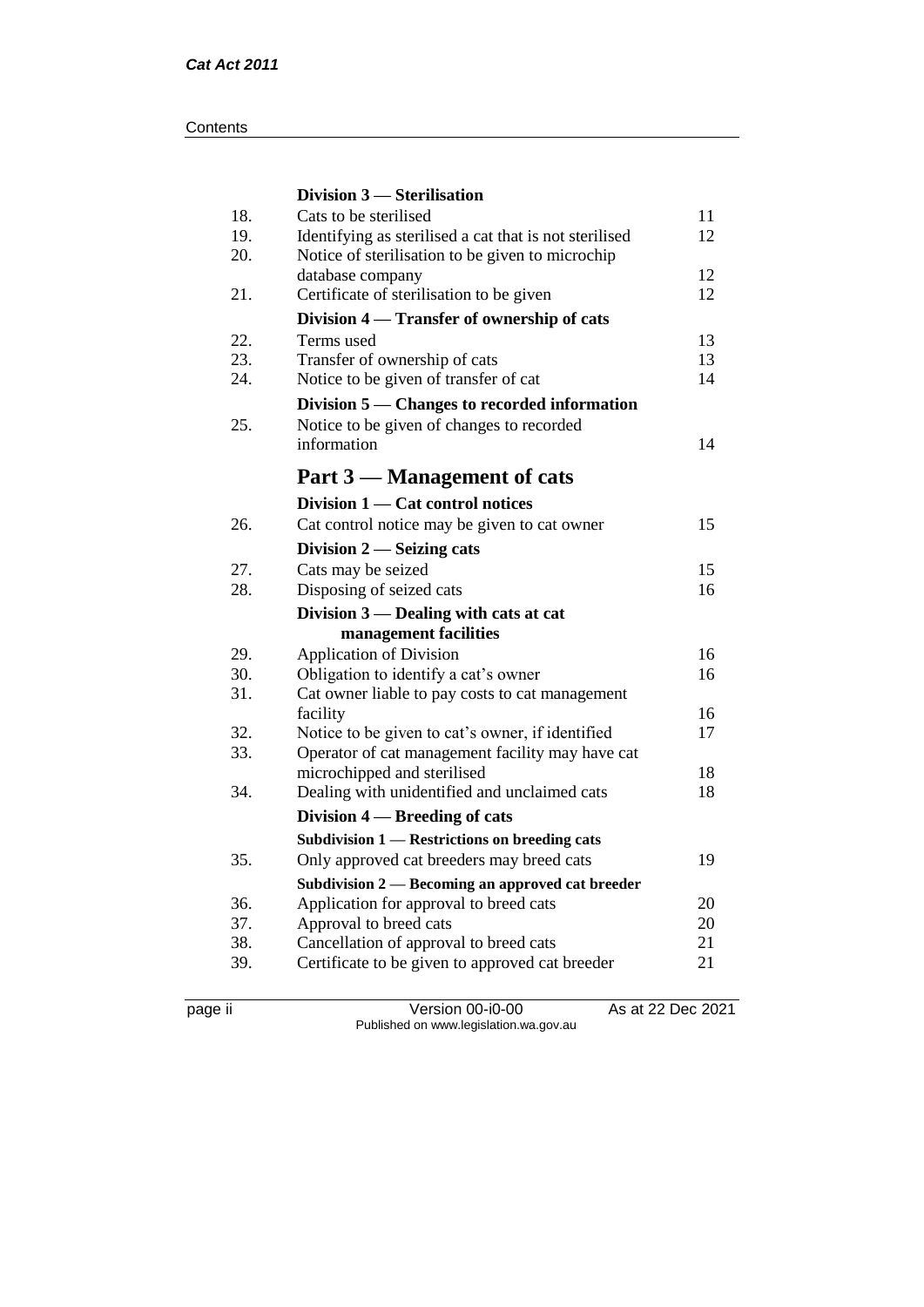| 40. | Notice to be given of certain decisions made under<br>this Subdivision | 22       |
|-----|------------------------------------------------------------------------|----------|
|     | Division 5 — Miscellaneous                                             |          |
| 41. | Cats not to be offered as prizes                                       | 22       |
|     | Part 4 — Administration and                                            |          |
|     | enforcement                                                            |          |
|     | Division 1 — Administration                                            |          |
| 42. | Administration by local governments                                    | 23       |
| 43. | Places to be regarded as within district                               | 23       |
|     | Division 2 — Delegations                                               |          |
| 44. | Delegation by local government                                         | 24       |
| 45. | Delegation by CEO of local government                                  | 24       |
| 46. | Other matters relevant to delegations under this                       |          |
|     | Division                                                               | 25       |
| 47. | Register of, and review of, delegations                                | 25       |
|     | Division 3 — Authorised persons                                        |          |
|     | Subdivision 2 — Particular powers of authorised                        |          |
|     | persons                                                                |          |
| 49. | Authorised person may cause a cat to be destroyed                      | 26       |
| 50. | Persons found committing breach of Act to give                         |          |
| 51. | name on demand                                                         | 26<br>27 |
| 52. | Power to enter premises<br>General powers of authorised person         | 28       |
| 53. | Act does not derogate from powers of police                            |          |
|     | officers                                                               | 29       |
| 54. | Obstruction                                                            | 29       |
|     | <b>Subdivision 3 – Warrants</b>                                        |          |
| 55. | Grounds for a search warrant                                           | 29       |
| 56. | Grounds for a warrant to seize cat                                     | 29       |
| 57. | Application for warrant                                                | 30       |
| 58. | Form of warrant                                                        | 30       |
| 59. | Effect of warrant                                                      | 30       |
| 60. | <b>Execution of warrant</b>                                            | 30       |
|     | Division 4 — Infringement notices                                      |          |
| 61. | Terms used                                                             | 30       |
| 62. | Giving an infringement notice                                          | 31       |
| 63. | Content of infringement notice                                         | 31       |
|     |                                                                        |          |

As at 22 Dec 2021 Version 00-i0-00 page iii Published on www.legislation.wa.gov.au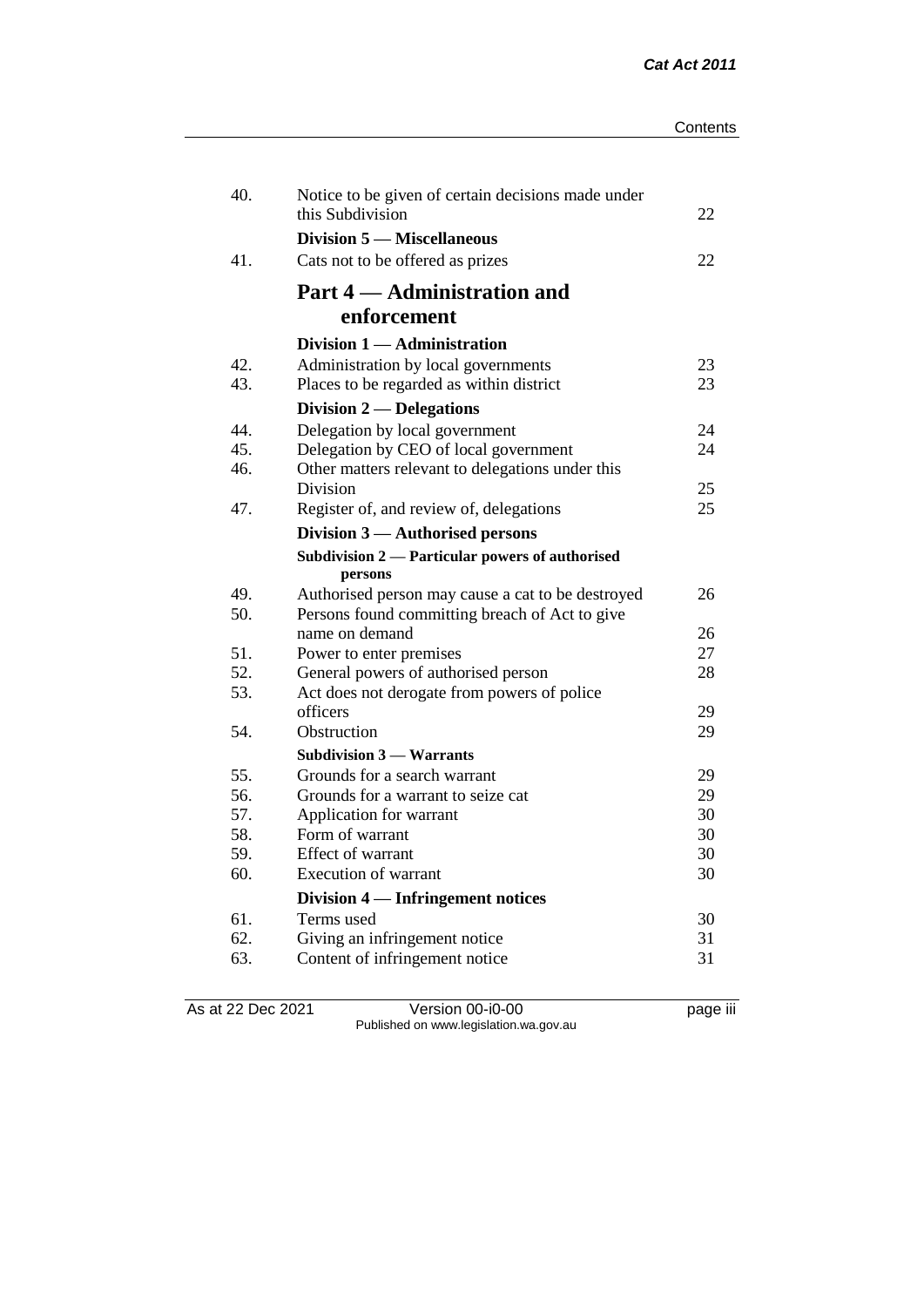#### **Contents**

| 64. | Extension of time                           | 32 |
|-----|---------------------------------------------|----|
| 65. | Withdrawal of notice                        | 32 |
| 66. | Benefit of paying modified penalty          | 32 |
| 67. | Application of penalties collected          | 33 |
|     | Division $5$ — Objections and review        |    |
| 68. | When this Division applies                  | 33 |
| 69. | Objection may be lodged                     | 33 |
| 70. | Dealing with objection                      | 34 |
| 71. | Review of decisions                         | 34 |
| 72. | Suspension of effect of some decisions      | 35 |
|     | Division 6 — Legal proceedings              |    |
| 73. | Prosecutions                                | 36 |
| 74. | Additional court orders                     | 36 |
| 75. | Evidentiary matters                         | 37 |
|     | Part 5 — Subsidiary legislation             |    |
|     | Division $1$ — Regulations                  |    |
| 76. | General regulations                         | 39 |
| 77. | Regulations that operate as local laws      | 39 |
| 78. | Provisions about regulations                | 40 |
|     | Division 2 — Local laws                     |    |
| 79. | Local laws                                  | 40 |
| 80. | Places outside district                     | 41 |
| 81. | Inconsistency with written laws             | 42 |
| 82. | Local laws may adopt codes etc.             | 42 |
| 83. | Model local laws                            | 43 |
| 84. | Creating offences and prescribing penalties | 43 |
|     | Part 6 — Miscellaneous                      |    |
| 85. | False or misleading information             | 44 |
| 86. | Review of Act                               | 44 |
|     | <b>Part 7 — Transitional provisions</b>     |    |
| 87. | Transitional provision for Local Government |    |
|     | <b>Legislation Amendment Act 2019</b>       | 45 |
|     | <b>Notes</b>                                |    |
|     | Compilation table                           | 46 |
|     | Uncommenced provisions table                | 46 |
|     |                                             |    |
|     |                                             |    |

page iv Version 00-i0-00 As at 22 Dec 2021 Published on www.legislation.wa.gov.au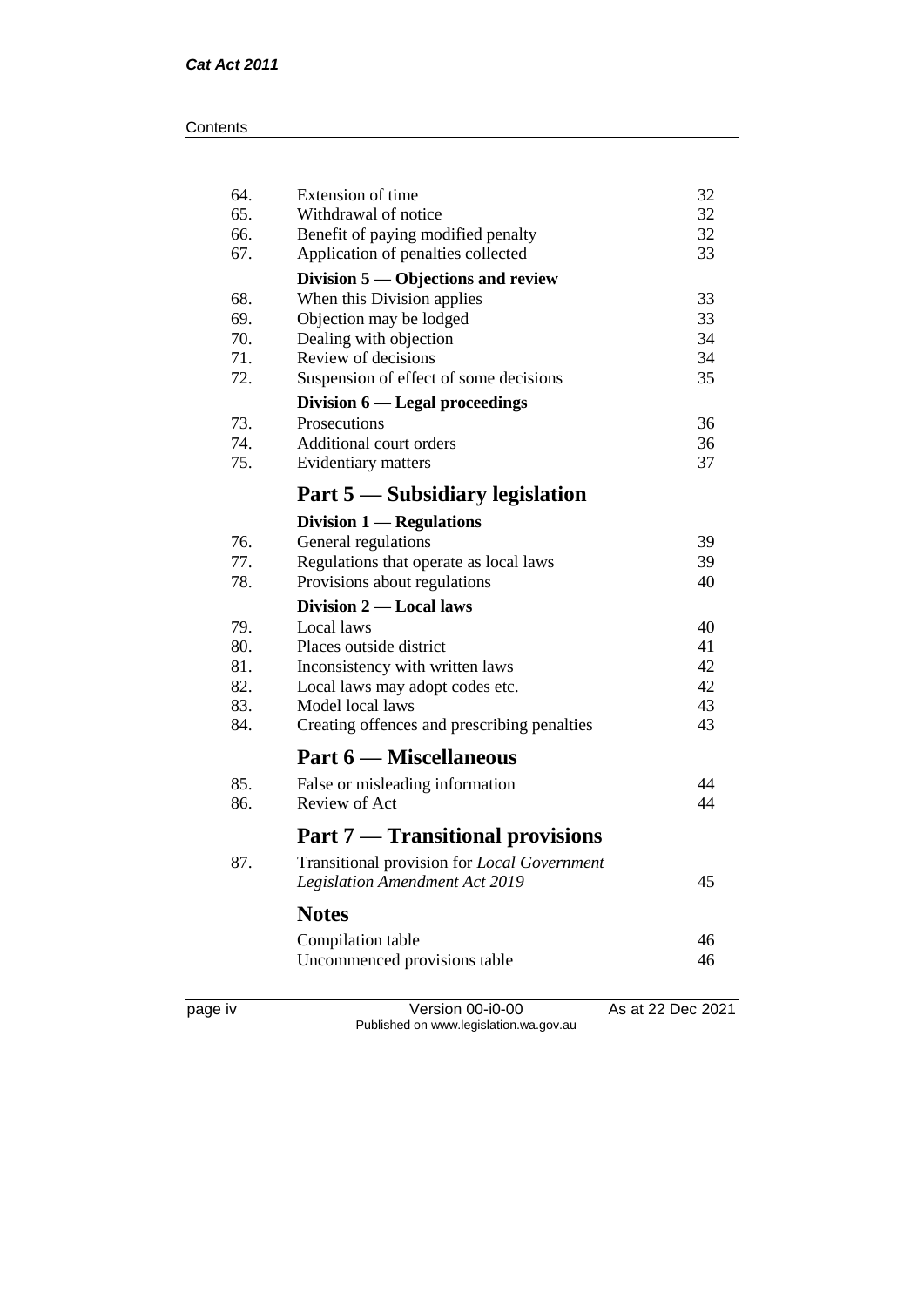**Contents** 

**Defined terms**

As at 22 Dec 2021 Version 00-i0-00 page v Published on www.legislation.wa.gov.au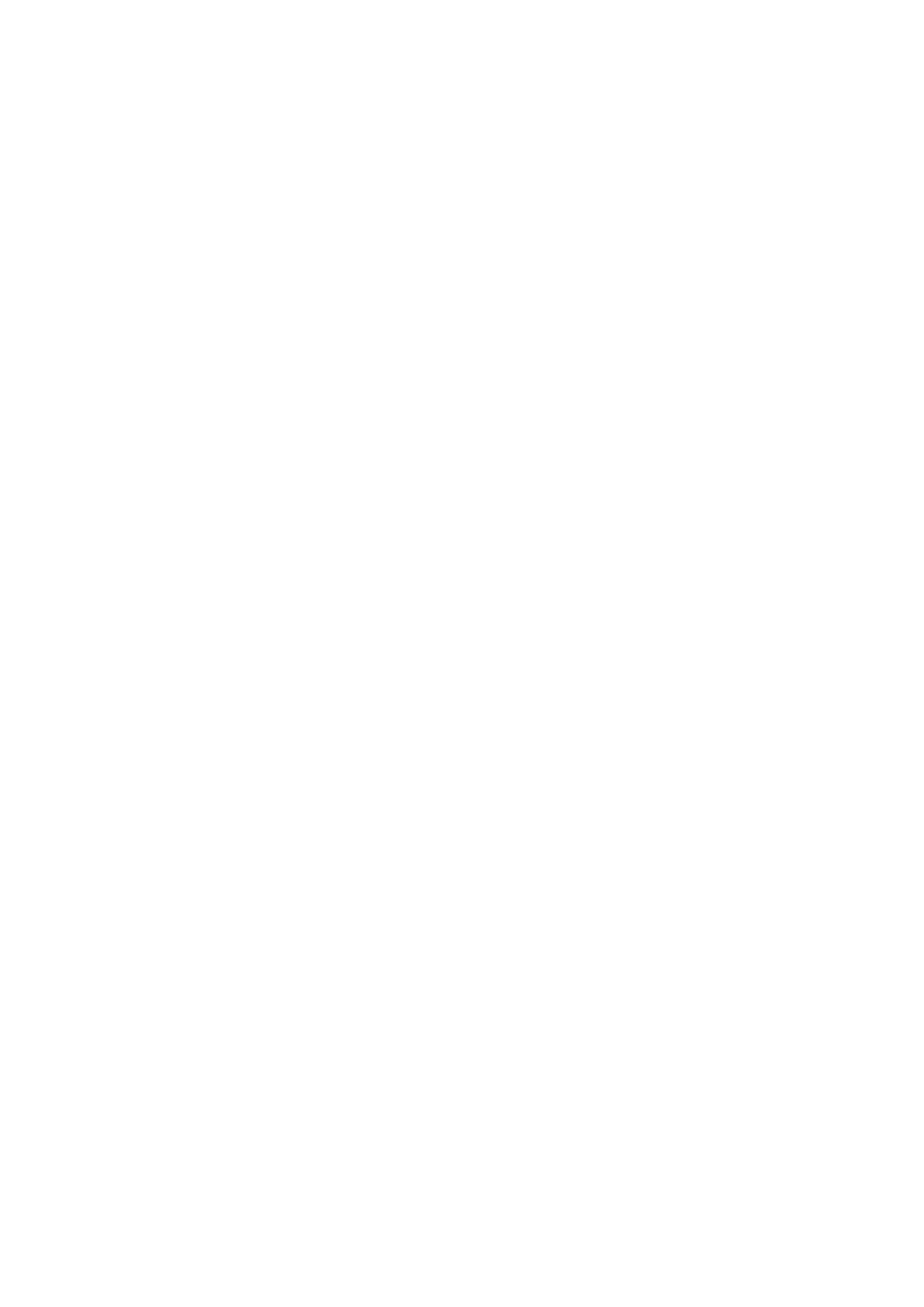Western Australia

# **Cat Act 2011**

**An Act to —**

• **provide for the control and management of cats; and**

• **promote and encourage the responsible ownership of cats, and for related matters.**

The Parliament of Western Australia enacts as follows:

As at 22 Dec 2021 Version 00-i0-00 page 1 Published on www.legislation.wa.gov.au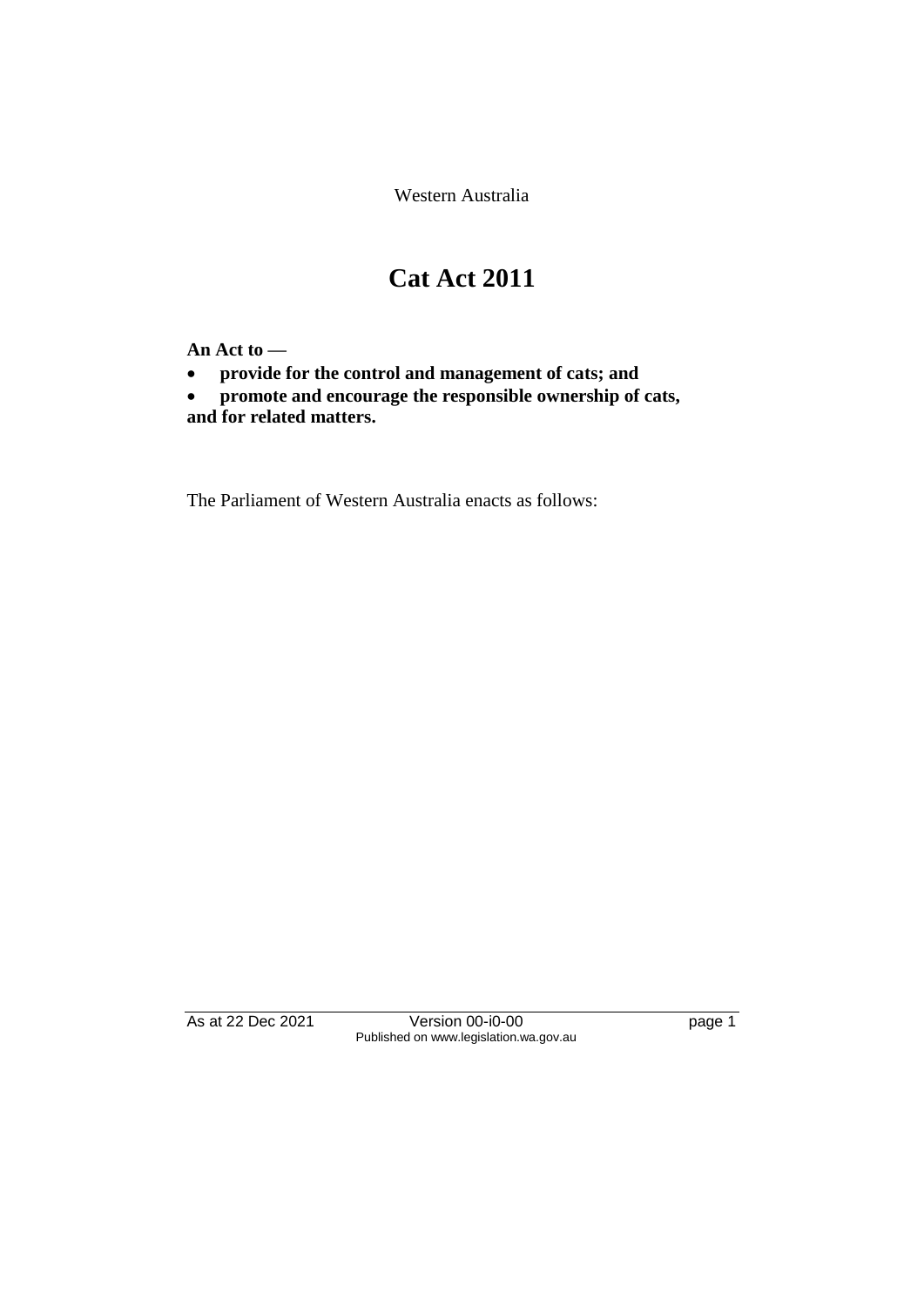**s. 1**

# **Part 1 — Preliminary**

#### **1. Short title**

This is the *Cat Act 2011*.

#### **2. Commencement**

This Act comes into operation as follows —

- (a) sections 1 and  $2$  on the day on which this Act receives the Royal Assent;
- (b) the rest of the Act, other than the provisions referred to in paragraph (c) — on 1 November 2012;
- (c) sections 5, 6, 14(1), 18(1), 22 to 24, 26 to 35, 41, 49, 55 to 60 and 86 — on 1 November 2013.

## **3. Terms used**

(1) In this Act, unless the context otherwise requires *—*

*approved cat breeder* means a person who has an approval to breed cats under section 37;

#### *authorised person* means —

- (a) a police officer; or
- (ba) a person designated as an authorised officer under the *Public Health Act 2016* section 24(1) for the purposes of this Act; or
- (b) a person appointed under the *Local Government Act 1995* section 9.10(2) to be an authorised person for the purposes of this Act;

*cat* means an animal of the species *felis catus* or a hybrid of that species;

*cat management facility* means —

(a) a facility operated by a local government that is, or may be, used for keeping cats; or

page 2 **Version 00-i0-00** As at 22 Dec 2021 Published on www.legislation.wa.gov.au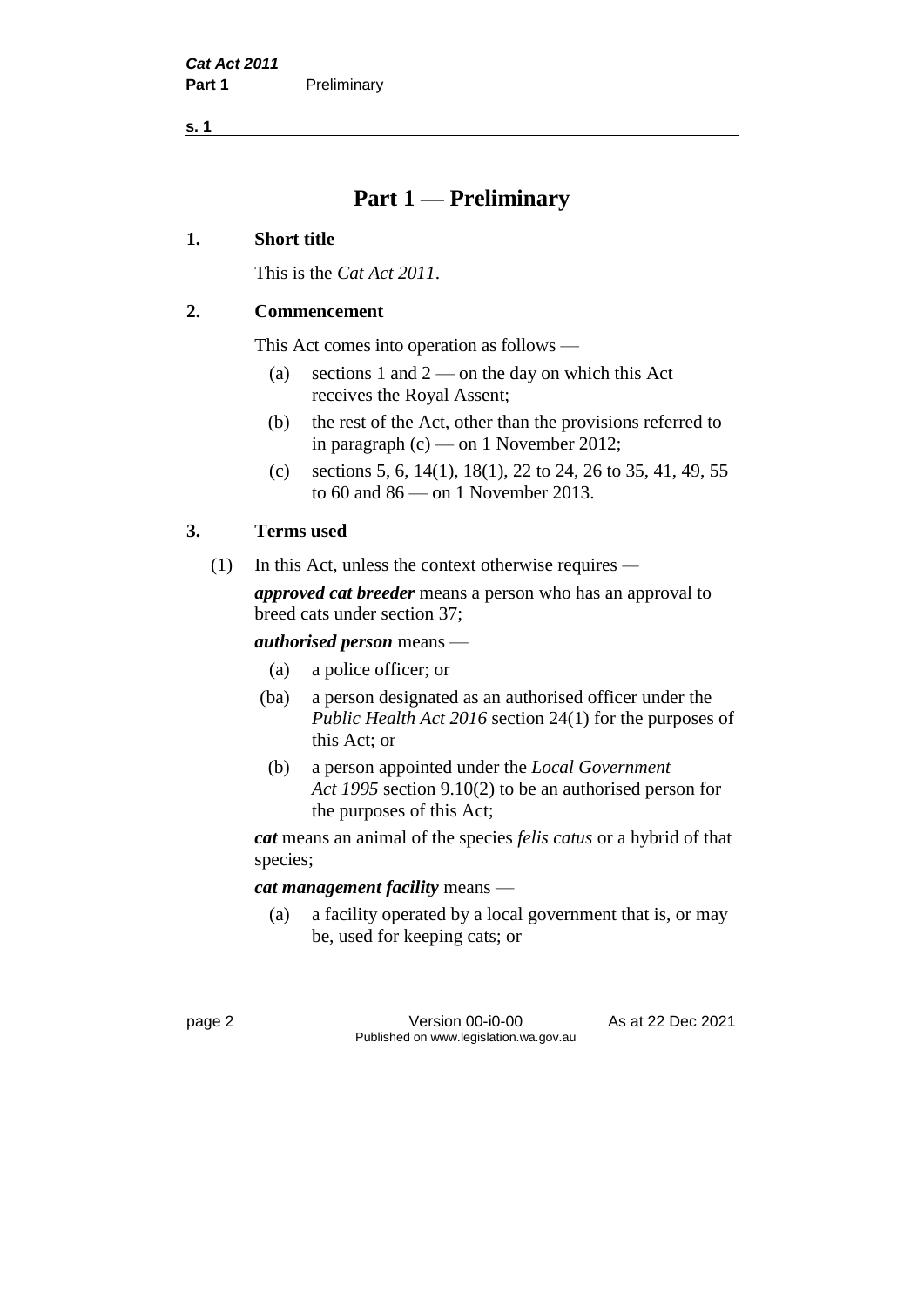- (b) a facility for keeping cats that is operated by a person or body prescribed; or
- (c) a facility for keeping cats that is operated by a person or body approved in writing by a local government;

*microchip* means an identification device of a prescribed type  $that -$ 

- (a) is capable of being implanted in a cat; and
- (b) is designed to record information in a way that can be electronically retrieved;

*microchip database* means a database —

- (a) of records containing information about a cat and its owner; and
- (b) kept by a microchip database company;

*microchip database company* means —

- (a) a person or body
	- (i) that keeps a microchip database; and
	- (ii) that is prescribed as a microchip database company for the purposes of this definition;

and

(b) in relation to a particular cat, means the microchip database company that keeps, or has agreed to keep, records containing information about that cat and its owner;

#### *microchip implanter* means —

- (a) a prescribed person; or
- (b) a person holding the prescribed qualifications for a microchip implanter;

*microchipped* means implanted with a microchip in a prescribed manner;

*owner*, in relation to a cat, has the meaning given in section 4;

As at 22 Dec 2021 Version 00-i0-00 Page 3 Published on www.legislation.wa.gov.au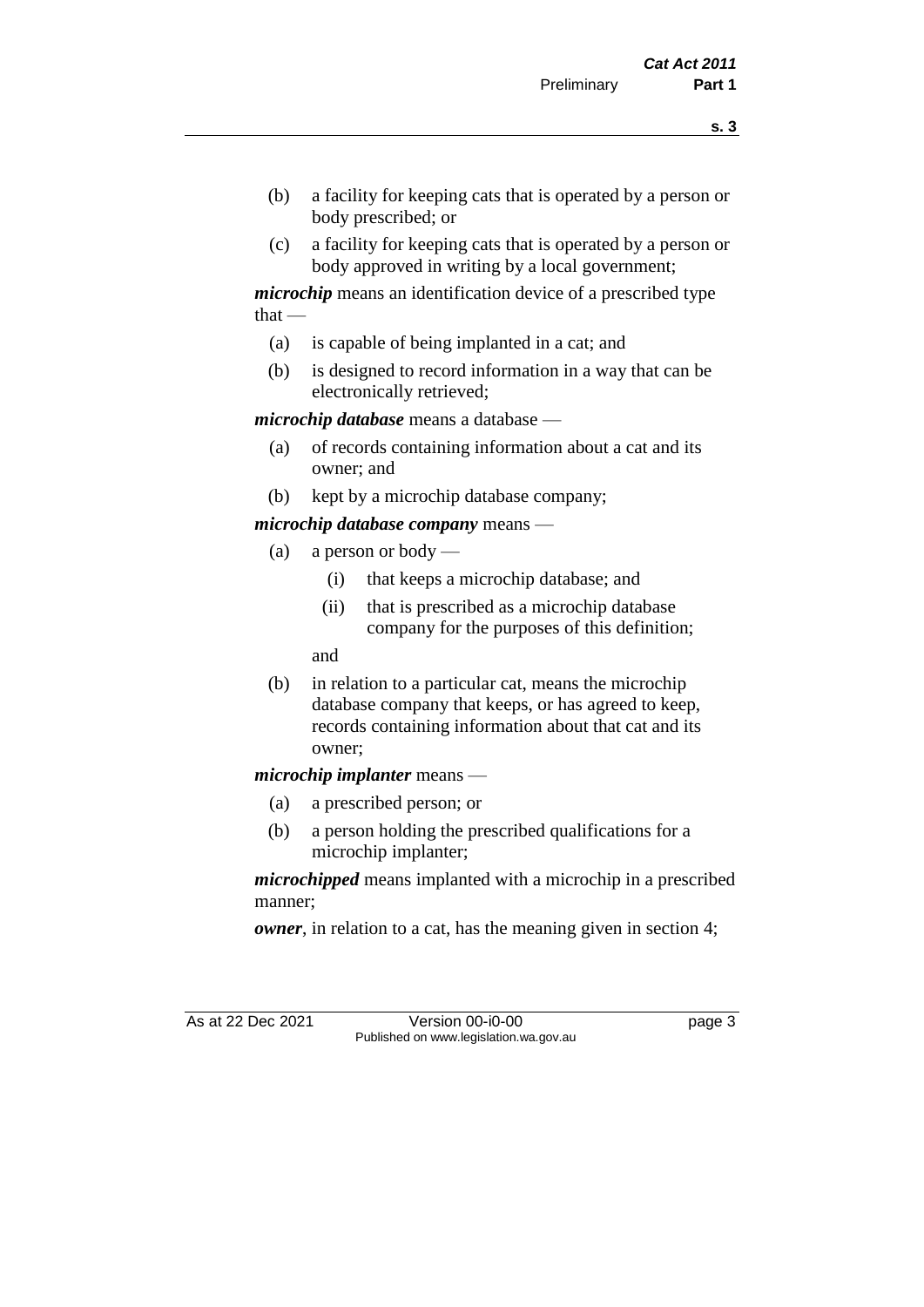*premises* includes the following —

- (a) land (whether or not vacant);
- (b) the whole or part of a building or structure (whether of a permanent or temporary nature);
- (c) a vehicle;

*prescribed* means prescribed under regulations made under this Act;

*public place* means any place to which the public has lawful access;

*register* means a register kept by a local government under section 12;

*registered* means registered under section 9;

*registered owner*, in relation to a cat, means the person in whose name the cat is registered;

*registration tag*, in relation to a cat, means the registration tag given to the owner of the cat under section  $11(1)(c)$ ;

*scan* means to scan in a manner that enables a microchip to be detected and the information recorded to be electronically retrieved;

*sterilised* means made permanently infertile by a surgical procedure;

*transfer*, in relation to ownership of a cat, includes —

- (a) sell, trade, give away, take consideration for, transfer ownership of and offer for sale; and
- (b) to reclaim from a cat management facility;

*veterinarian* means a registered veterinary surgeon as defined in the *Veterinary Surgeons Act 1960* section 2.

(2) Words and expressions defined in the *Local Government Act 1995* have the same meaning in this Act, unless the contrary intention appears.

*[Section 3 amended: No. 19 of 2016 s. 115; No. 16 of 2019 s. 91.]*

page 4 Version 00-i0-00 As at 22 Dec 2021 Published on www.legislation.wa.gov.au

**s. 3**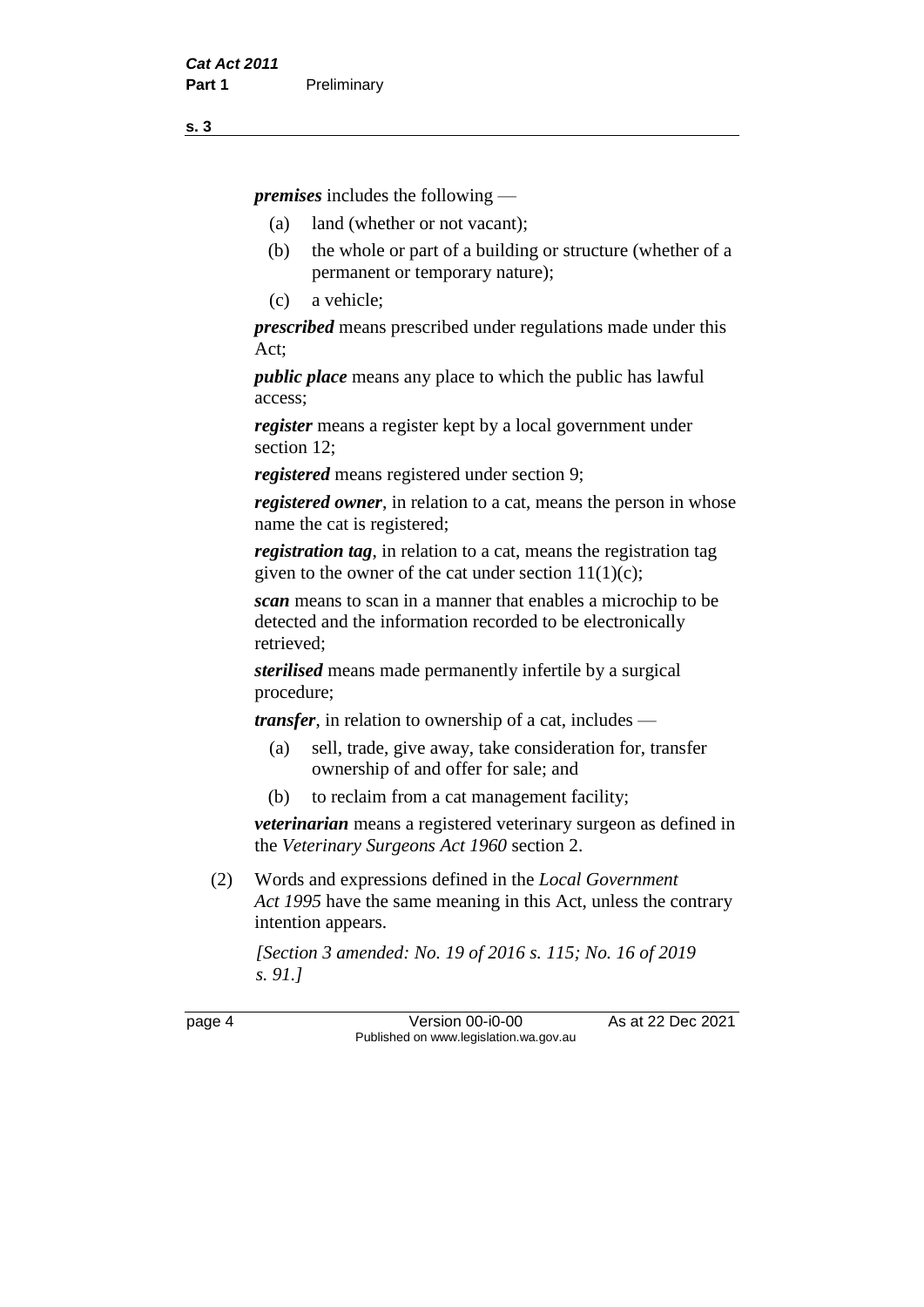#### **4. Term used: owner**

(1) In this Act —

*owner*, in relation to a cat, means any of these persons —

- (a) in the case of a cat that is registered, the registered owner of the cat; or
- (b) in the case of a cat that is not registered, a person who, or an owner of a business or organisation that, ordinarily keeps and cares for the cat; or
- (c) if a person referred to in paragraph (b) is a child under 18 years of age, that child's parent or guardian.
- (2) In the case of a cat that is not registered, but is microchipped, a person whose name is recorded as the owner of the cat in a microchip database is to be taken, in the absence of evidence to the contrary, to be a person who ordinarily keeps and cares for the cat.

As at 22 Dec 2021 Version 00-i0-00 page 5 Published on www.legislation.wa.gov.au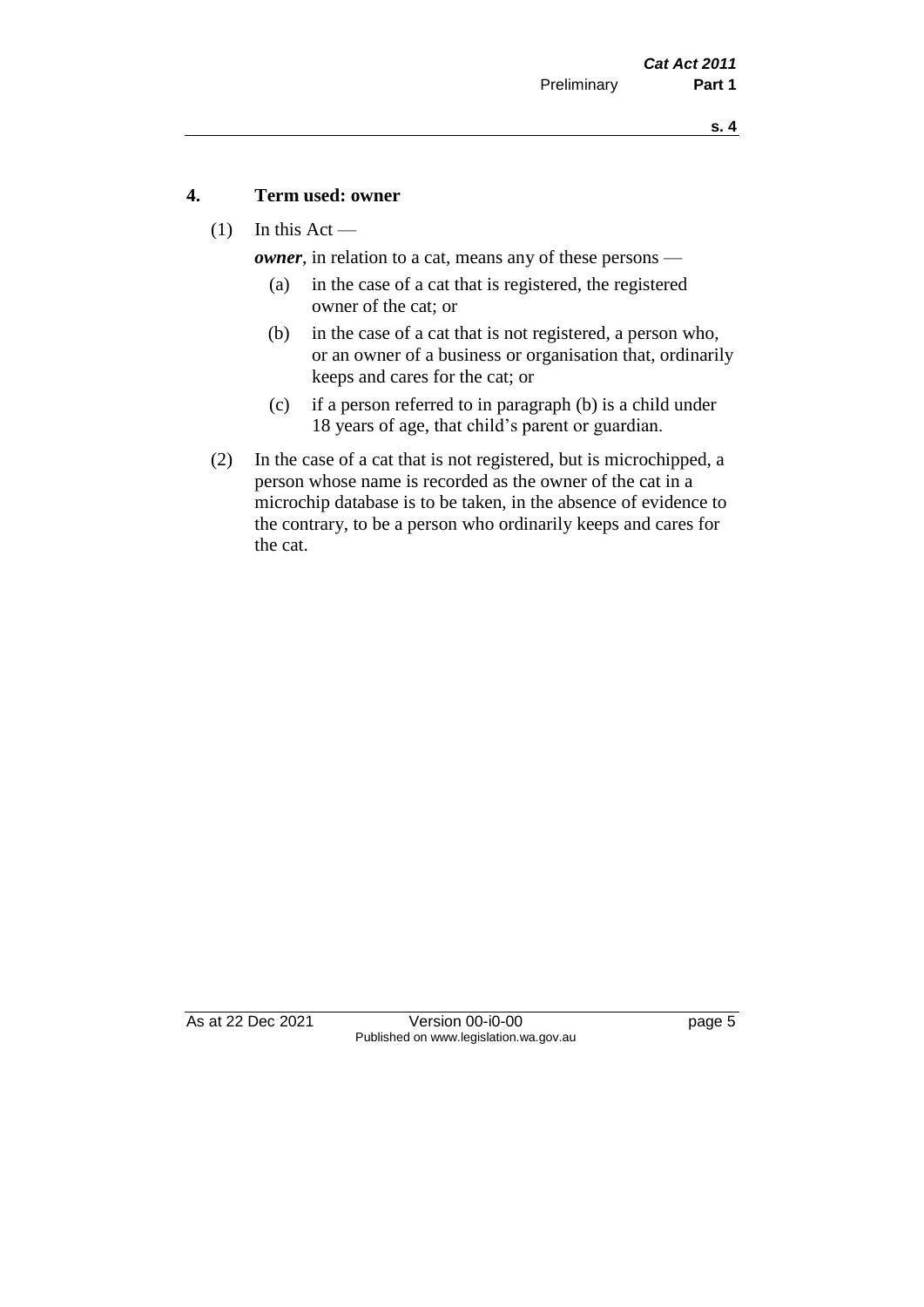# **Part 2 — Registration, identification and sterilisation of cats**

# **Division 1 — Registration and tagging**

#### **Subdivision 1 — Cats must be registered and tagged**

#### **5. Cats to be registered**

(1) The owner of a cat that has reached 6 months of age must ensure that the cat is registered with the local government in whose district the cat is ordinarily kept.

Penalty: a fine of \$5 000.

- (2) Subsection (1) does not apply if
	- (a) the cat has been kept by the person for less than 14 days; or
	- (b) the person has been resident in the State for less than 14 days; or
	- (c) the cat belongs to a class of cats prescribed as exempt from registration.

## **6. Cats to wear tags**

- (1) The owner of a registered cat must ensure that when the cat is in a public place the cat is wearing its registration tag. Penalty: a fine of \$5 000.
- (2) Subsection (1) does not apply if the cat belongs to a class of cats prescribed as exempt from wearing registration tags when in a public place.
- (3) It is a defence to a charge under subsection (1) if the accused establishes that —
	- (a) the contravention in respect of which the proceeding was instituted was due to —
		- (i) the act or default of another person; or

page 6 Version 00-i0-00 As at 22 Dec 2021 Published on www.legislation.wa.gov.au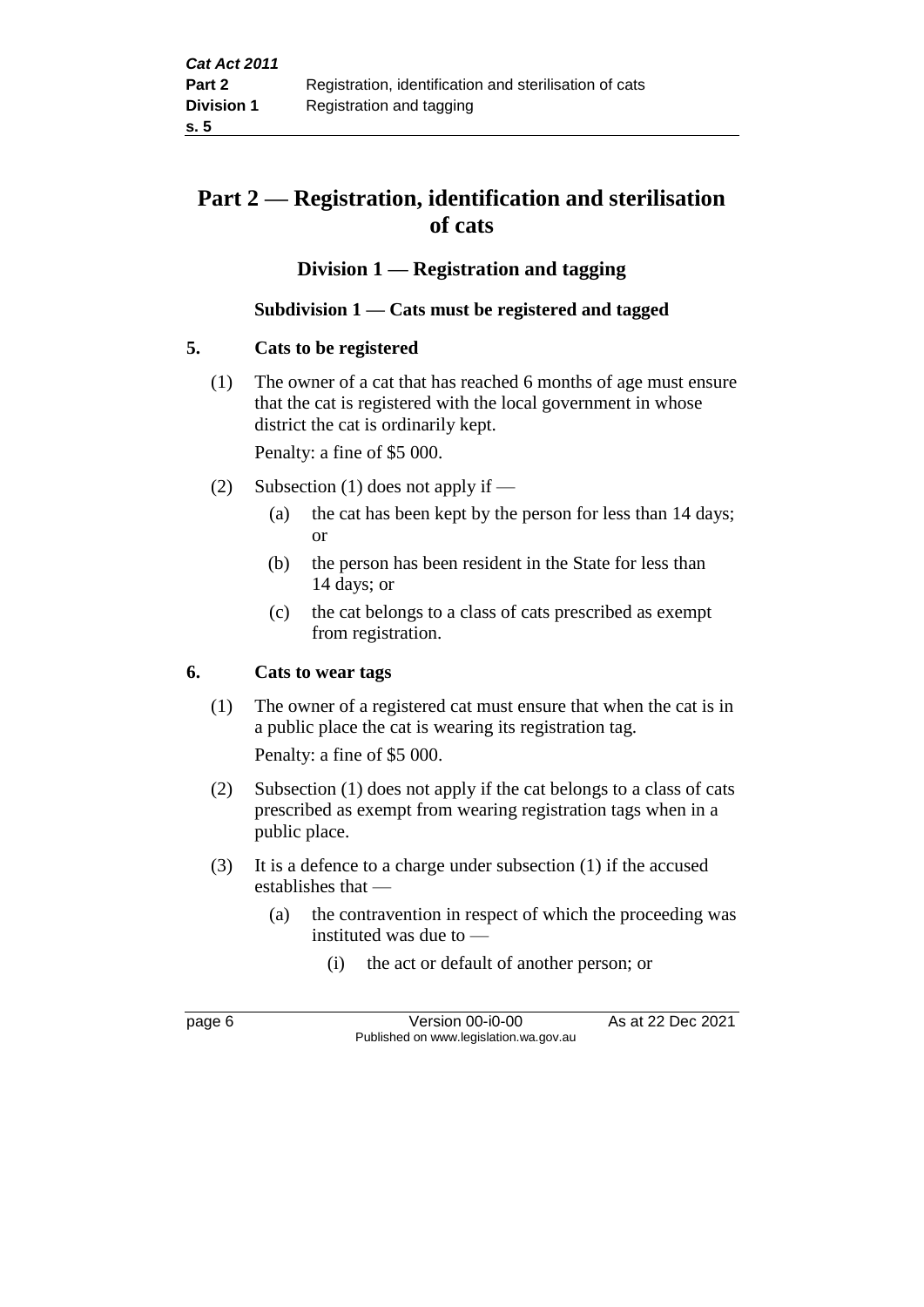- (ii) an accident; or
- (iii) some other cause beyond the accused's control; and
- (b) the accused took reasonable precautions and could not by the exercise of due diligence have prevented the commission of the offence.

#### **7. Interference with tag**

A person must not, without reasonable excuse, remove or interfere with a registration tag worn by a cat.

Penalty: a fine of \$5 000.

#### **Subdivision 2 — How to register a cat**

## **8. Application for registration**

- (1) The owner of a cat that is ordinarily kept in the district of a local government may apply to that local government for the grant or renewal of the registration of the cat.
- (2) An application for the grant or renewal of the registration of a cat is to —
	- (a) be made in the manner and form prescribed; and
	- (b) be accompanied by the fee, if any, prescribed; and
	- (c) comply with such other requirements, if any, prescribed.

# **9. Registration**

- (1) On receiving an application for the grant or renewal of the registration of a cat under section 8, a local government is to —
	- (a) grant or refuse to grant the registration of the cat; or
	- (b) renew or refuse to renew the registration of the cat.
- (2) A local government must refuse an application for the grant or renewal of the registration of a cat if, and only if, the local

As at 22 Dec 2021 Version 00-i0-00 Published on www.legislation.wa.gov.au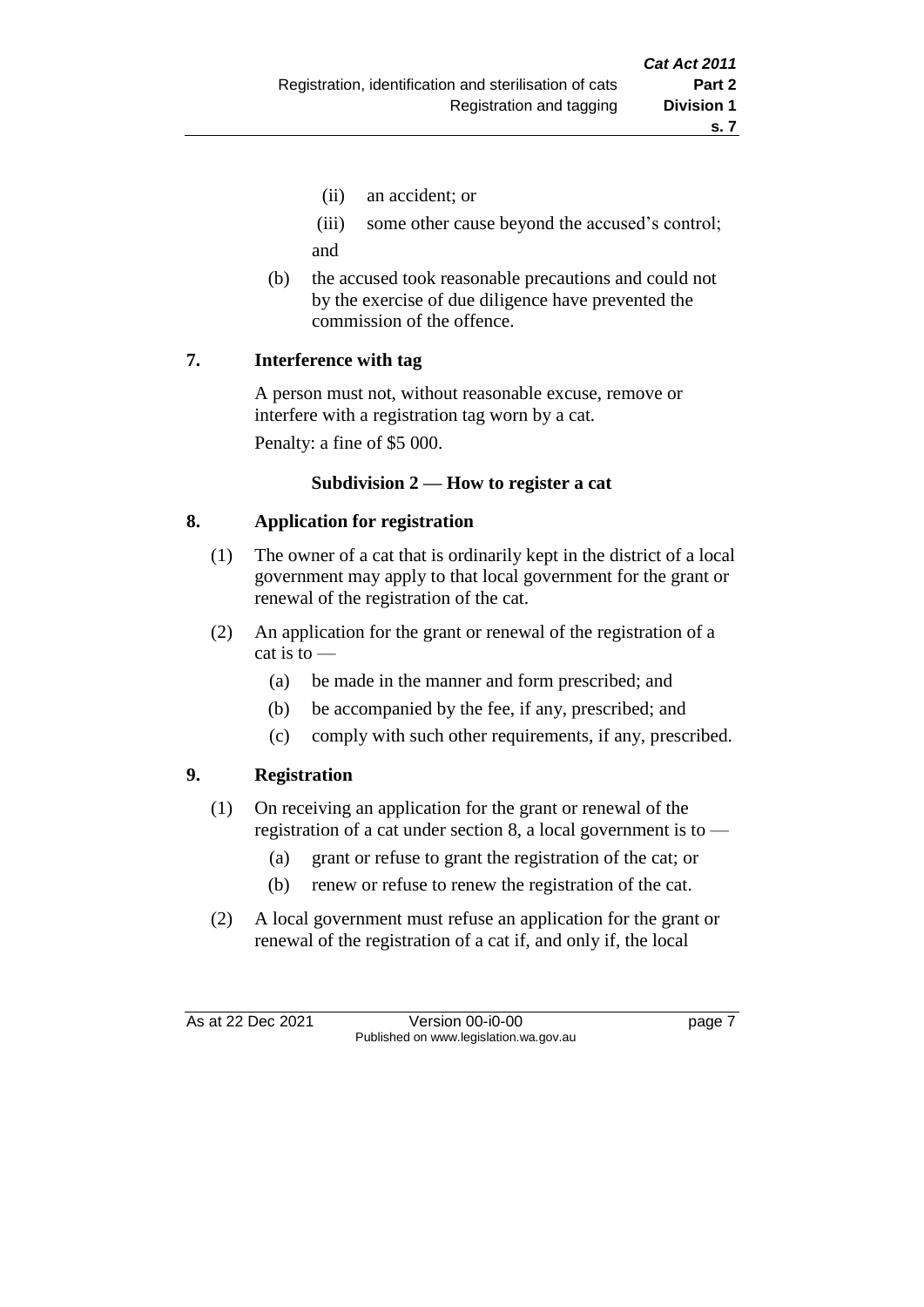government is satisfied that one or more of the following  $apply$  —

- (a) the applicant is a child under 18 years of age;
- (b) the cat belongs to a class of cats prescribed as exempt from registration;
- (c) the cat is not microchipped;
- (d) the cat is not sterilised;
- (e) the applicant has been convicted within the previous 3 years of 2 or more offences against any of the following —
	- (i) this Act;
	- (ii) the *Dog Act 1976*;
	- (iii) the *Animal Welfare Act 2002*.
- (3) Despite subsection (2)(c), a local government must not refuse an application for the grant or renewal of the registration of a cat that is not microchipped if the cat is exempt from microchipping as referred to in section 14(2).
- (4) Despite subsection (2)(d), a local government must not refuse an application for the grant or renewal of the registration of a cat that is not sterilised if the cat is exempt from sterilisation as referred to in section 18(2).
- (5) A local government to which an application is made may require the applicant to give the local government, within a specified time of not more than 21 days, any document or information that it requires to determine the application and may require the applicant to verify the information by statutory declaration.
- (6) The local government may refuse to consider an application if the applicant does not comply with a requirement under subsection (5) within the specified time.
- (7) Subject to this Act, the grant or renewal of the registration of a cat has effect for the period, or periods, prescribed.

page 8 Version 00-i0-00 As at 22 Dec 2021 Published on www.legislation.wa.gov.au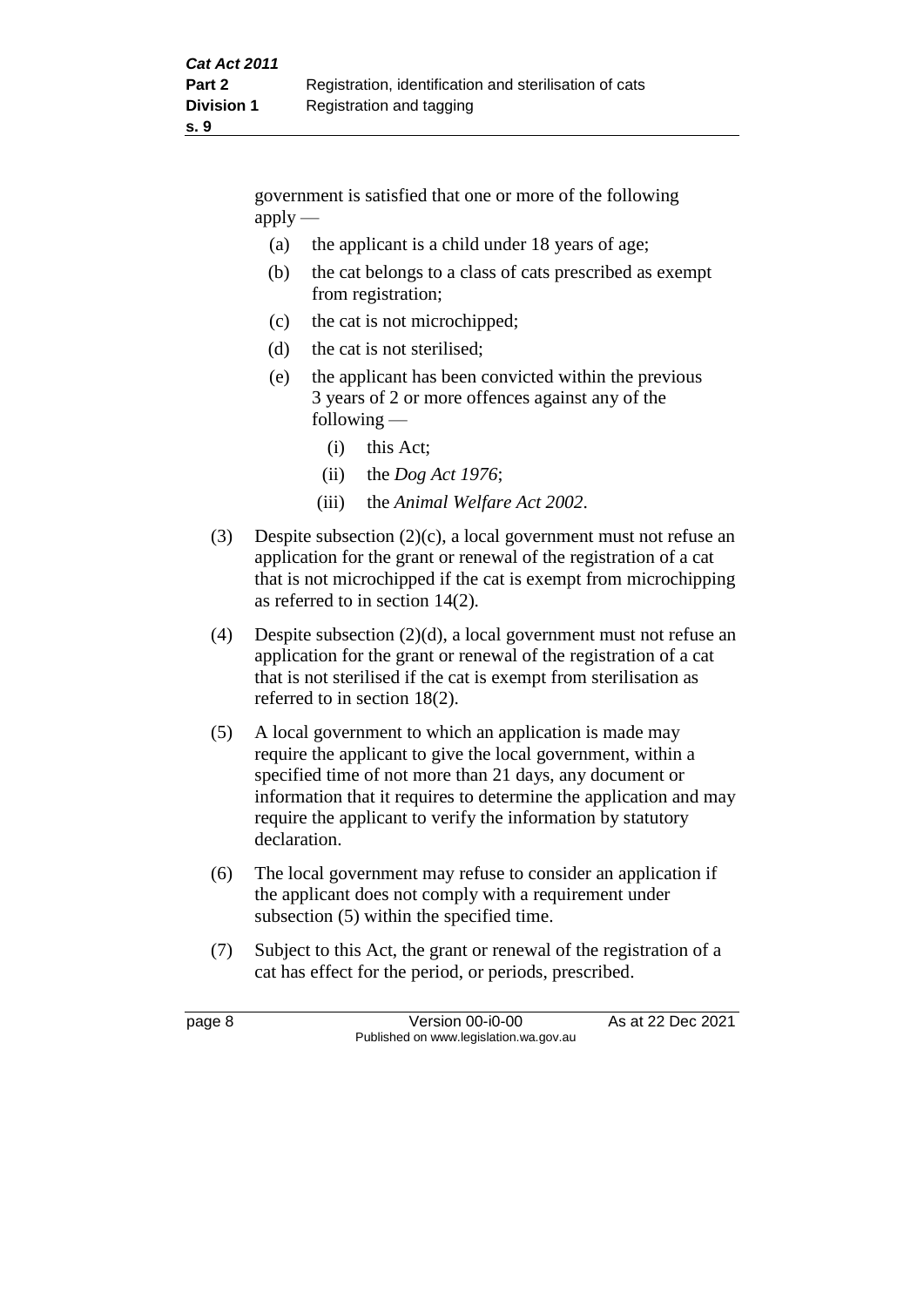#### **10. Cancellation of registration**

A local government may cancel the registration of a cat —

- (a) if the cat
	- (i) has died; or
	- (ii) is no longer kept in the State; or
	- (iii) has been registered with another local government;
	- or
- (b) if the owner of the cat has been convicted within the period of 12 months before the cancellation of 2 or more offences against any of the following —
	- (i) this Act;
	- (ii) the *Dog Act 1976*;
	- (iii) the *Animal Welfare Act 2002*.

#### **11. Registration numbers, certificates and tags**

- (1) A local government that registers a cat is to  $-$ 
	- (a) allot a registration number to the cat; and
	- (b) give the owner of the cat a registration certificate in the prescribed form for the cat; and
	- (c) give the owner of the cat a registration tag for the cat showing the registration number allotted to the cat.
- (2) If a local government is satisfied that a registration certificate or registration tag for a cat has been stolen, lost, damaged or destroyed, the local government may give the owner a new registration certificate or tag for the cat.

#### **12. Register of cats**

(1) A local government is to keep an accurate and up-to-date register of cats registered by the local government.

As at 22 Dec 2021 Version 00-i0-00 Version 00-i0-00 Page 9 Published on www.legislation.wa.gov.au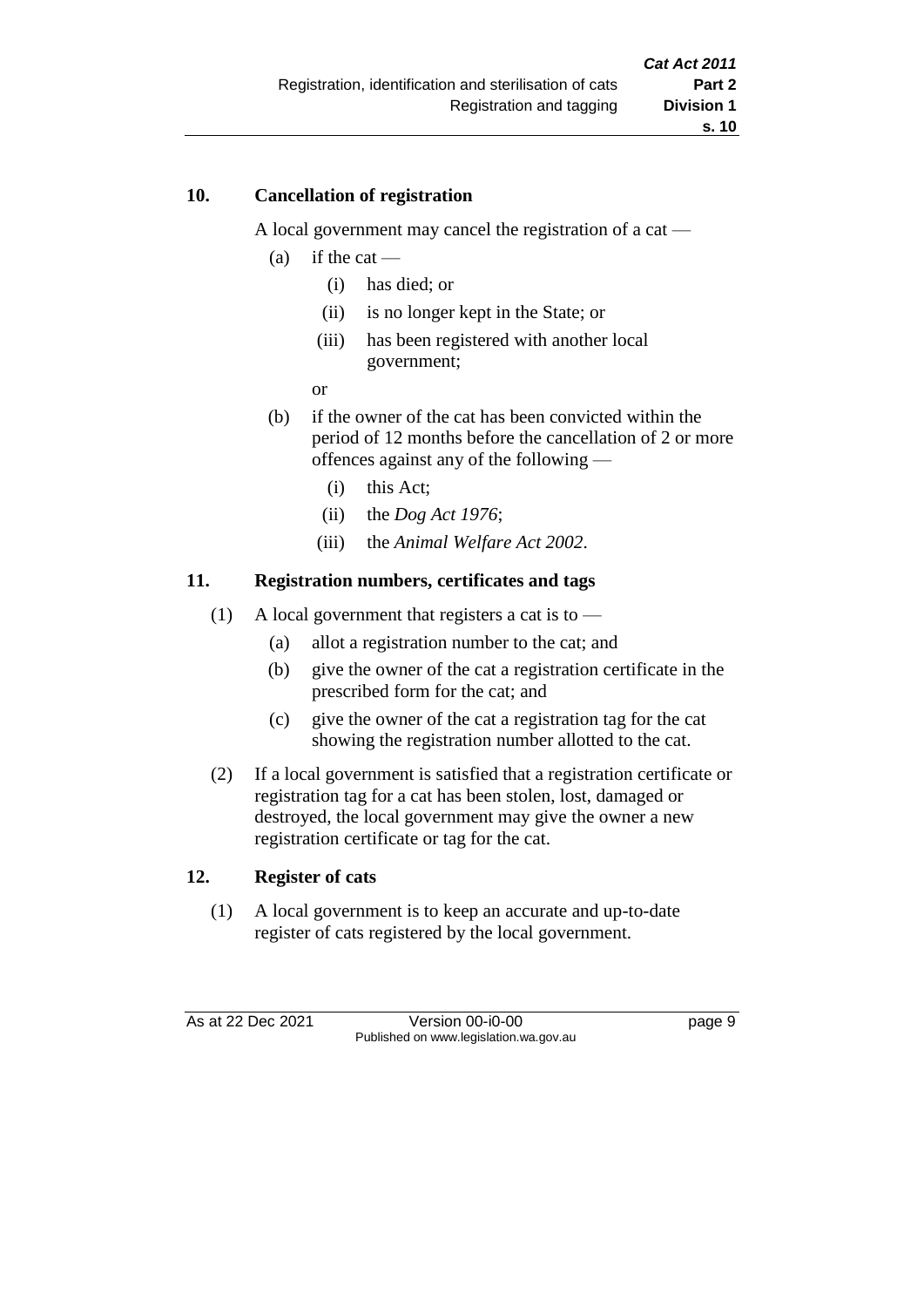- (2) The register is to be kept in such form as the local government thinks fit.
- (3) The local government is to record in the register the information prescribed in respect of each cat registered by the local government.
- (4) The local government may cause any error in, or omission from, the register to be corrected.

# **13. Notice to be given of certain decisions made under this Subdivision**

- (1) Within 7 days after making a decision referred to in subsection (2) the local government is to give to the owner of the cat the subject of the decision, notice in writing of —
	- (a) the decision; and
	- (b) the reasons for the decision; and
	- (c) the person's rights under Part 4 Division 5 to object against, and apply for a review of, the decision.
- (2) The decisions to which subsection (1) applies are a decision to —
	- (a) refuse to grant or renew the registration of a cat under section 9; or
	- (b) cancel the registration of a cat under section 10.

# **Division 2 — Microchipping**

## **14. Cats to be microchipped**

(1) The owner of a cat that has reached 6 months of age must ensure that the cat is microchipped, unless the cat is exempt from microchipping.

Penalty: a fine of \$5 000.

page 10 **Version 00-i0-00** As at 22 Dec 2021 Published on www.legislation.wa.gov.au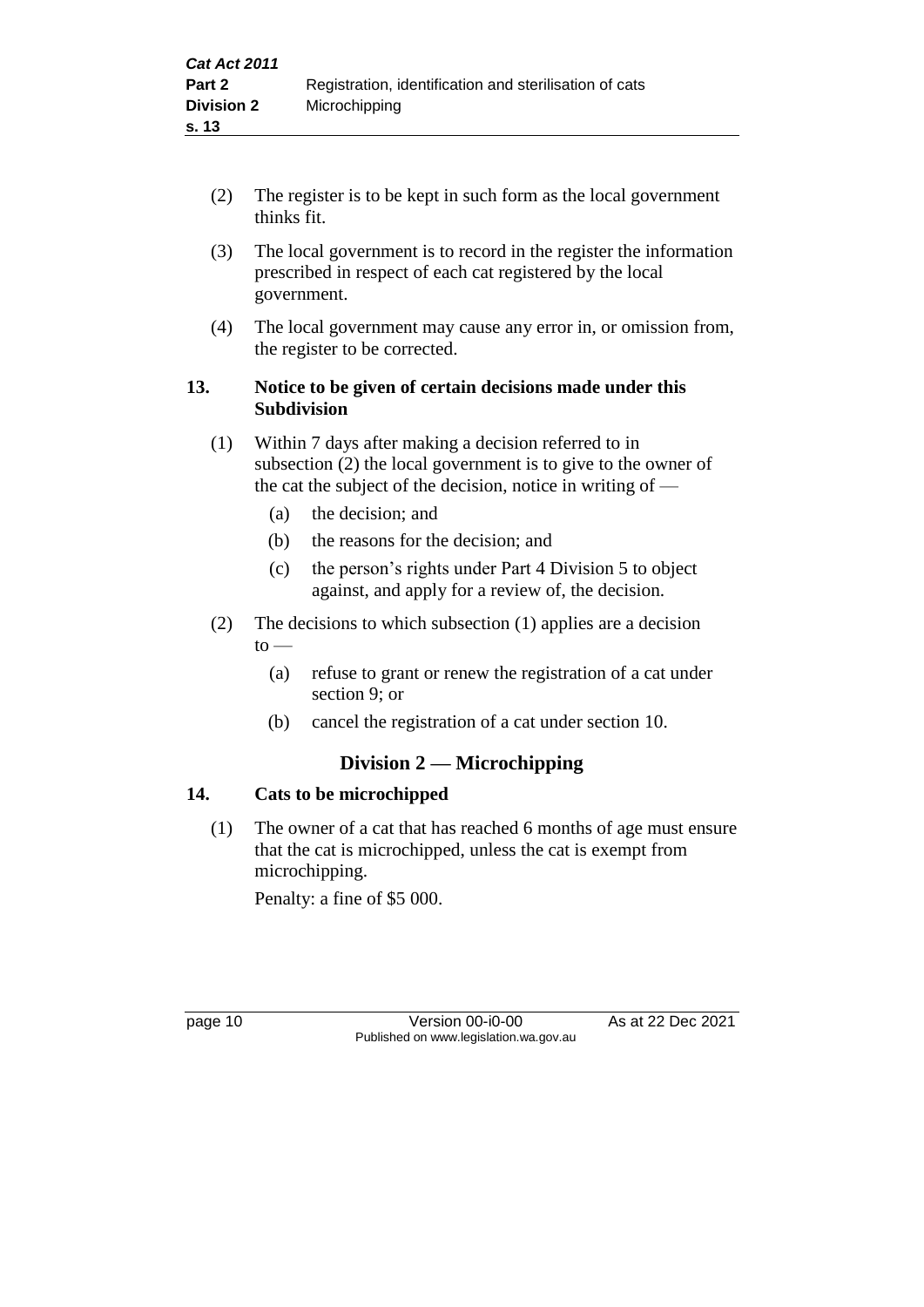- (2) A cat is exempt from microchipping if a certificate given by a veterinarian stating that the implantation of a microchip in the cat may adversely affect the health and welfare of the cat applies in respect of the cat.
- (3) A certificate referred to in subsection (2) cannot apply in respect of a cat that is under 6 months of age.

#### **15. Microchip implanter to give information to microchip database company**

A microchip implanter who implants a microchip in a cat must, within 7 days after the microchip is implanted, give notice in writing in the form, if any, prescribed of the information prescribed to the microchip database company for that cat. Penalty: a fine of \$5 000.

# **16. Microchip database company's obligations**

A microchip database company for a cat must keep and maintain in its microchip database the information prescribed under section 15 in respect of the cat.

Penalty: a fine of \$5 000.

# **17. Interference with microchips**

A person must not, without reasonable excuse, remove or interfere with a microchip implanted in a cat. Penalty: a fine of \$5 000.

# **Division 3 — Sterilisation**

# **18. Cats to be sterilised**

(1) The owner of a cat that has reached 6 months of age must ensure that the cat is sterilised by a veterinarian, unless the cat is exempt from sterilisation.

Penalty: a fine of \$5 000.

As at 22 Dec 2021 Version 00-i0-00 page 11 Published on www.legislation.wa.gov.au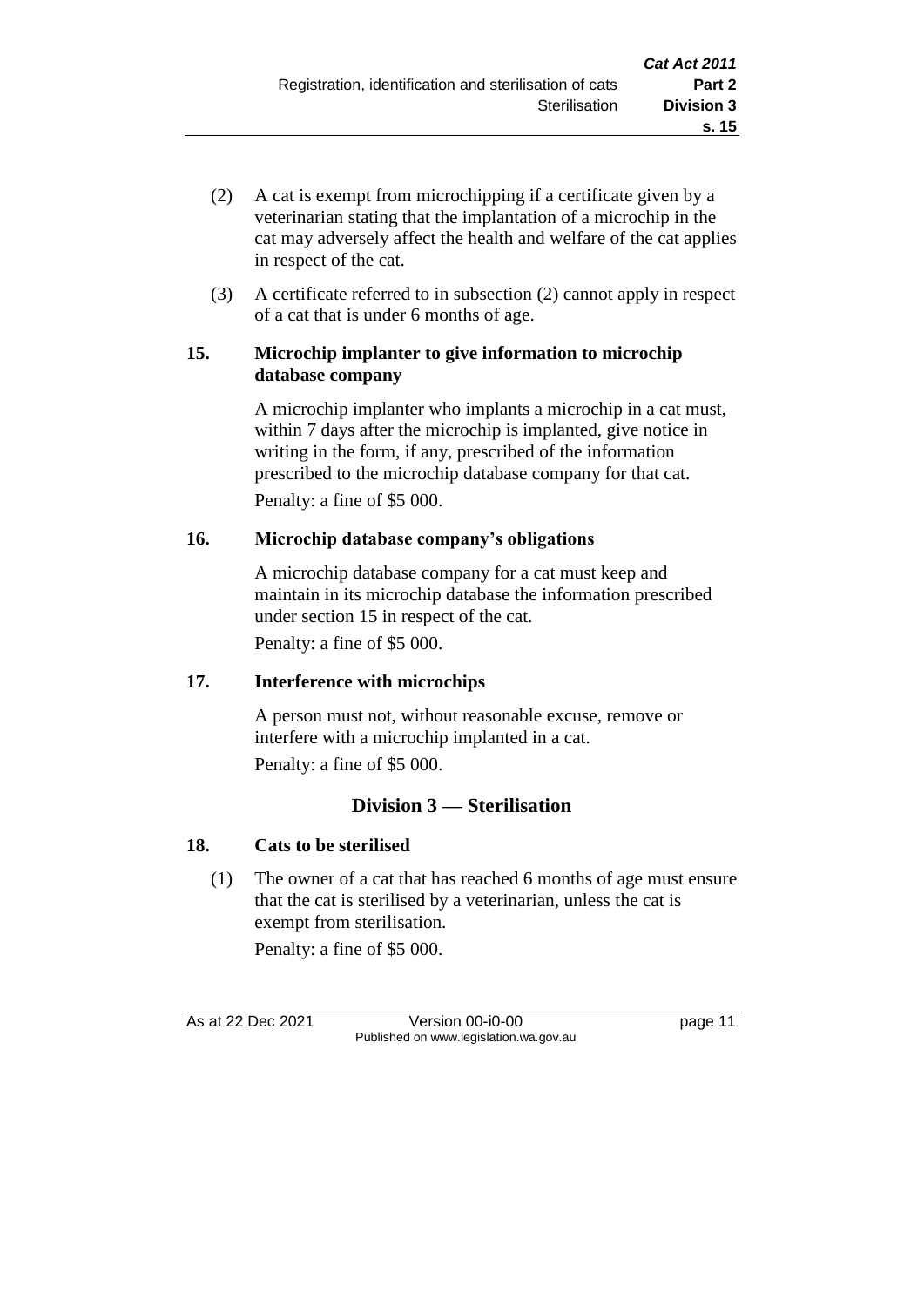- (2) A cat is exempt from sterilisation if any of the following apply in respect of the cat —
	- (a) a certificate given by a veterinarian stating that to sterilise the cat may adversely affect the health and welfare of the cat applies in respect of the cat;
	- (b) the cat is owned, for the purpose of breeding, by an approved cat breeder;
	- (c) the cat belongs to a class of cats prescribed as exempt from sterilisation.
- (3) A certificate referred to in subsection (2)(a) cannot apply in respect of a cat that is under 6 months of age.

# **19. Identifying as sterilised a cat that is not sterilised**

A person must not identify a cat as sterilised in the manner prescribed if it is not sterilised.

Penalty: a fine of \$5 000.

# **20. Notice of sterilisation to be given to microchip database company**

A veterinarian who sterilises a microchipped cat must, within 7 days after sterilising the cat, give notice in writing in the form, if any, prescribed of the sterilisation of the cat to the microchip database company for that cat.

Penalty: a fine of \$5 000.

# **21. Certificate of sterilisation to be given**

A veterinarian who sterilises a cat must give a certificate of sterilisation to the owner of the cat.

Penalty: a fine of \$5 000.

page 12 **Version 00-i0-00** As at 22 Dec 2021 Published on www.legislation.wa.gov.au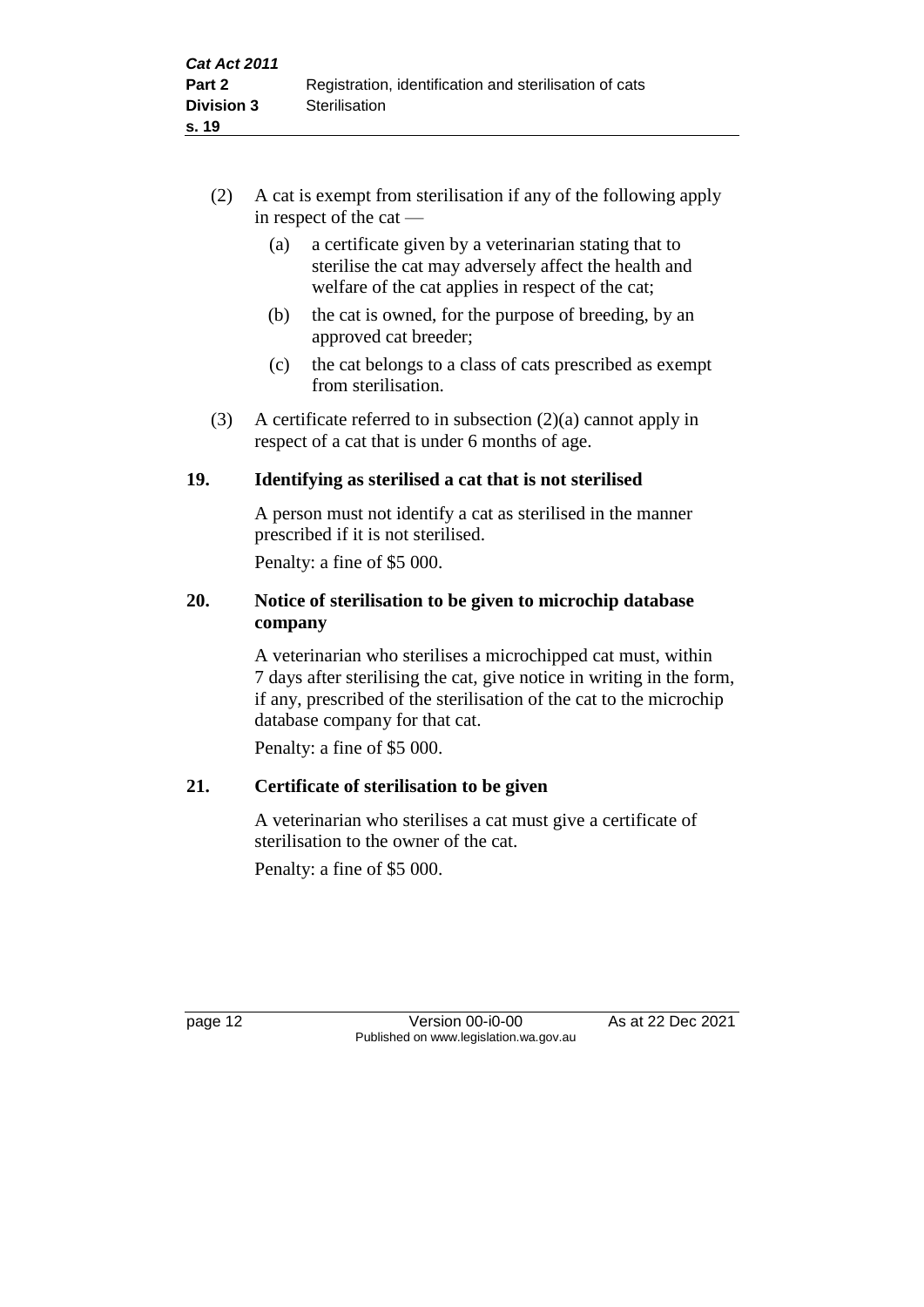# **Division 4 — Transfer of ownership of cats**

#### **22. Terms used**

In this Division —

*purchaser*, of a cat, means the person to whom the cat is transferred;

*seller*, of a cat, means the person by whom the cat is transferred.

## **23. Transfer of ownership of cats**

(1) A person must not transfer a cat that is not microchipped unless, at the time of the transfer, the person is satisfied that a certificate referred to in section 14(2) applies in respect of the cat.

Penalty: a fine of \$5 000.

- (2) A person must not transfer a cat that is not sterilised unless, at the time of the transfer —
	- (a) the person is satisfied that  $-$ 
		- (i) a certificate referred to in section  $18(2)(a)$  applies in respect of the cat; or
		- (ii) the purchaser is an approved cat breeder and the purchaser is purchasing the cat for the purpose of breeding; or
		- (iii) the cat belongs to a class of cats prescribed as exempt from sterilisation;
		- or
	- (b) a voucher is given to the purchaser by the person to enable the purchaser to have the cat sterilised at a later date by a veterinarian at no cost to the purchaser.

Penalty: a fine of \$5 000.

- (3) This section, or a part of this section prescribed, does not apply —
	- (a) in respect of a cat that belongs to a class of cats, if any, prescribed; or

As at 22 Dec 2021 Version 00-i0-00 page 13 Published on www.legislation.wa.gov.au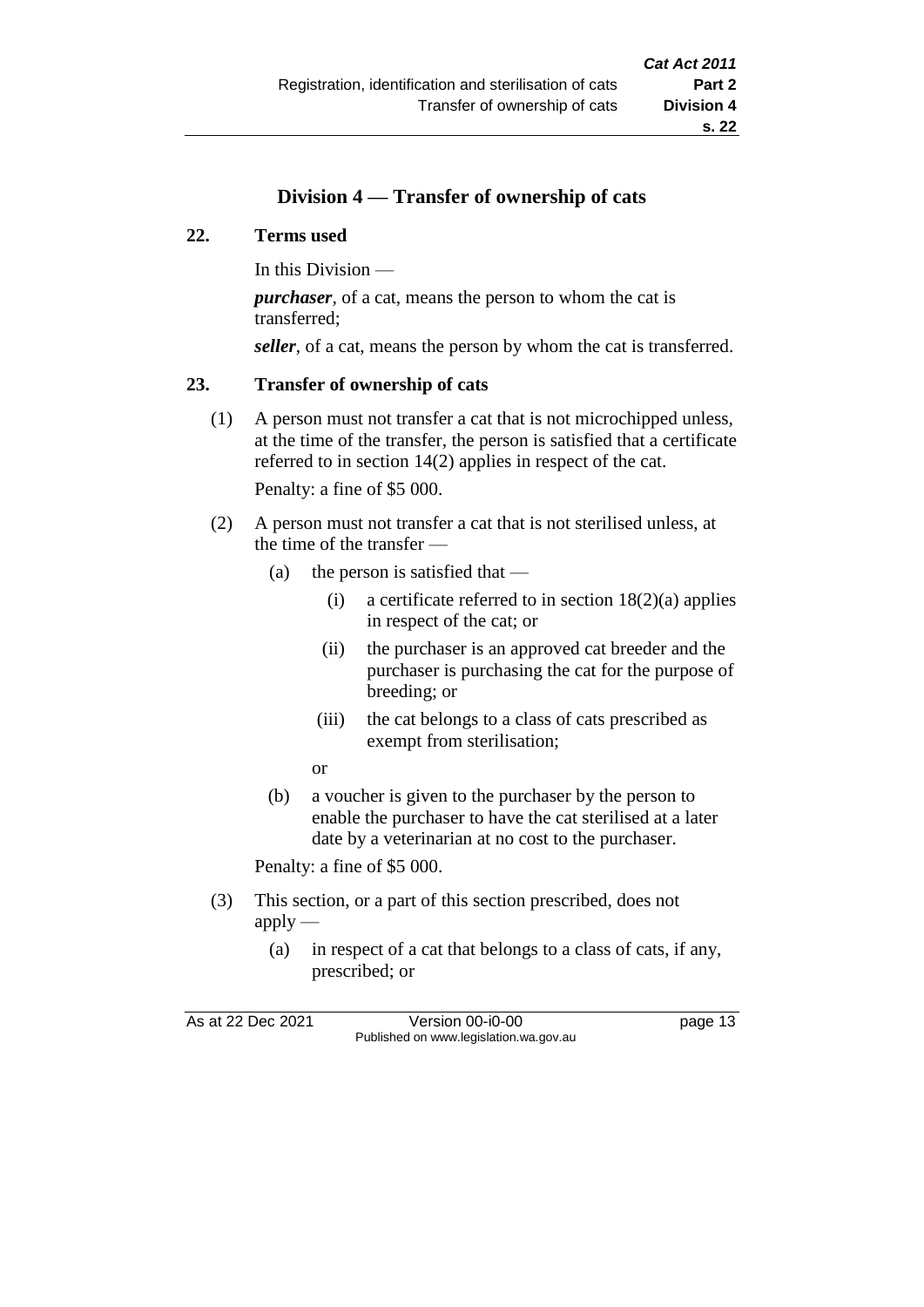(b) in the circumstances, if any, prescribed.

#### **24. Notice to be given of transfer of cat**

Within 7 days after the transfer of a cat, the seller of the cat must give notice in writing —

- (a) to the local government with which the cat is registered,  $of$  —
	- (i) the name and address of the purchaser of the cat; and
	- (ii) any other changes to the information prescribed under section 12(3) in respect of the cat;

and

- (b) to the microchip database company for that cat, of  $-$ 
	- (i) the name and address of the purchaser of the cat; and
	- (ii) any other changes to the information prescribed under section 15 in respect of the cat.

Penalty: a fine of \$5 000.

# **Division 5 — Changes to recorded information**

## **25. Notice to be given of changes to recorded information**

The owner of a cat must give notice in writing —

- (a) to the local government with which the cat is registered, if there is a change to any of the information prescribed under section 12(3) in respect of the cat; and
- (b) to the microchip database company for that cat, if there is a change to any of the information prescribed under section 15 in respect of the cat,

within 7 days after the change to the information. Penalty: a fine of \$5 000.

page 14 Version 00-i0-00 As at 22 Dec 2021 Published on www.legislation.wa.gov.au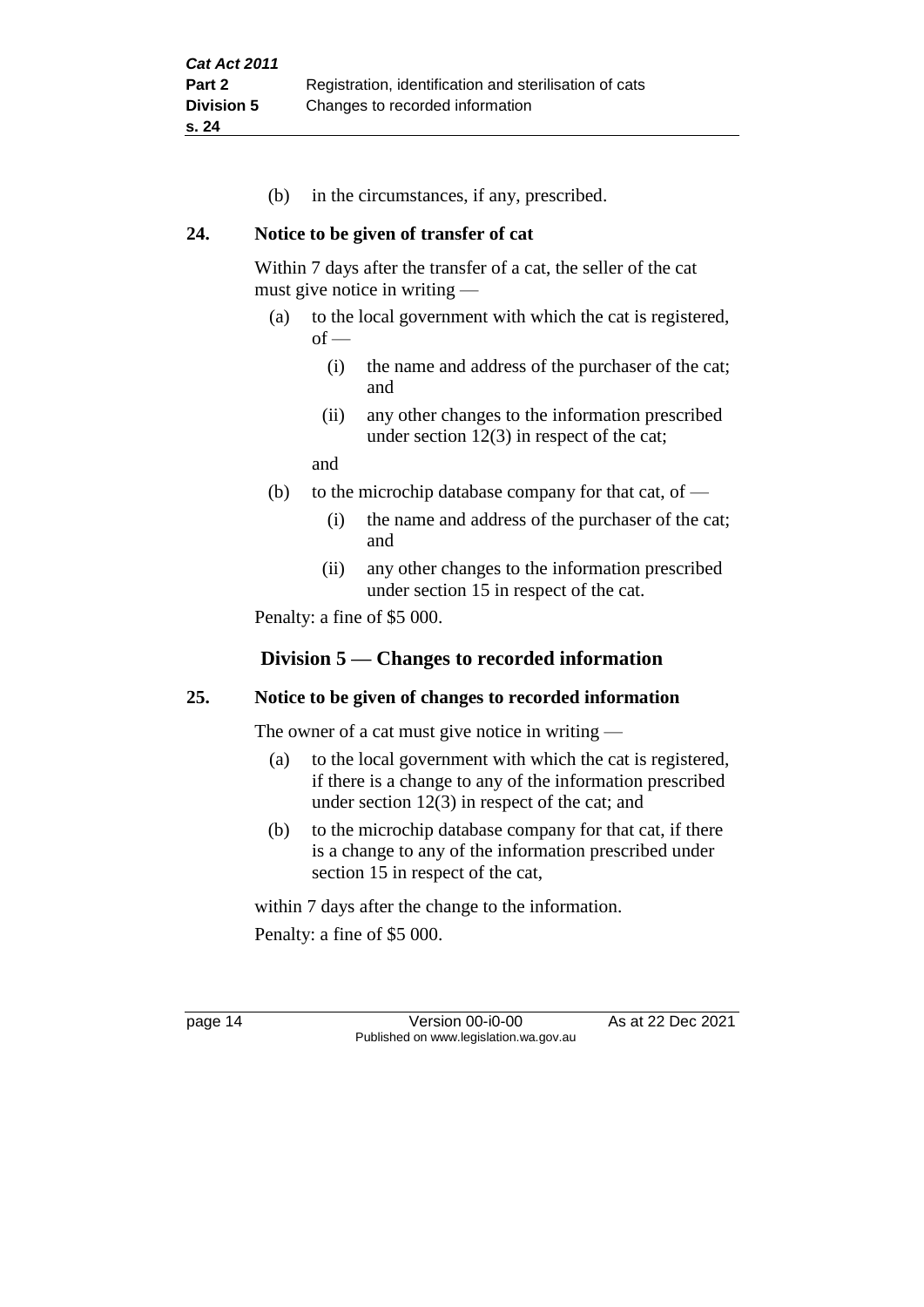# **Part 3 — Management of cats**

#### **Division 1 — Cat control notices**

#### **26. Cat control notice may be given to cat owner**

- (1) A local government may give a cat control notice to a person who is the owner of a cat ordinarily kept in its district.
- (2) A cat control notice is to
	- (a) be in the form prescribed; and
	- (b) identify the cat or cats in respect of which the notice is given and indicate where the cat or cats are, or are suspected to be; and
	- (c) direct the person to whom the notice is given to comply with a provision of this Act, the regulations or a local law in respect of the cat or cats; and
	- (d) specify the period within which the person to whom it is given is to comply with the notice.

## **Division 2 — Seizing cats**

#### **27. Cats may be seized**

An authorised person may —

- (a) in any public place, seize any cat that the authorised person believes, or suspects, on reasonable grounds is the subject of an offence against this Act; or
- (b) in any premises lawfully entered by the authorised person, seize any cat —
	- (i) at the request, or with the consent, of the person who is, or appears to be, the owner or occupier of the premises; or
	- (ii) under a warrant issued under Part 4 Division 3 Subdivision 3.

As at 22 Dec 2021 Version 00-i0-00 Published on www.legislation.wa.gov.au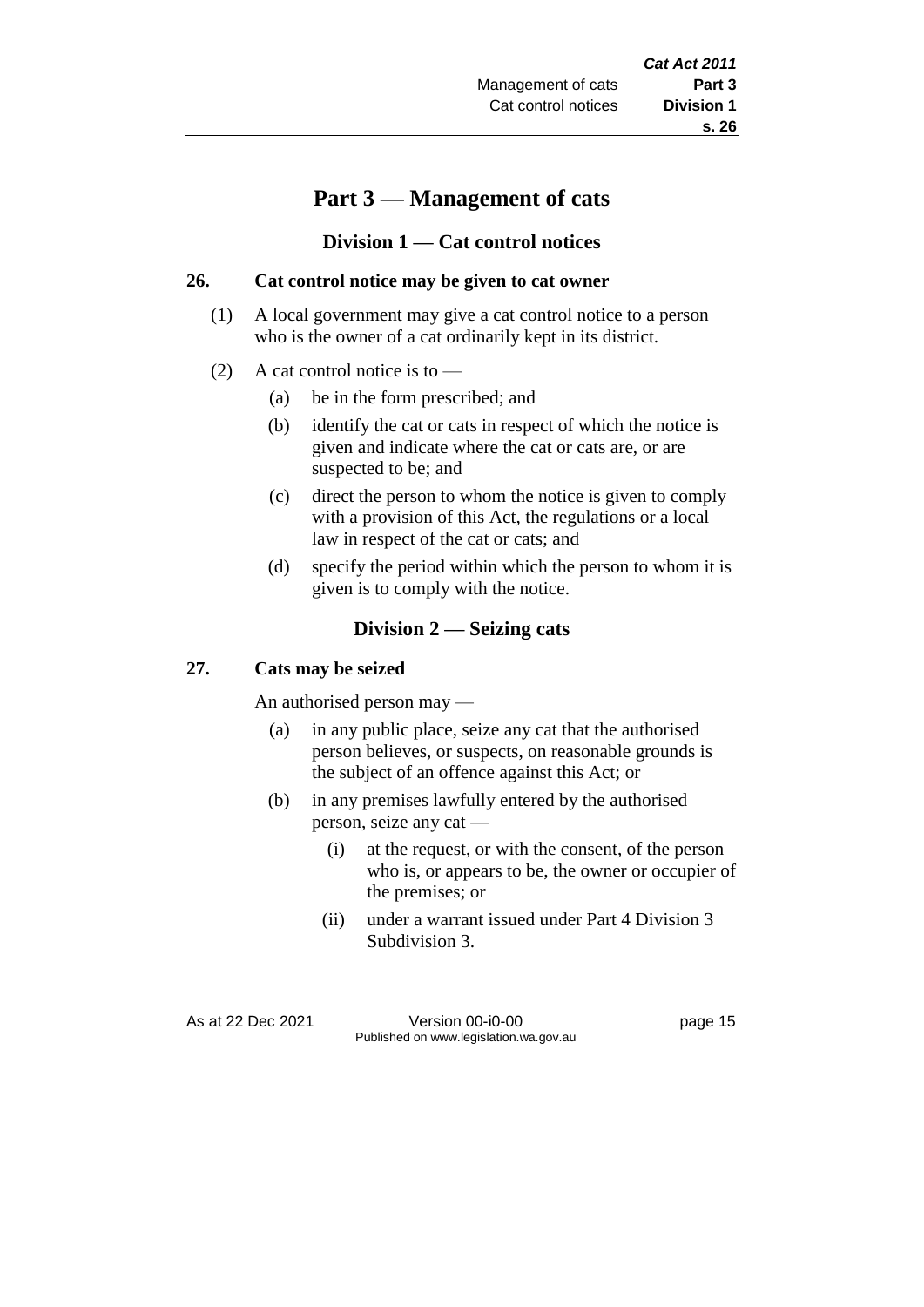#### **28. Disposing of seized cats**

An authorised person is to ensure that a cat seized is —

- (a) taken to its owner; or
- (b) impounded in a cat management facility.

#### **Division 3 — Dealing with cats at cat management facilities**

#### **29. Application of Division**

This Division does not apply to a cat kept temporarily at a cat management facility at the request of its owner.

#### **30. Obligation to identify a cat's owner**

(1) If the identity of the owner of a cat entering a cat management facility is unknown to the operator of the facility, then, as soon as practicable after the cat enters the facility the operator must make every reasonable attempt to identify the owner of the cat including, where possible, by scanning the cat.

Penalty: a fine of \$5 000.

- (2) Despite subsection (1), a person does not have to scan a cat if
	- (a) the cat behaves aggressively towards the person or any other person; and
	- (b) the person believes on reasonable grounds that there is a danger to the health or safety of any person in attempting to scan the cat.

#### **31. Cat owner liable to pay costs to cat management facility**

- (1) The owner of a cat kept at a cat management facility is liable to pay to the operator of the facility the reasonable costs associated with any of the following that have been incurred in relation to the cat —
	- (a) removing and impounding the cat;
	- (b) keeping and caring for the cat;
	- (c) the implantation of a microchip in the cat under section 33;

page 16 Version 00-i0-00 As at 22 Dec 2021 Published on www.legislation.wa.gov.au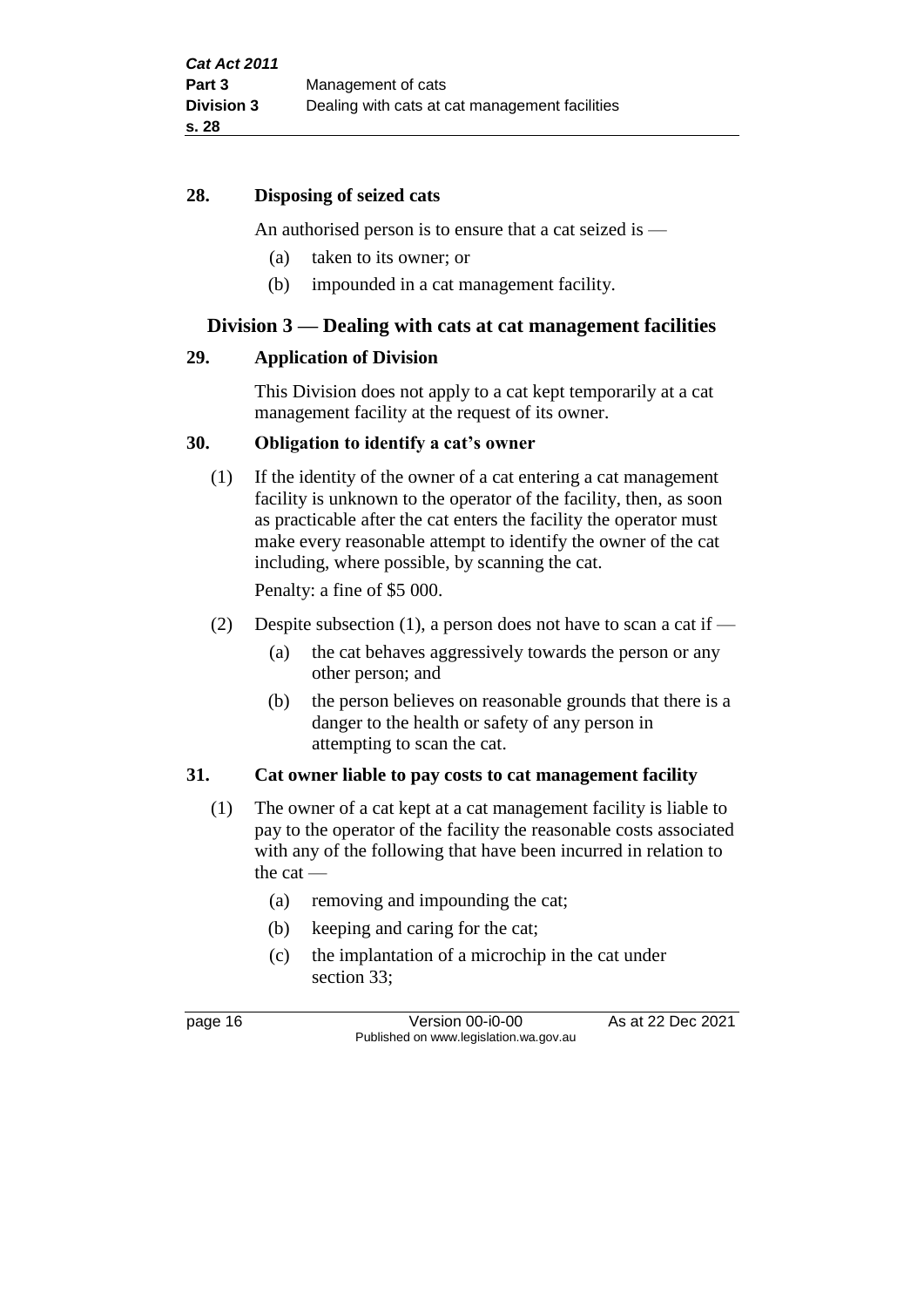- (d) the sterilisation of the cat under section 33;
- (e) the destruction and the disposal of the cat under section 34.
- (2) The operator of a cat management facility may recover the amount of the costs referred to in subsection (1) from the owner of the cat in a court of competent jurisdiction.

#### **32. Notice to be given to cat's owner, if identified**

If the operator of a cat management facility knows the identity of the owner of a cat kept at the facility then the operator is to take all reasonable steps to ensure that the owner of the cat is notified in writing —

- (a) of the name and address of the cat management facility where the cat is being kept; and
- (b) that the cat may be re-housed, offered for sale or destroyed if the cat is not reclaimed by its owner within the holding period specified in the notice (that is not to be less than 7 working days from the notice being given); and
- (c) of the costs that the owner may be liable for under section 31; and
- (d) where relevant, that under section 33
	- (i) the cat is to be microchipped, unless it is proved to the satisfaction of the operator, within the holding period specified in the notice, that the cat is exempt from microchipping as referred to in section 14(2);
	- (ii) that the cat is to be sterilised, unless it is proved to the satisfaction of the operator, within the holding period specified in the notice, that the cat is exempt from sterilisation as referred to in section 18(2).

Penalty: a fine of \$5 000.

As at 22 Dec 2021 Version 00-i0-00 page 17 Published on www.legislation.wa.gov.au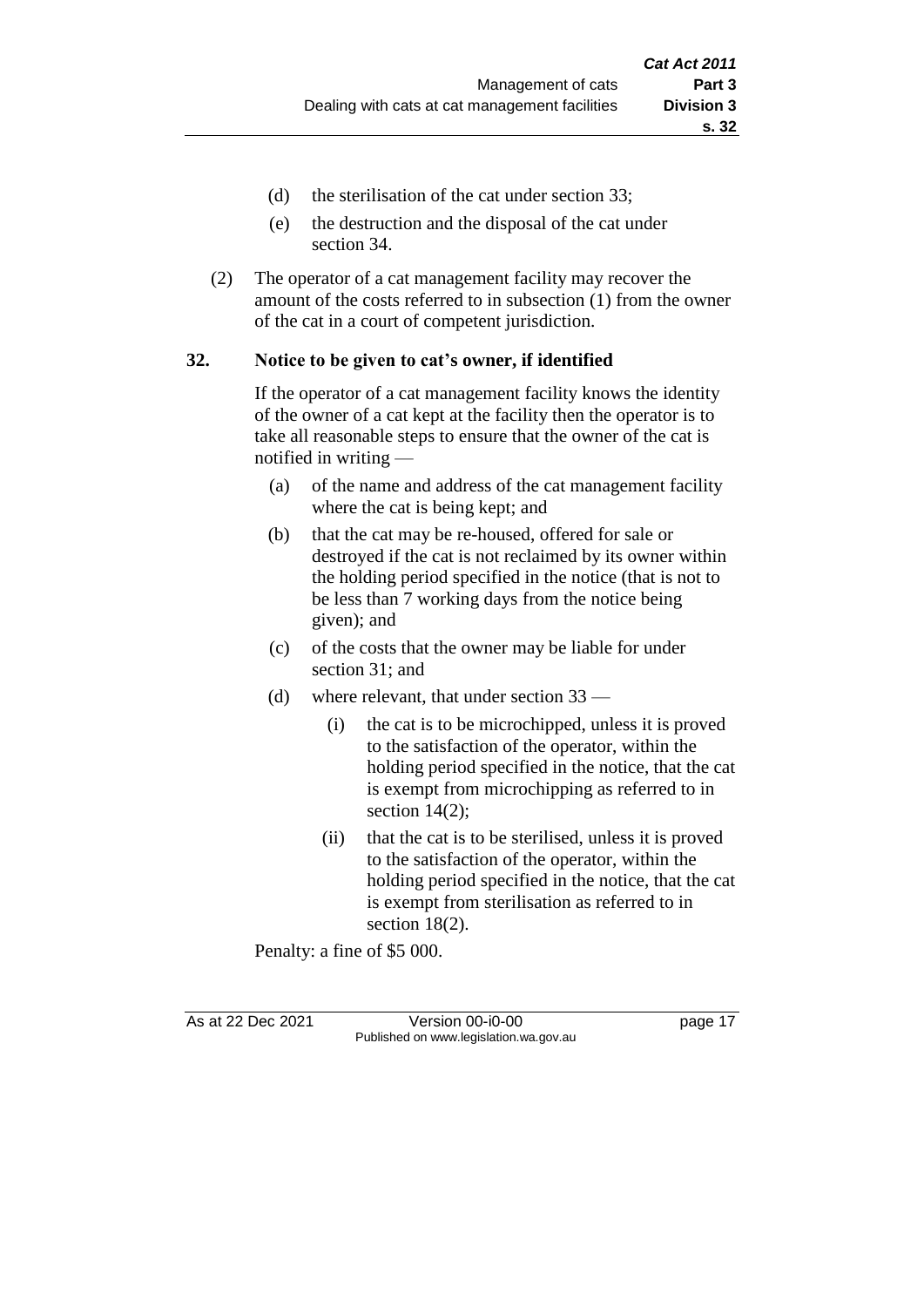# **33. Operator of cat management facility may have cat microchipped and sterilised**

If the operator of a cat management facility —

- (a) believes on reasonable grounds that a cat kept at the facility is not microchipped, and has no reason to believe that the cat is exempt from microchipping as referred to in section  $14(2)$ ; or
- (b) believes on reasonable grounds that a cat kept at the facility is not sterilised, and has no reason to believe that the cat is exempt from sterilisation as referred to in section 18(2),

then the operator of the cat management facility may do anything necessary to ensure that the cat is microchipped or sterilised, or both, as is relevant, before the cat is reclaimed or otherwise transferred from that facility.

# **34. Dealing with unidentified and unclaimed cats**

- $(1)$  If
	- (a) the operator of a cat management facility does not know the identity of the owner of a cat and fails to identify the owner within 3 working days of the cat entering the cat management facility; or
	- (b) the owner of a cat notified under section 32 has not reclaimed the cat within —
		- (i) 7 working days from the notice being given under that section; or
		- (ii) the holding period specified in the notice,

whichever is later; or

(c) the owner of a cat has surrendered the cat to the cat management facility,

then the operator of the facility may —

(d) transfer the cat; or

page 18 **Version 00-i0-00** As at 22 Dec 2021 Published on www.legislation.wa.gov.au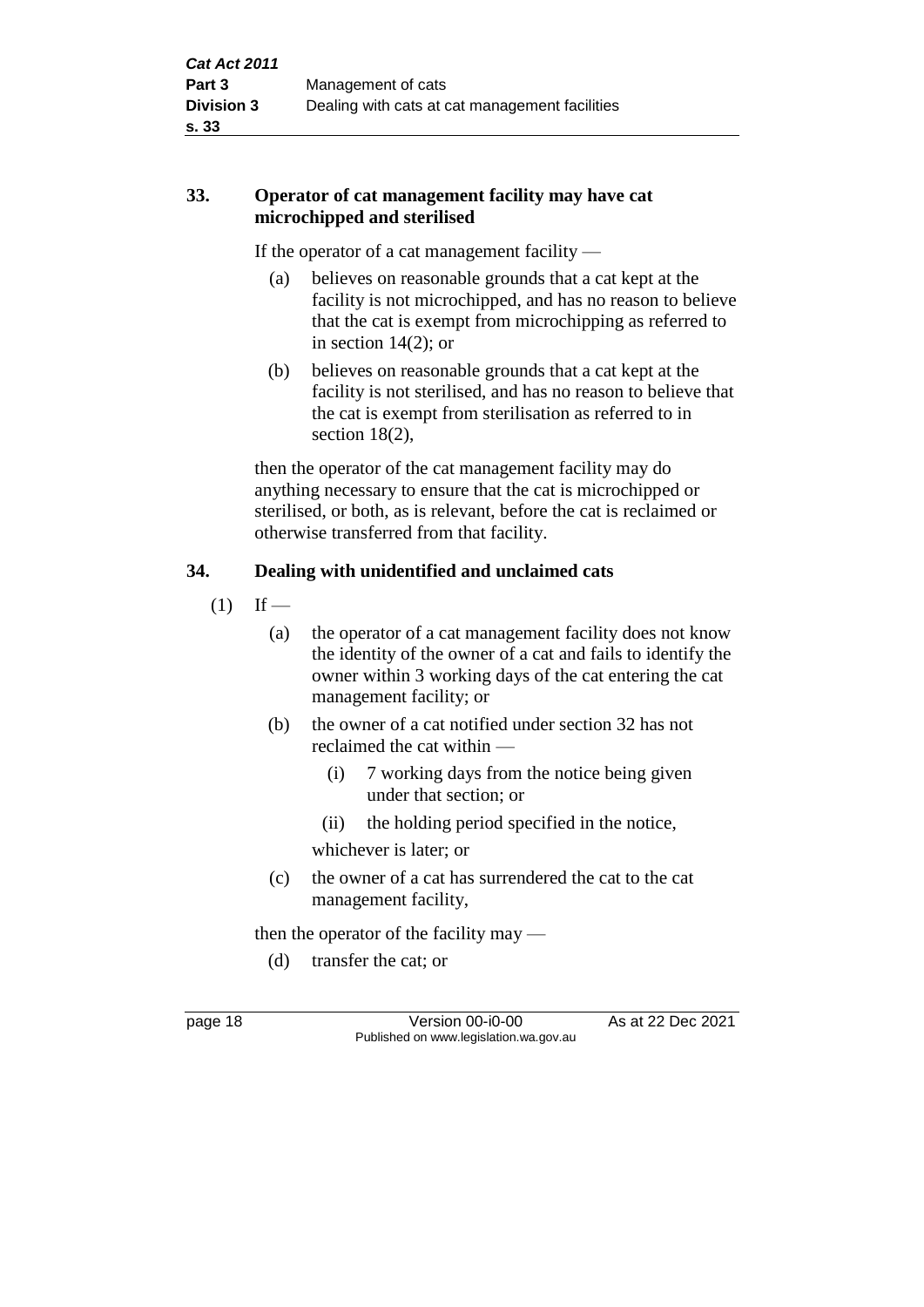- (e) cause the cat to be destroyed in a humane manner.
- (2) Despite subsection (1), the operator of a cat management facility may cause any cat kept at the facility to be destroyed in a humane manner immediately —
	- (a) if the operator believes on reasonable grounds that the cat —
		- (i) is feral, diseased or dangerous; and
		- (ii) has caused or given, or is likely to cause or give, serious injury, or serious illness, to a person, another animal or itself; or
	- (b) in the circumstances, if any, prescribed.

# **Division 4 — Breeding of cats**

## **Subdivision 1 — Restrictions on breeding cats**

## **35. Only approved cat breeders may breed cats**

(1) A person must not breed cats unless the person is an approved cat breeder.

Penalty: a fine of \$5 000.

- (2) If a person is convicted of an offence under subsection (1), the court may, in addition to any penalty imposed under that subsection, order that the person must take immediate action to ensure that any, or all, cats owned by the person, as is specified in the order, are sterilised.
- (3) A court that makes an order under this section is to ensure that a copy of the order is provided to the local government for the district in which the person subject to the order lives.
- (4) An order under this section may be enforced as if it were a judgment of the court.

As at 22 Dec 2021 Version 00-i0-00 Page 19 Published on www.legislation.wa.gov.au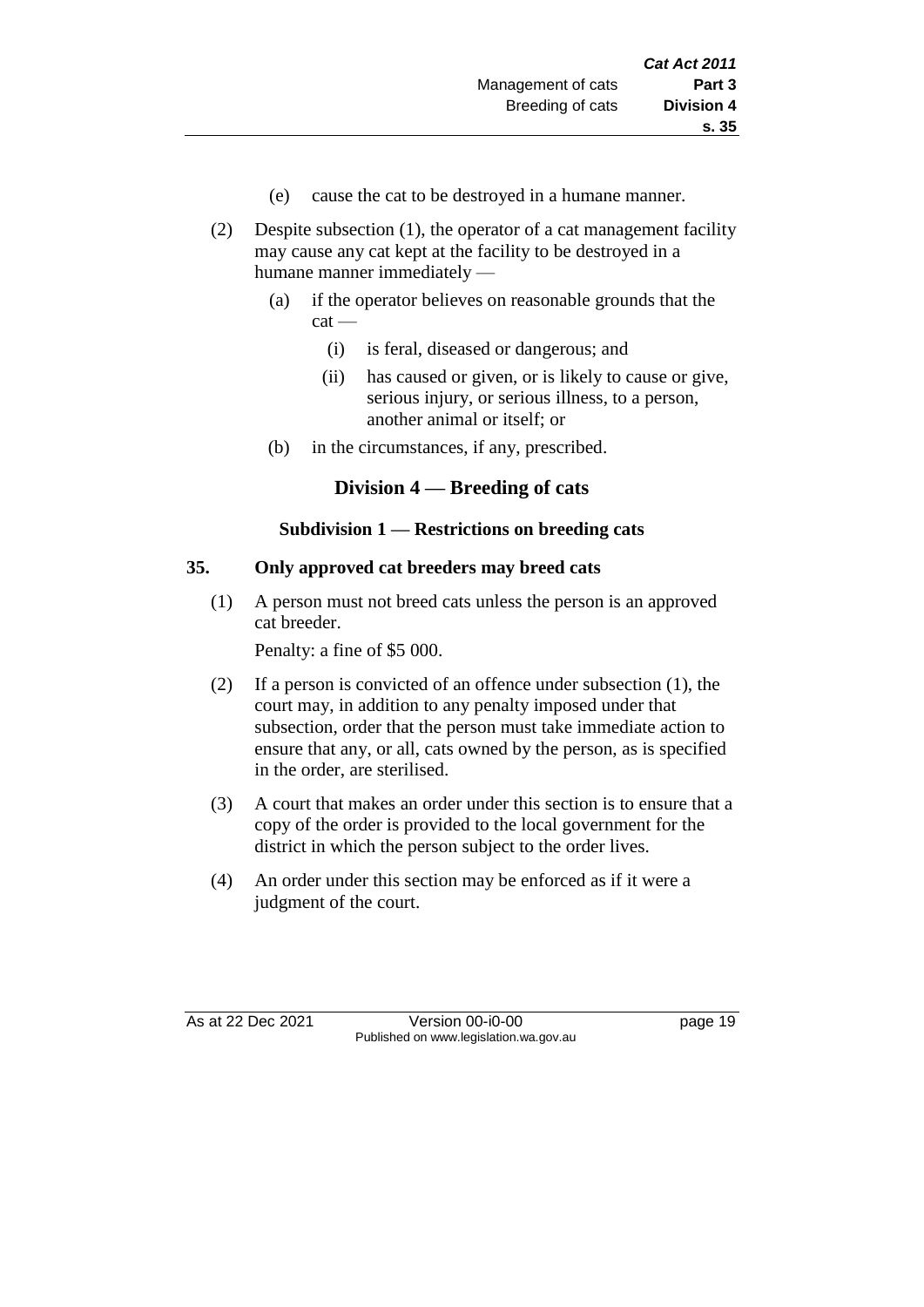#### **Subdivision 2 — Becoming an approved cat breeder**

#### **36. Application for approval to breed cats**

- (1) The owner of a cat that is ordinarily kept in the district of a local government may apply to the local government for the grant or renewal of an approval to breed cats.
- (2) An application for the grant or renewal of an approval to breed cats is to —
	- (a) be made in the manner and form prescribed; and
	- (b) be accompanied by the fee, if any, prescribed; and
	- (c) comply with such other requirements, if any, prescribed.

#### **37. Approval to breed cats**

- (1) On receiving an application for the grant or renewal of an approval to breed cats under section 36, a local government is  $to$ 
	- (a) grant or refuse to grant an approval for the person to breed cats; or
	- (b) renew or refuse to renew an approval for the person to breed cats.
- (2) A local government may refuse an application for the grant or renewal of an approval to breed cats only if the local government is satisfied that one or more of the following  $apply$ —
	- (a) the applicant is a child under 18 years of age;
	- (b) the applicant has no, or insufficient, facilities to breed cats in a safe and ethical way;
	- (c) the applicant has no, or unsuitable, premises where cats can be bred in a safe and ethical way;
	- (d) the applicant has been convicted within the previous 3 years of an offence against —
		- (i) this Act; or

page 20 **Version 00-i0-00** As at 22 Dec 2021 Published on www.legislation.wa.gov.au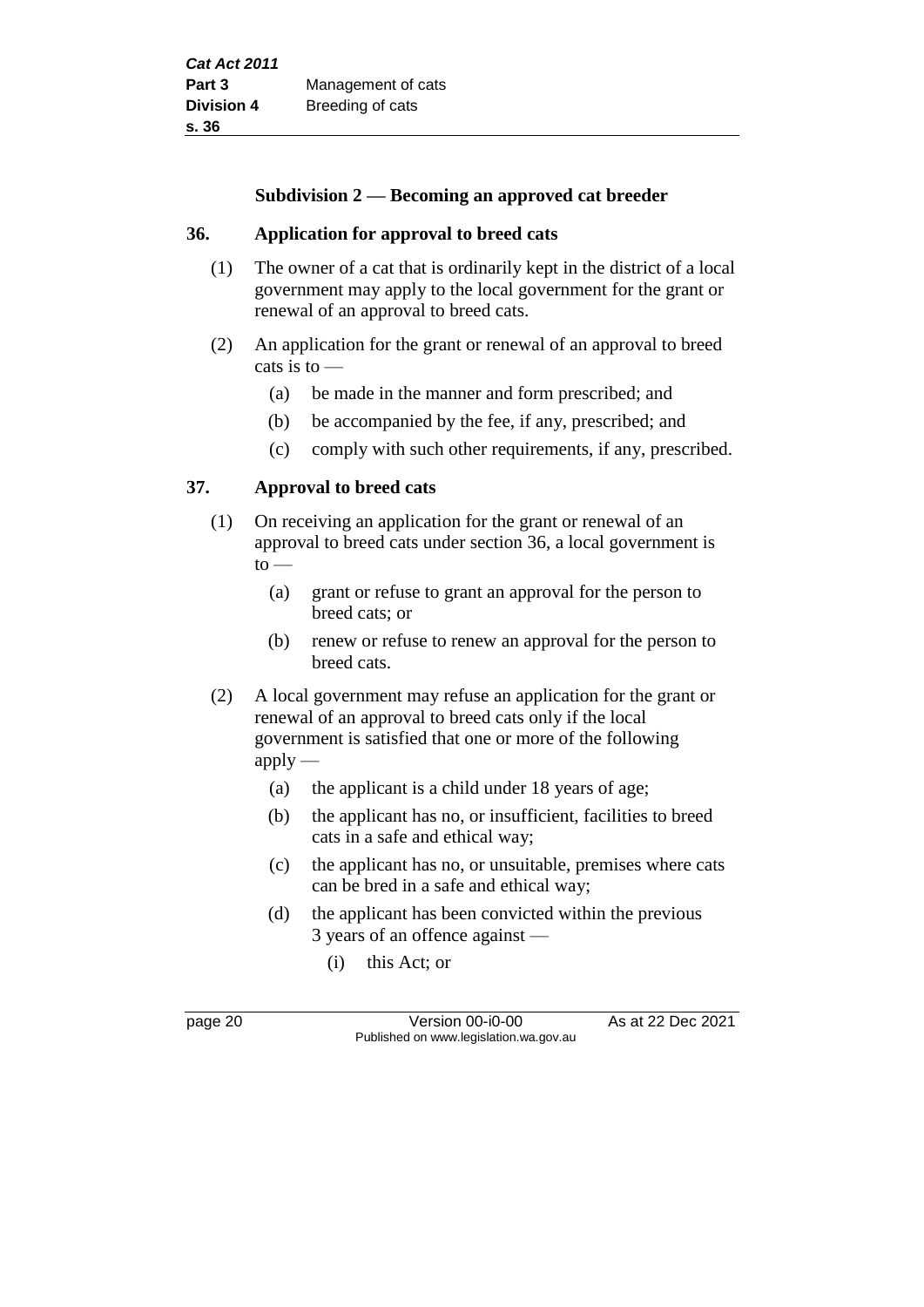- (ii) the *Dog Act 1976*; or
- (iii) the *Animal Welfare Act 2002*;
- (e) the applicant is not a fit and proper person to breed cats;
- (f) such other circumstances, if any, as are prescribed.
- (3) A local government to which an application is made may require the applicant to give the local government, within a specified time of not more than 21 days, any document or information that it requires to determine the application and may require the applicant to verify the information by statutory declaration.
- (4) The local government may refuse to consider an application if the applicant does not comply with a requirement under subsection (3) within the specified time.
- (5) Despite subsection (2), a local government is not to refuse to grant or renew an approval to breed cats if the applicant belongs to a class of persons prescribed for the purposes of this subsection.
- (6) Subject to this Act, the grant or renewal of an approval to breed cats has effect for the period, or periods, prescribed.

## **38. Cancellation of approval to breed cats**

A local government may cancel an approval to breed cats if one or more of the things set out in section 37(2) applies in respect of the approved cat breeder.

#### **39. Certificate to be given to approved cat breeder**

- (1) A local government that gives approval to a person to breed cats is to give the person a certificate in the prescribed form.
- (2) If a local government is satisfied that a certificate has been stolen, lost, damaged or destroyed, the local government may give the approved cat breeder a new certificate.

As at 22 Dec 2021 Version 00-i0-00 page 21 Published on www.legislation.wa.gov.au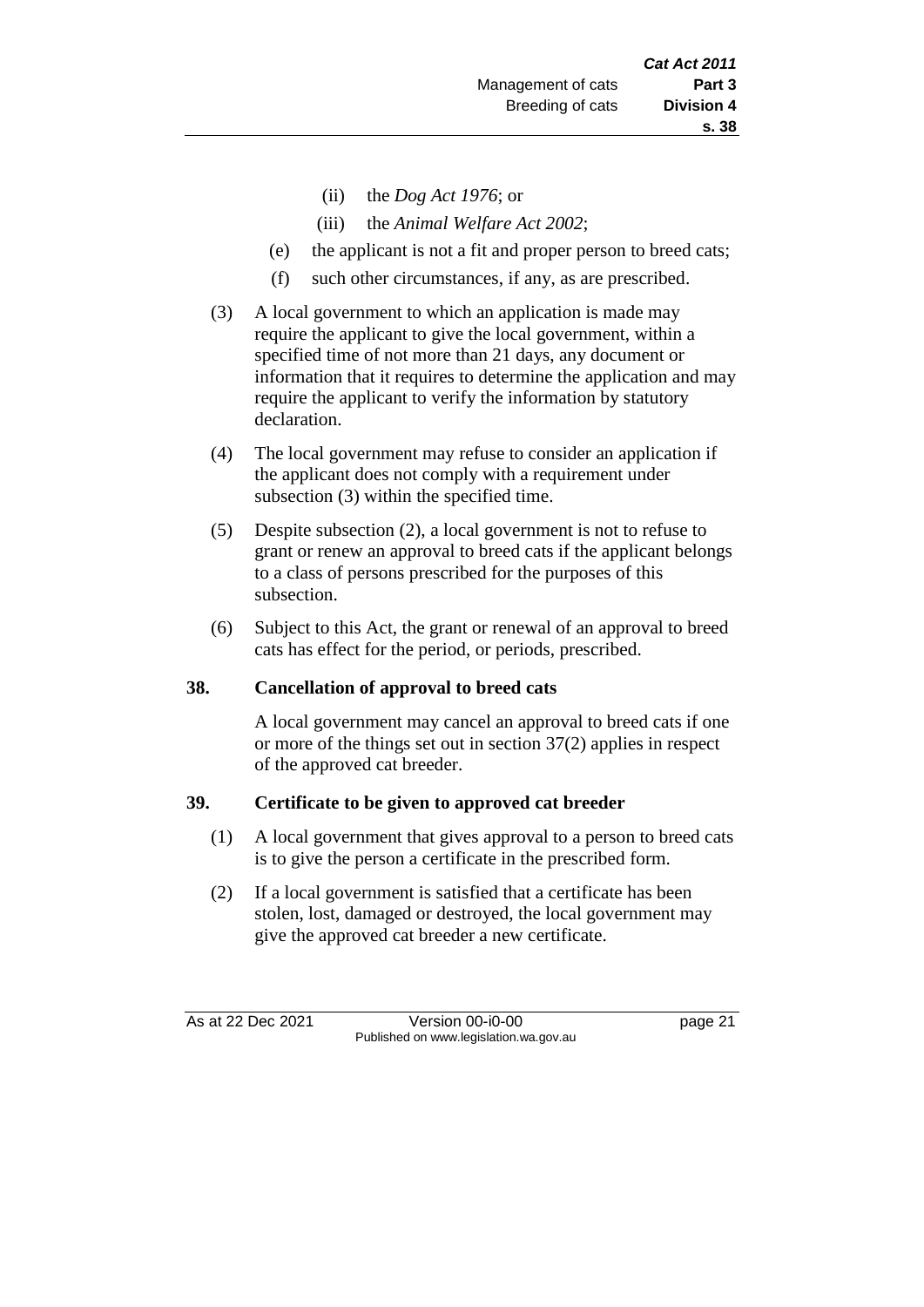# **40. Notice to be given of certain decisions made under this Subdivision**

# (1) Within 7 days after making a decision referred to in subsection (2) the local government is to give to the person affected by the decision notice in writing of —

- (a) the decision; and
- (b) the reasons for the decision; and
- (c) the person's rights under Part 4 Division 5 to object against, and apply for a review of, the decision.
- (2) The decisions to which subsection (1) applies are a decision  $to -$ 
	- (a) refuse to approve or renew the approval of a person to breed cats under section 37; or
	- (b) cancel the approval of a person to breed cats under section 38.

# **Division 5 — Miscellaneous**

# **41. Cats not to be offered as prizes**

A person must not offer a cat as a prize in a raffle or similar event or game of chance.

Penalty: a fine of \$5 000.

page 22 Version 00-i0-00 As at 22 Dec 2021 Published on www.legislation.wa.gov.au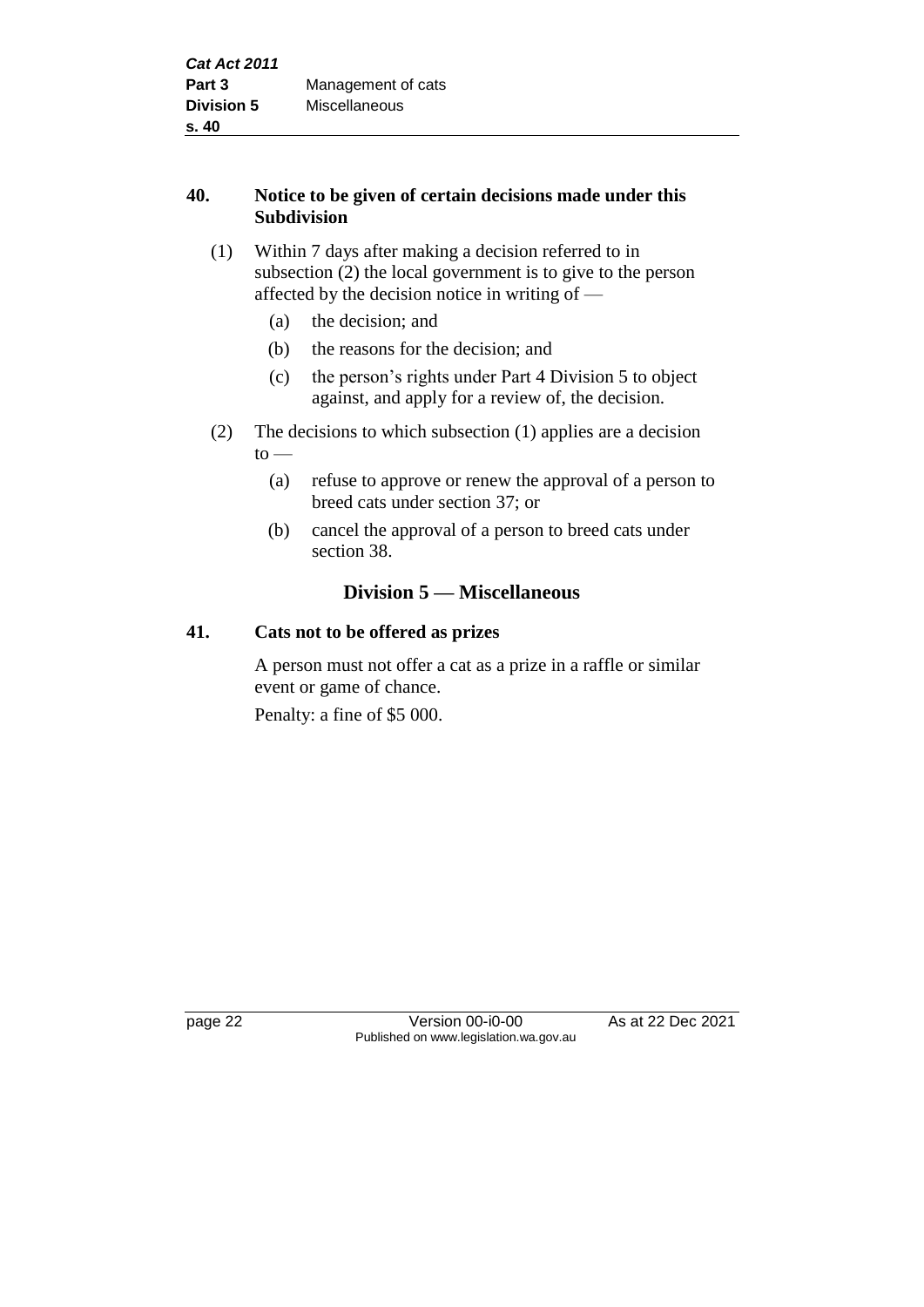# **Part 4 — Administration and enforcement**

# **Division 1 — Administration**

#### **42. Administration by local governments**

A local government is to administer its local laws and may do all other things that are necessary or convenient to be done for, or in connection with, performing its functions under this Act.

## **43. Places to be regarded as within district**

- (1) If the Governor has, under section 80, given approval for a local government to make a local law that has effect as if the local government's district included a part of the State that is not in a district, that approval is to be taken to include approval under the *Local Government Act 1995* section 3.19 to the extent necessary for the proper administration of that local law.
- (2) For the purposes of the performance of a function under this Act by an authorised person appointed or designated by a local government, the district of the local government is to be regarded as including —
	- (a) any part of the State into which the authorised person has pursued a cat or person; and
	- (b) any part of the State in which the authorised person has performed a function in relation to an offence against this Act that occurred, or that the authorised person believes, or suspects, on reasonable grounds occurred, in the district of the local government that appointed or designated the authorised person.

*[Section 43 amended: No. 19 of 2016 s. 116.]*

As at 22 Dec 2021 Version 00-i0-00 page 23 Published on www.legislation.wa.gov.au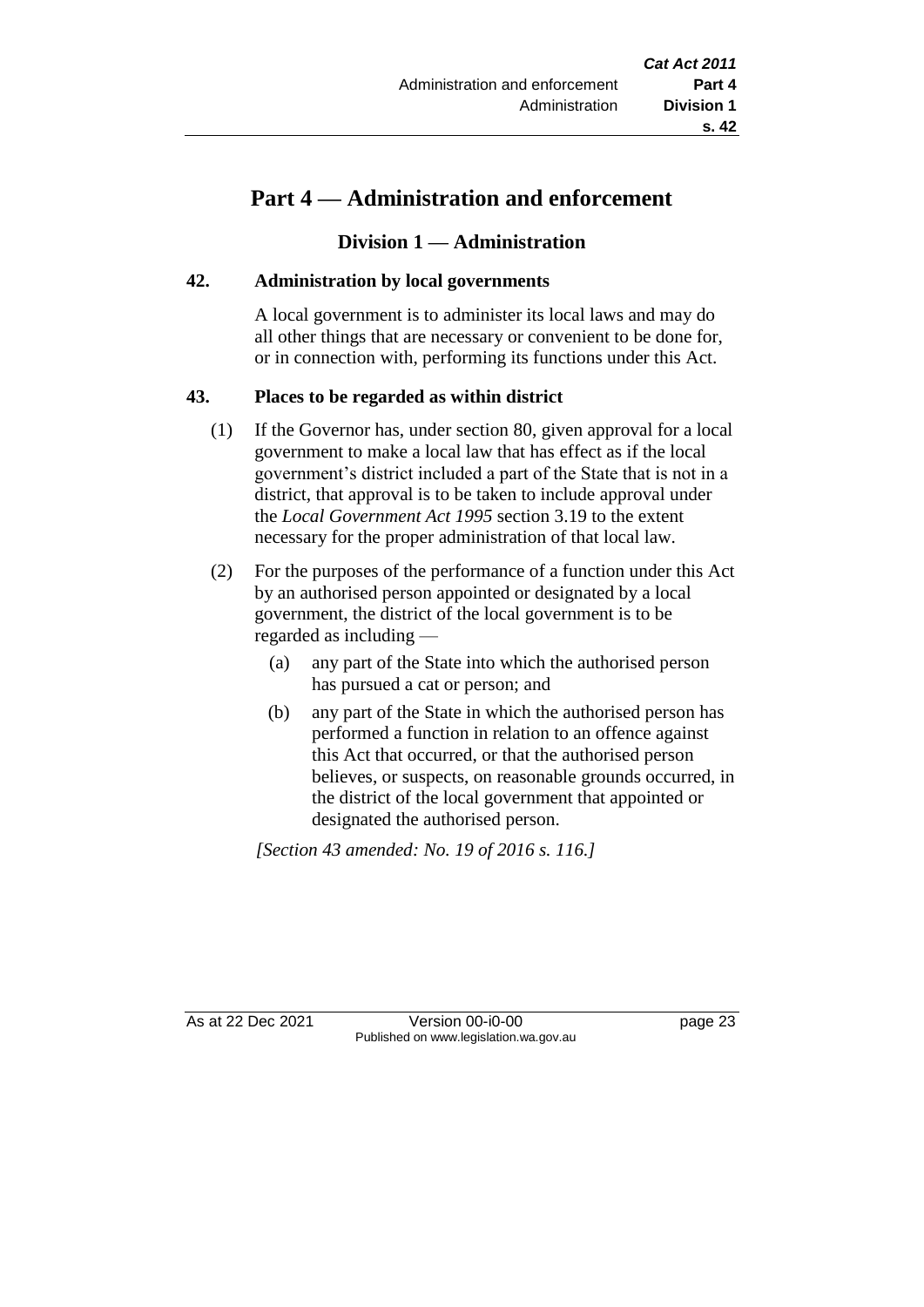# **Division 2 — Delegations**

#### **44**. **Delegation by local government**

- (1) The local government may delegate to its CEO the exercise of any of its powers or the discharge of any of its duties under another provision of this Act.
- (2) A delegation under this section is to be in writing and may be general or as otherwise provided in the instrument of delegation.
- (3) A decision to delegate under this section is to be made by an absolute majority.

#### **45. Delegation by CEO of local government**

- (1) A CEO may delegate to any employee of the local government the exercise of any of the CEO's powers or the discharge of any of the CEO's duties under another provision of this Act.
- (2) A delegation under this section is to be in writing and may be general or as otherwise provided in the instrument of delegation.
- (3) This section extends to a power or duty the exercise or discharge of which has been delegated by a local government to the CEO under section 44, but in the case of such a power or duty —
	- (a) the CEO's power under this section to delegate the exercise of that power or the discharge of that duty; and
	- (b) the exercise of that power or the discharge of that duty by the CEO's delegate,

are subject to any conditions imposed by the local government on its delegation to the CEO.

- (4) Subsection (3)(b) does not limit the CEO's power to impose conditions or further conditions on a delegation under this section.
- (5) In subsections (3) and (4) —

*conditions* includes qualifications, limitations or exceptions.

page 24 Version 00-i0-00 As at 22 Dec 2021 Published on www.legislation.wa.gov.au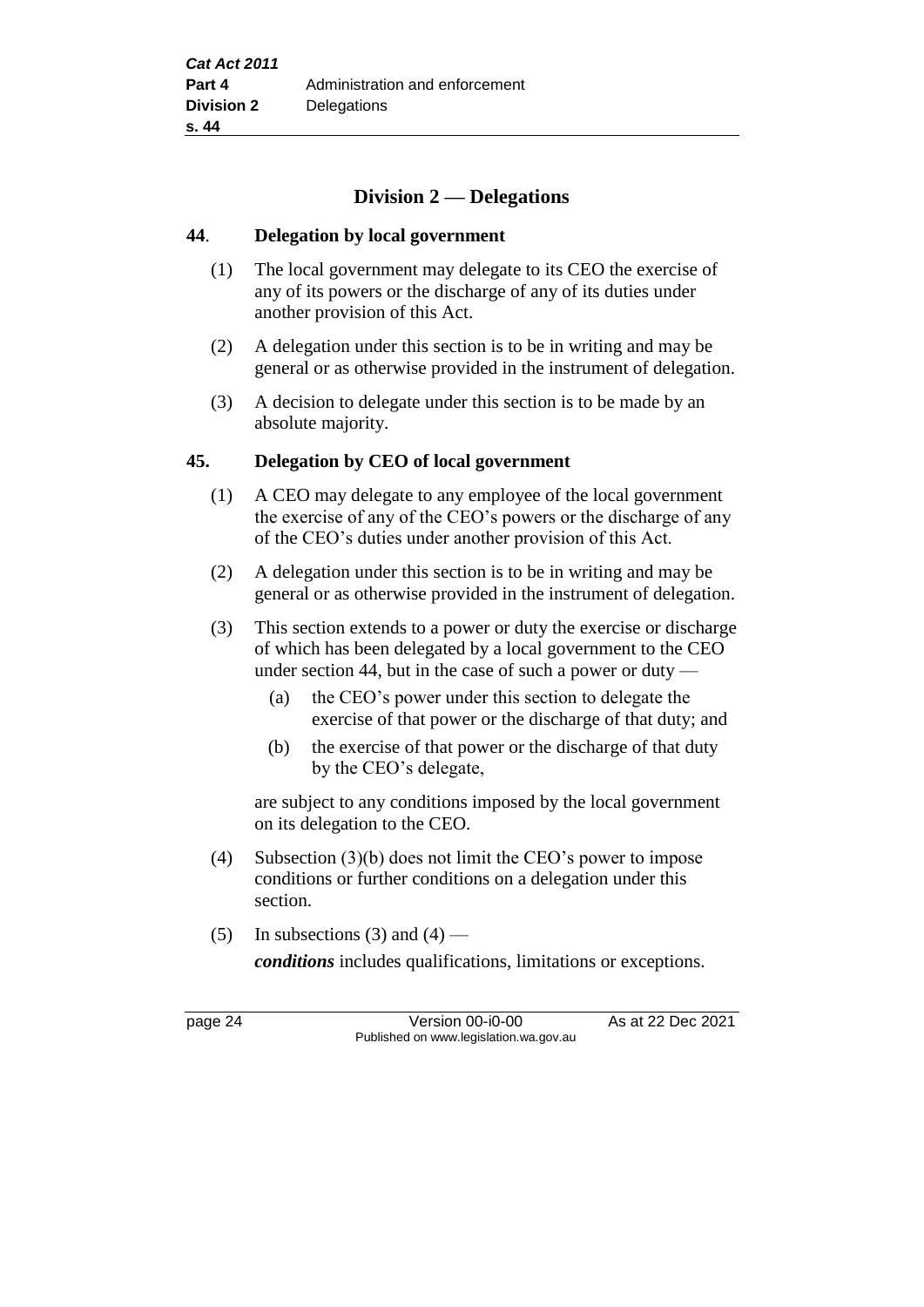(6) A power or duty under section 63, 64 or 65 cannot be delegated to an authorised person.

# **46. Other matters relevant to delegations under this Division**

- (1) Without limiting the application of the *Interpretation Act 1984* sections 58 and 59 —
	- (a) a delegation made under this Division has effect for the period of time specified in the delegation or where no period has been specified, indefinitely; and
	- (b) any decision to amend or revoke a delegation by a local government under this Division is to be by an absolute majority.
- (2) Nothing in this Division is to be read as preventing
	- (a) a local government from performing any of its functions by acting through a person other than the CEO; or
	- (b) a CEO from performing any of his or her functions by acting through another person.

# **47. Register of, and review of, delegations**

- (1) The CEO of a local government is to keep a register of the delegations made under this Division to the CEO and to employees of the local government.
- (2) At least once every financial year, delegations made under this Division are to be reviewed by the delegator.
- (3) A person to whom a power or duty is delegated under this Division is to keep records in accordance with regulations in relation to the exercise of the power or the discharge of the duty.

As at 22 Dec 2021 Version 00-i0-00 Page 25 Published on www.legislation.wa.gov.au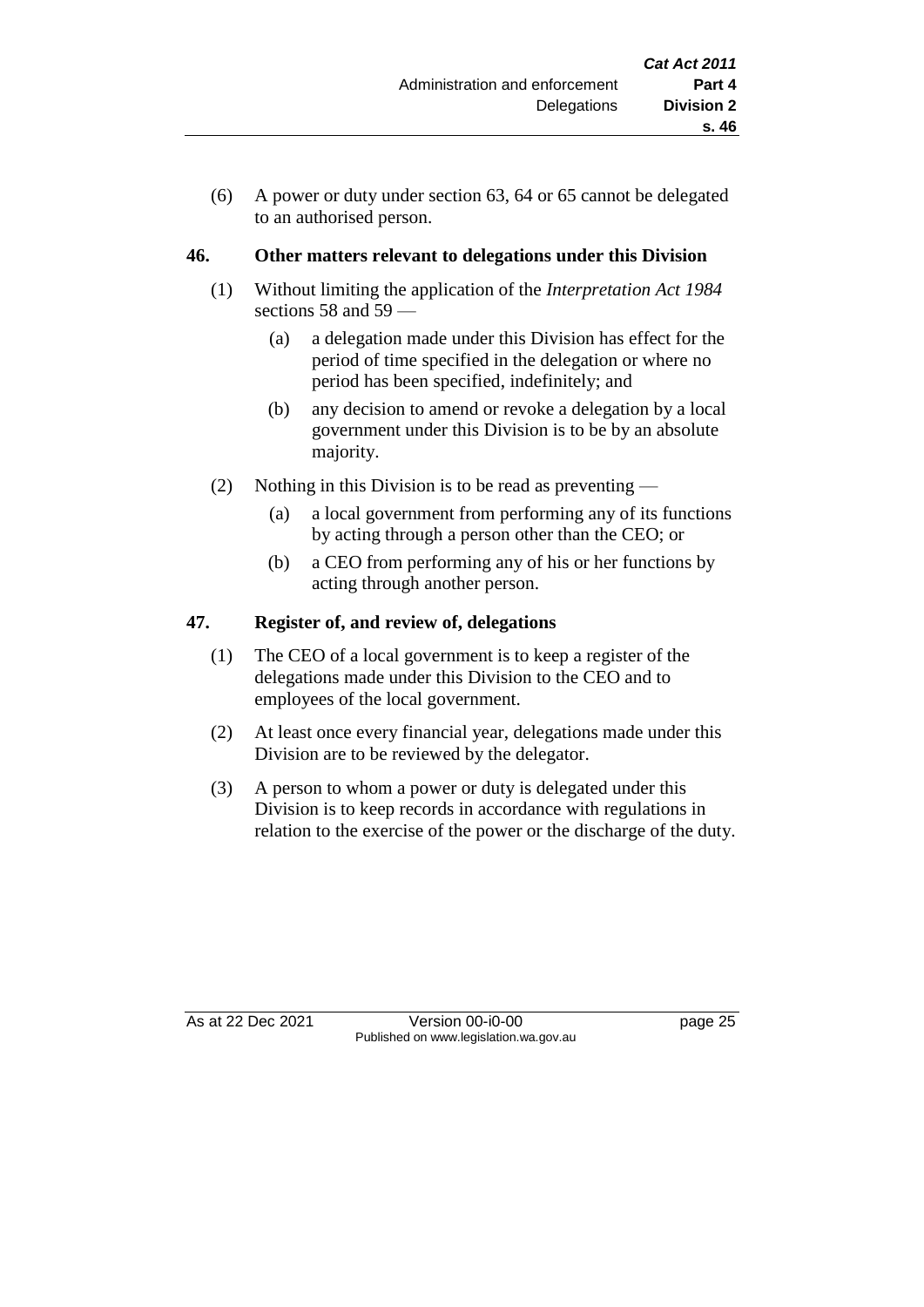# **Division 3 — Authorised persons**

*[Subdivision 1 (s. 48) deleted: No. 16 of 2019 s. 92.]*

#### **Subdivision 2 — Particular powers of authorised persons**

#### **49. Authorised person may cause a cat to be destroyed**

- (1) An authorised person may cause a cat to be destroyed in a humane manner —
	- (a) if the person believes on reasonable grounds that the cat —
		- (i) is feral, diseased or dangerous; and
		- (ii) has caused or given, or is likely to cause or give, serious injury, or serious illness, to a person, another animal or itself; or
	- (b) at the request of the owner of the cat; or
	- (c) in the circumstances, if any, prescribed.
- (2) The owner of a cat destroyed under this section is liable to pay to the local government that appointed or designated the authorised person the reasonable costs associated with the destruction and the disposal of the cat.
- (3) The local government may recover the amount of the costs referred to in subsection (2) from the owner of the cat in a court of competent jurisdiction.

*[Section 49 amended: No. 19 of 2016 s. 118.]*

#### **50. Persons found committing breach of Act to give name on demand**

- (1) An authorised person who
	- (a) finds a person committing; or
	- (b) on reasonable grounds suspects a person of having committed,

page 26 **Version 00-i0-00** As at 22 Dec 2021 Published on www.legislation.wa.gov.au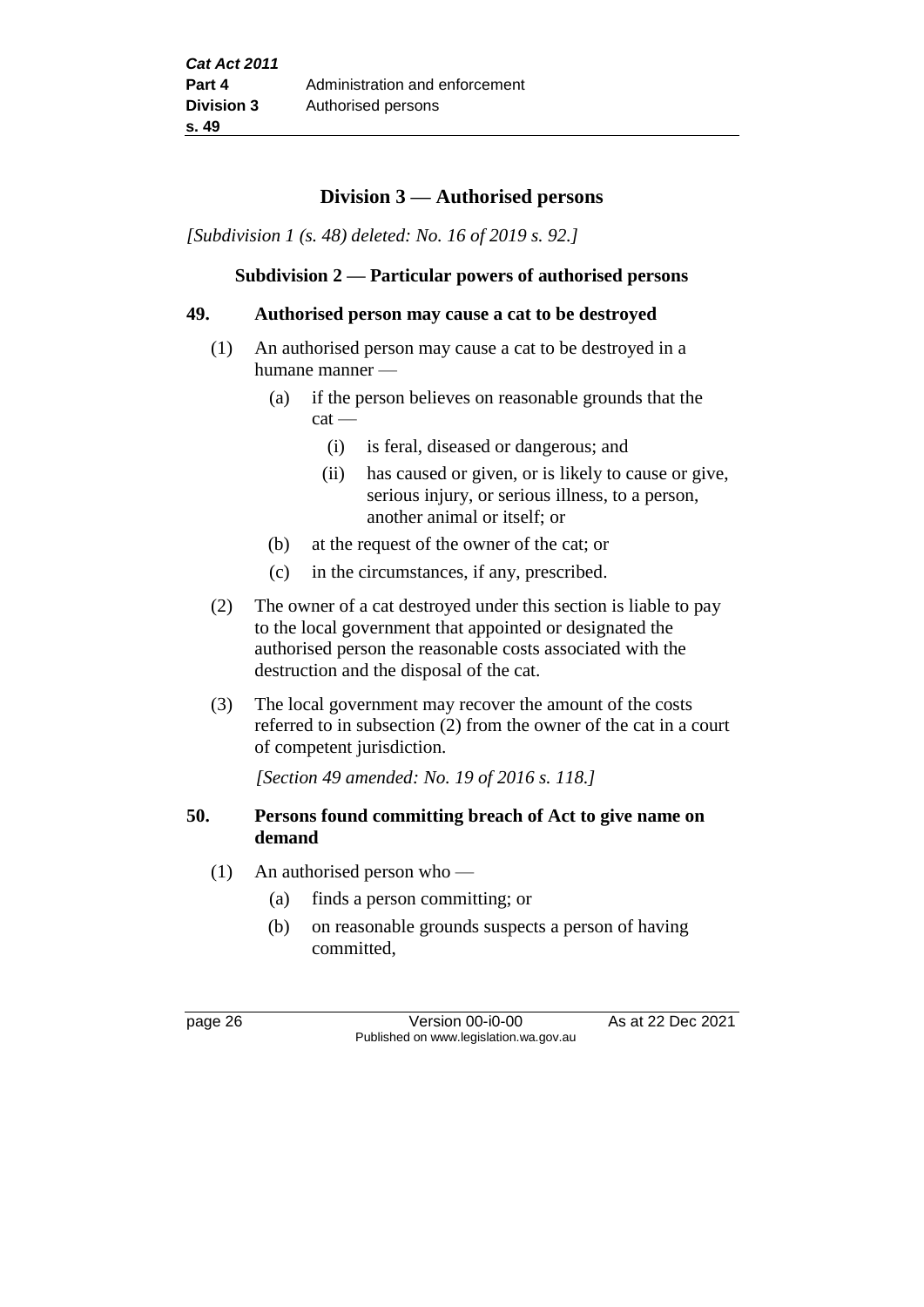an offence against this Act, may request from the person the person's name, place of residence and date of birth.

(2) A person from whom information is requested under subsection (1) must not refuse without lawful excuse to give the information.

Penalty: a fine of \$5 000.

#### **51. Power to enter premises**

- (1) In the performance of a function under this Act, an authorised person may enter any premises if entry is required for the performance of the function —
	- (a) with the consent of the person who is, or appears to be, the owner or occupier of the premises; or
	- (b) if a notice has been given in accordance with subsection (2) and the period specified in the notice as the period within which objections may be made has elapsed with no objection being made; or
	- (c) under a warrant issued under Subdivision 3.
- (2) An authorised person wishing to enter any premises may give to the owner or occupier of the premises notice in writing —
	- (a) stating that the authorised person wishes to enter the premises; and
	- (b) specifying the purpose for which entry is required; and
	- (c) specifying that the owner or occupier may object to the entry and the period (being not less than 24 hours) within which the objection may be made; and
	- (d) specifying how the objection may be made.

As at 22 Dec 2021 Version 00-i0-00 page 27 Published on www.legislation.wa.gov.au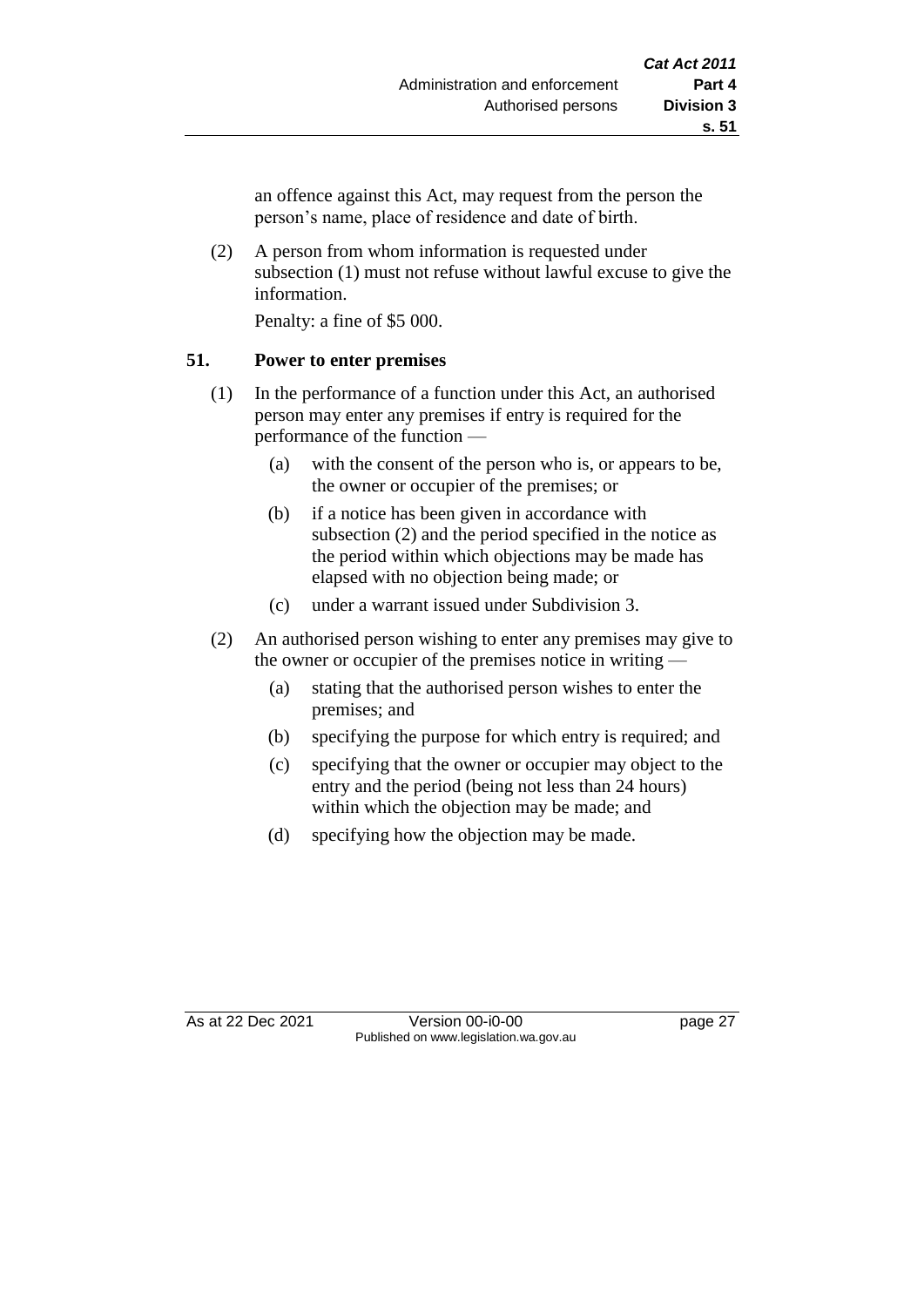- (3) Where a notice has been given under subsection (2) and no objection has been made to the authorised person within the time specified in the notice —
	- (a) the notice continues to have effect until  $-$ 
		- (i) the purpose for which entry was required has been effected; or
		- (ii) 7 days after the end of the objection period specified in the notice,

whichever occurs first; and

- (b) successive entries for that purpose are to be regarded as entries to which the notice relates.
- (4) The powers of entry under this section are in addition to and not in derogation of any power of entry conferred by any other law.
- (5) Entry under this section may be made with such assistants and equipment as are considered necessary for the purpose for which entry is required.

#### **52. General powers of authorised person**

In the performance of a function under this Act, an authorised person may do any one or more of the following —

- (a) set traps for cats in or on any public place or any premises lawfully entered;
- (b) examine, including by scanning, a cat to determine if the cat is the subject of an offence against this Act;
- (c) in any premises lawfully entered, as is reasonably required in order to investigate or collect evidence that an offence is being, or has been, committed against this  $Act -$ 
	- (i) examine, seize, copy or take extracts from any documents relevant to the offence; or
	- (ii) take photographs, films and audio, video or other recordings relevant to the offence; or

page 28 Version 00-i0-00 As at 22 Dec 2021 Published on www.legislation.wa.gov.au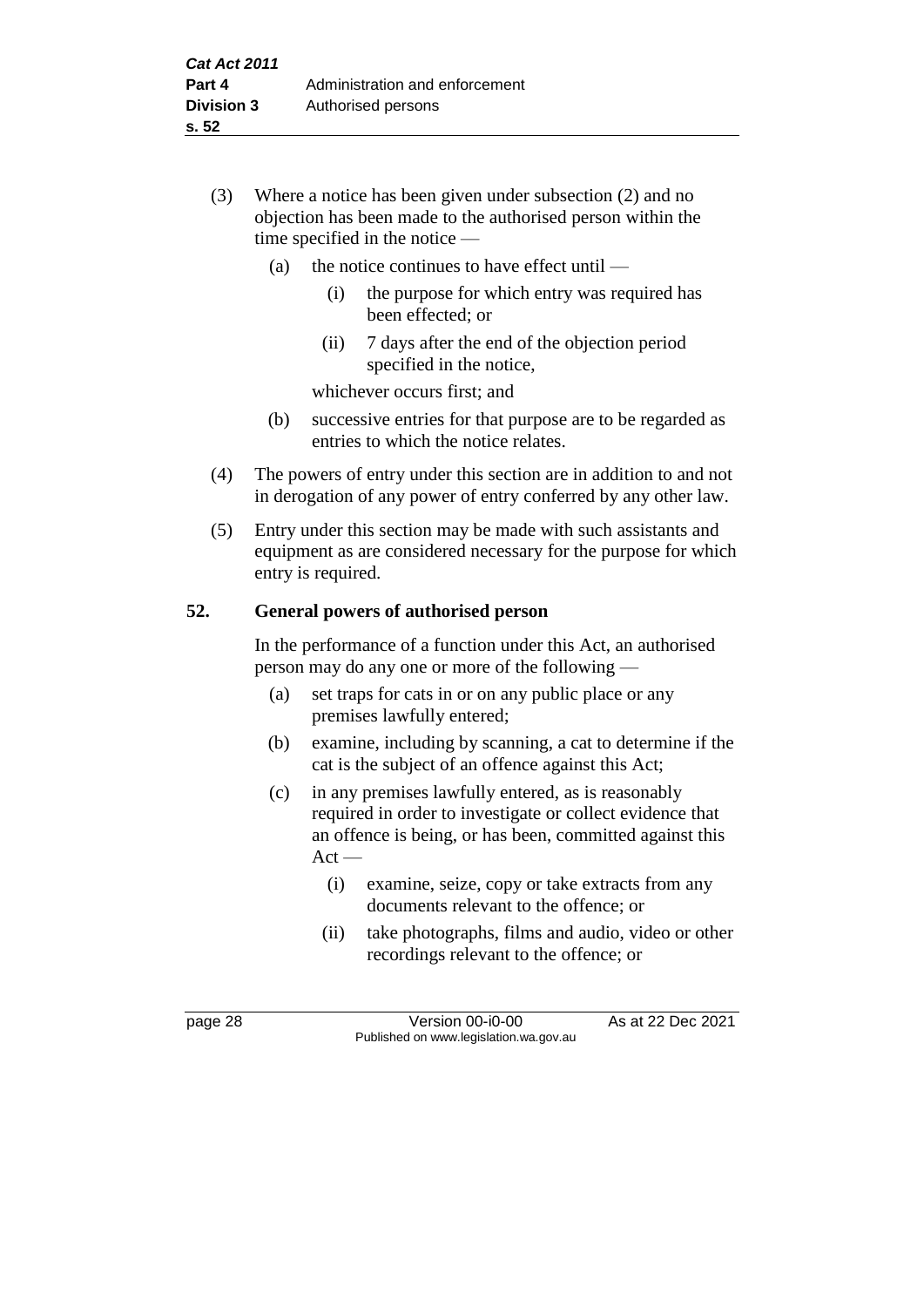- (iii) direct a person to answer questions; or
- (iv) take any other action that the authorised person believes, on reasonable grounds, is necessary.

#### **53. Act does not derogate from powers of police officers**

Nothing in this Act derogates from the powers of an authorised person who is a police officer.

#### **54. Obstruction**

A person must not delay, threaten, obstruct or otherwise hinder an authorised person in the performance of a function by that person under this Act.

Penalty: a fine of \$5 000.

# **Subdivision 3 — Warrants**

#### **55. Grounds for a search warrant**

A justice may issue a warrant authorising an authorised person to enter premises if satisfied, by an application supported by evidence on oath, that —

- (a) there are reasonable grounds for suspecting that there is at the premises anything that may afford evidence of the commission of an offence against this Act; or
- (b) entry onto the premises is reasonably required to investigate a suspected offence against this Act.

## **56. Grounds for a warrant to seize cat**

A justice may issue a warrant authorising an authorised person to seize a cat, or cats, if satisfied, by an application supported by evidence on oath, that there are reasonable grounds for suspecting that the cat is, or cats are, the subject of an offence, or offences, against this Act.

As at 22 Dec 2021 Version 00-i0-00 Page 29 Published on www.legislation.wa.gov.au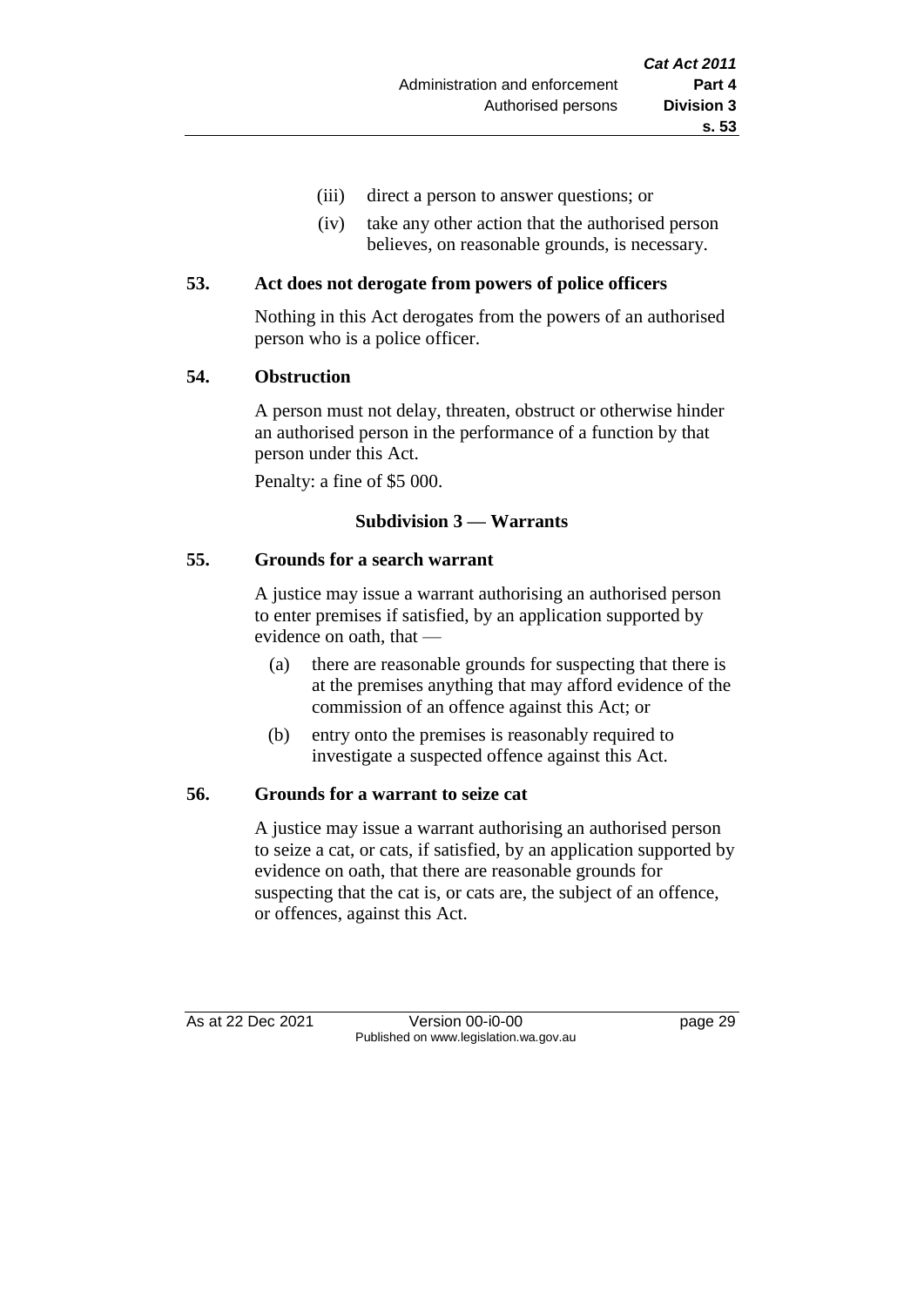#### **57. Application for warrant**

- (1) An authorised person may apply for a warrant even if, under this Act, the authorised person may enter the premises, or seize the cat, or cats, without a warrant.
- (2) The *Criminal Investigation Act 2006* section 13 applies to and in respect of an application for a warrant under this Act.

## **58. Form of warrant**

A warrant is to be in the prescribed form.

#### **59. Effect of warrant**

- (1) A warrant has effect according to its content and this Subdivision.
- (2) A warrant comes into force when it is issued by a justice.

## **60. Execution of warrant**

- (1) A warrant may be executed by
	- (a) the authorised person to whom it is issued; or
	- (b) a person specified on the warrant; or
	- (c) any other authorised person.
- (2) A person executing a warrant must, at the reasonable request of a person who is, or appears to be, the owner or occupier of the premises, produce the warrant.

# **Division 4 — Infringement notices**

#### **61. Terms used**

In this Division —

*local government* means the local government that could, or an employee of which could, prosecute for the offence concerned;

page 30 **Version 00-i0-00** As at 22 Dec 2021 Published on www.legislation.wa.gov.au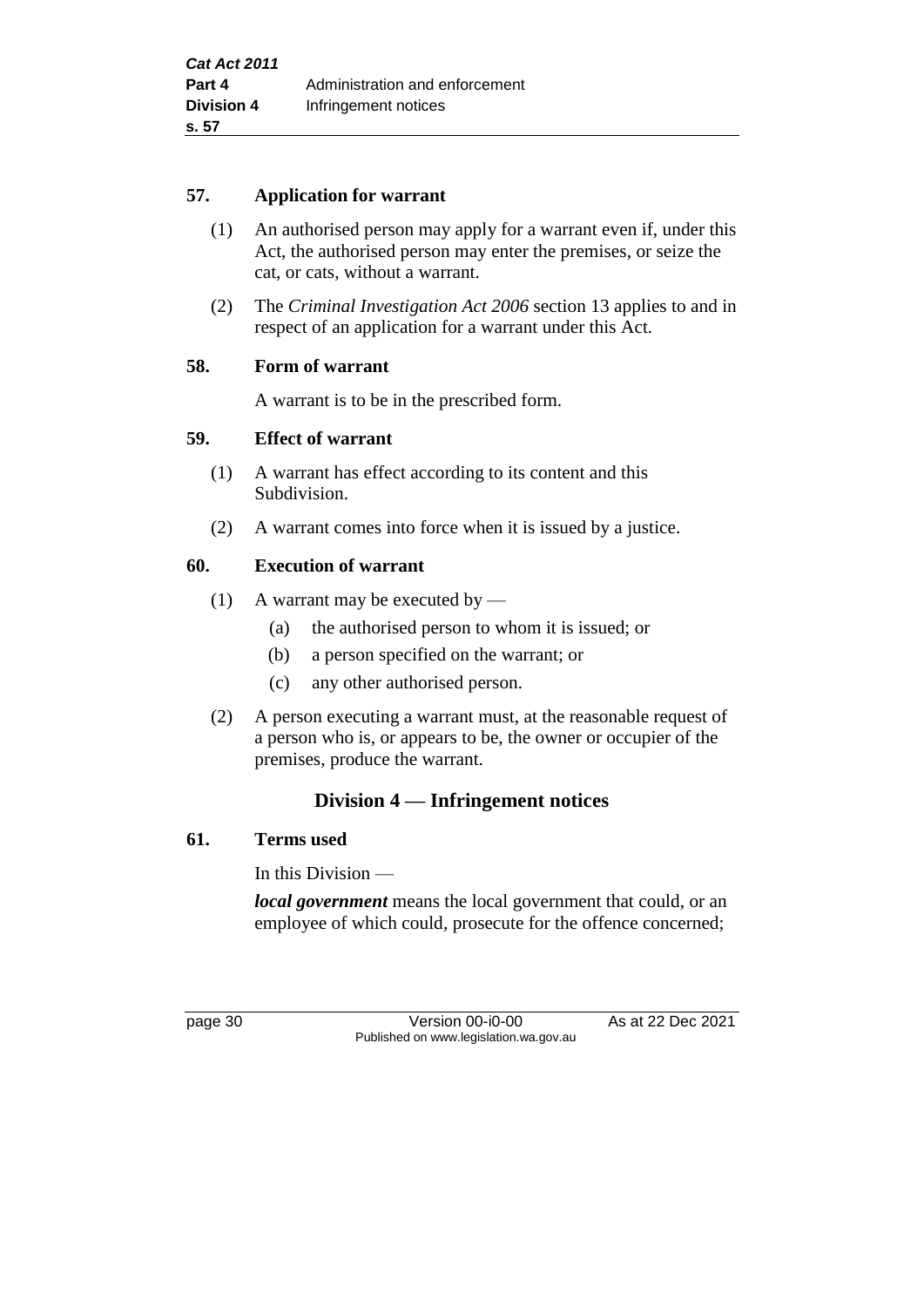*prescribed* means prescribed by a local law or, if the alleged offence is against a regulation or this Act, prescribed by regulations or by a local law.

# **62. Giving an infringement notice**

- (1) An authorised person who has reason to believe that a person has committed a prescribed offence against this Act or a regulation or local law made under this Act may, within 28 days after the alleged offence is believed to have been committed, give an infringement notice to the alleged offender.
- (2) A local government can only prescribe an offence for the purposes of subsection (1) if a prosecution for the offence could be commenced by the local government or any of its employees and the local government is satisfied that —
	- (a) commission of the offence would be a relatively minor matter; and
	- (b) only straightforward issues of law and fact would be involved in determining whether the offence was committed, and the facts in issue would be readily ascertainable.
- (3) A person who is not an employee of a local government cannot be appointed to be an authorised person for the purposes of this section.

*[Section 62 amended: No. 16 of 2019 s. 93.]*

# **63. Content of infringement notice**

- (1) An infringement notice is to be in the prescribed form and is  $to -$ 
	- (a) contain a description of the alleged offence; and
	- (b) advise that if the alleged offender does not wish to be prosecuted for the alleged offence in a court, the amount of money specified in the notice as being the modified penalty for the offence may be paid to the CEO of the

As at 22 Dec 2021 Version 00-i0-00 page 31 Published on www.legislation.wa.gov.au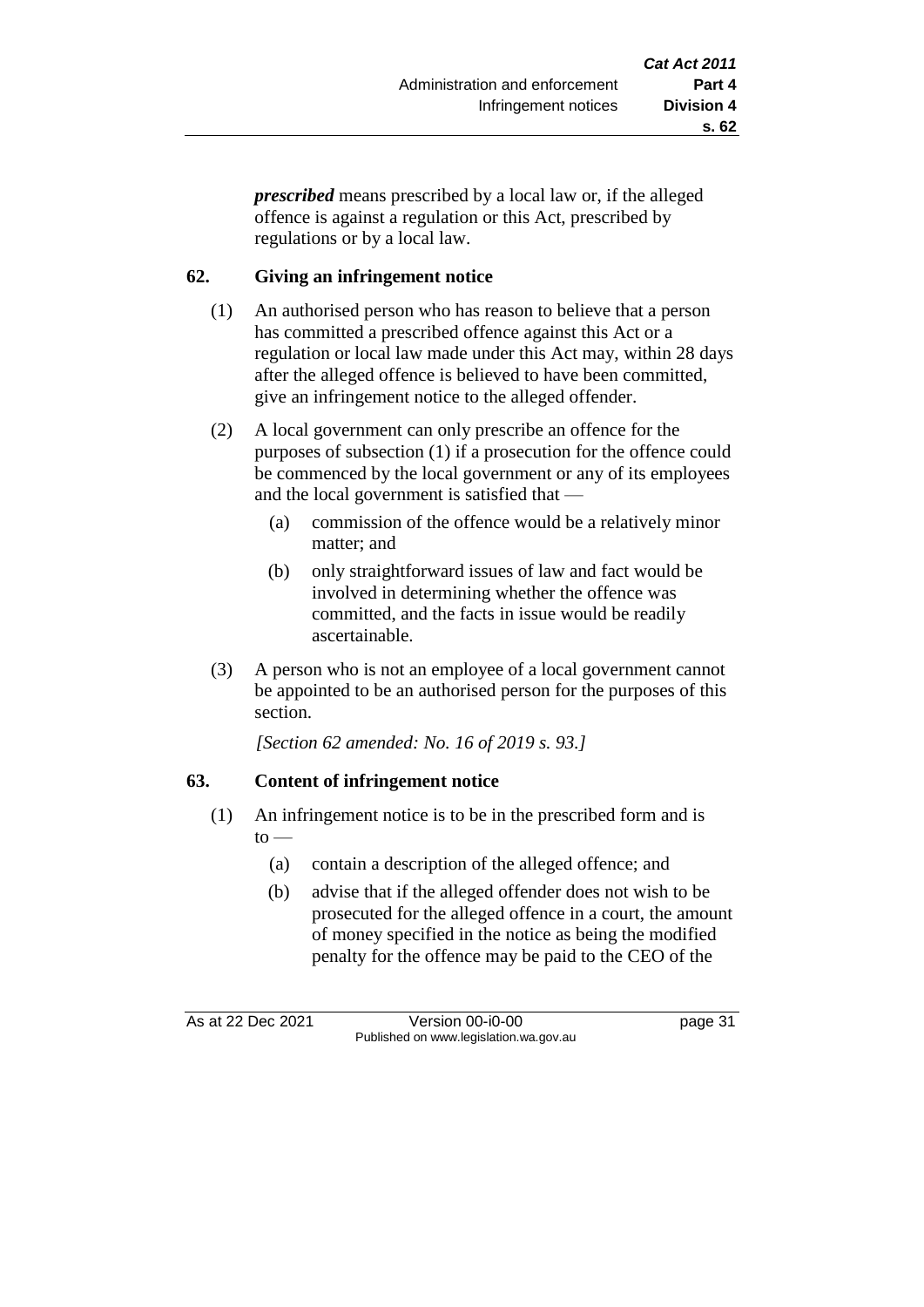local government within a period of 28 days after the giving of the notice; and

- (c) inform the alleged offender how and where the money may be paid.
- (2) In an infringement notice the amount specified as being the modified penalty for the offence referred to in the notice is to be the amount that was the prescribed modified penalty at the time the alleged offence is believed to have been committed.
- (3) A modified penalty for an offence must not exceed 10% of the maximum penalty for that offence.

# **64. Extension of time**

The CEO of a local government may, in a particular case, extend the period of 28 days within which the modified penalty may be paid and the extension may be allowed whether or not the period of 28 days has elapsed.

# **65. Withdrawal of notice**

- (1) Within one year after the notice was given the CEO of the local government may, whether or not the modified penalty has been paid, withdraw an infringement notice by sending to the alleged offender a notice in the prescribed form stating that the infringement notice has been withdrawn.
- (2) Where an infringement notice is withdrawn after the modified penalty has been paid, the amount is to be refunded.

## **66. Benefit of paying modified penalty**

- (1) Subsection (2) applies if the modified penalty specified in an infringement notice has been paid within 28 days or such further time as is allowed and the notice has not been withdrawn.
- (2) If this subsection applies it prevents the bringing of proceedings and the imposition of penalties to the same extent that they

page 32 Version 00-i0-00 As at 22 Dec 2021 Published on www.legislation.wa.gov.au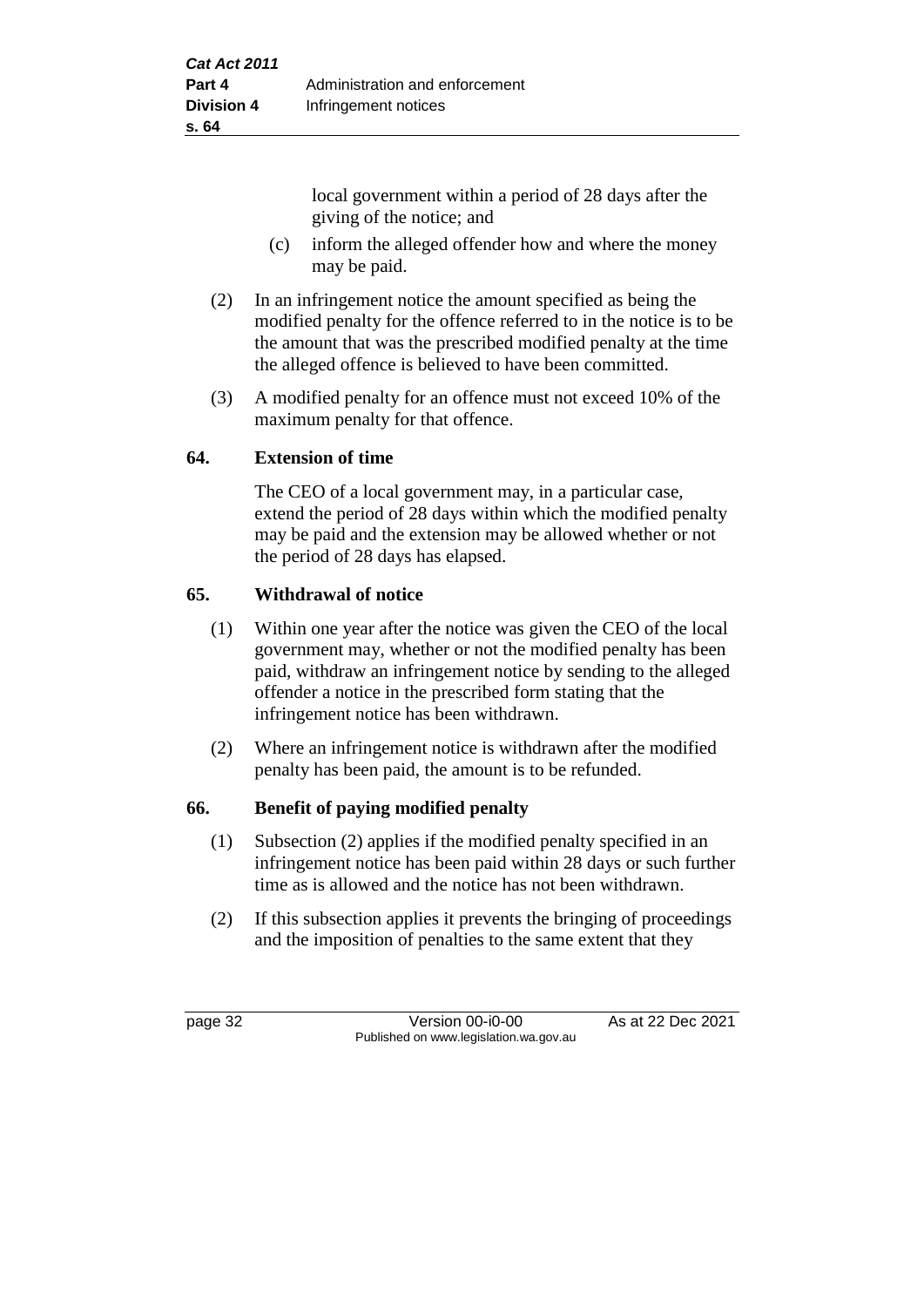would be prevented if the alleged offender had been convicted by a court of, and punished for, the alleged offence.

(3) Payment of a modified penalty is not to be regarded as an admission for the purposes of any proceedings, whether civil or criminal.

## **67. Application of penalties collected**

An amount paid as a modified penalty is, subject to section 65(2), to be dealt with as if it were a fine imposed by a court as a penalty for an offence.

# **Division 5 — Objections and review**

# **68. When this Division applies**

This Division applies when a local government makes a decision to —

- (a) refuse to grant or renew the registration of a cat under section 9; or
- (b) cancel the registration of a cat under section 10; or
- (c) refuse to approve or renew the approval of a person to breed cats under section 37; or
- (d) cancel the approval of a person to breed cats under section 38.

# **69. Objection may be lodged**

- (1) A person who has been given notice under section 13 or 40 of a decision may object to the decision if the person has not applied for a review of the decision under this Division.
- (2) The objection is made by preparing it in the prescribed form and lodging it with the local government in the prescribed manner within 28 days after the right of objection arose, or within such further time as the local government may allow.

As at 22 Dec 2021 Version 00-i0-00 page 33 Published on www.legislation.wa.gov.au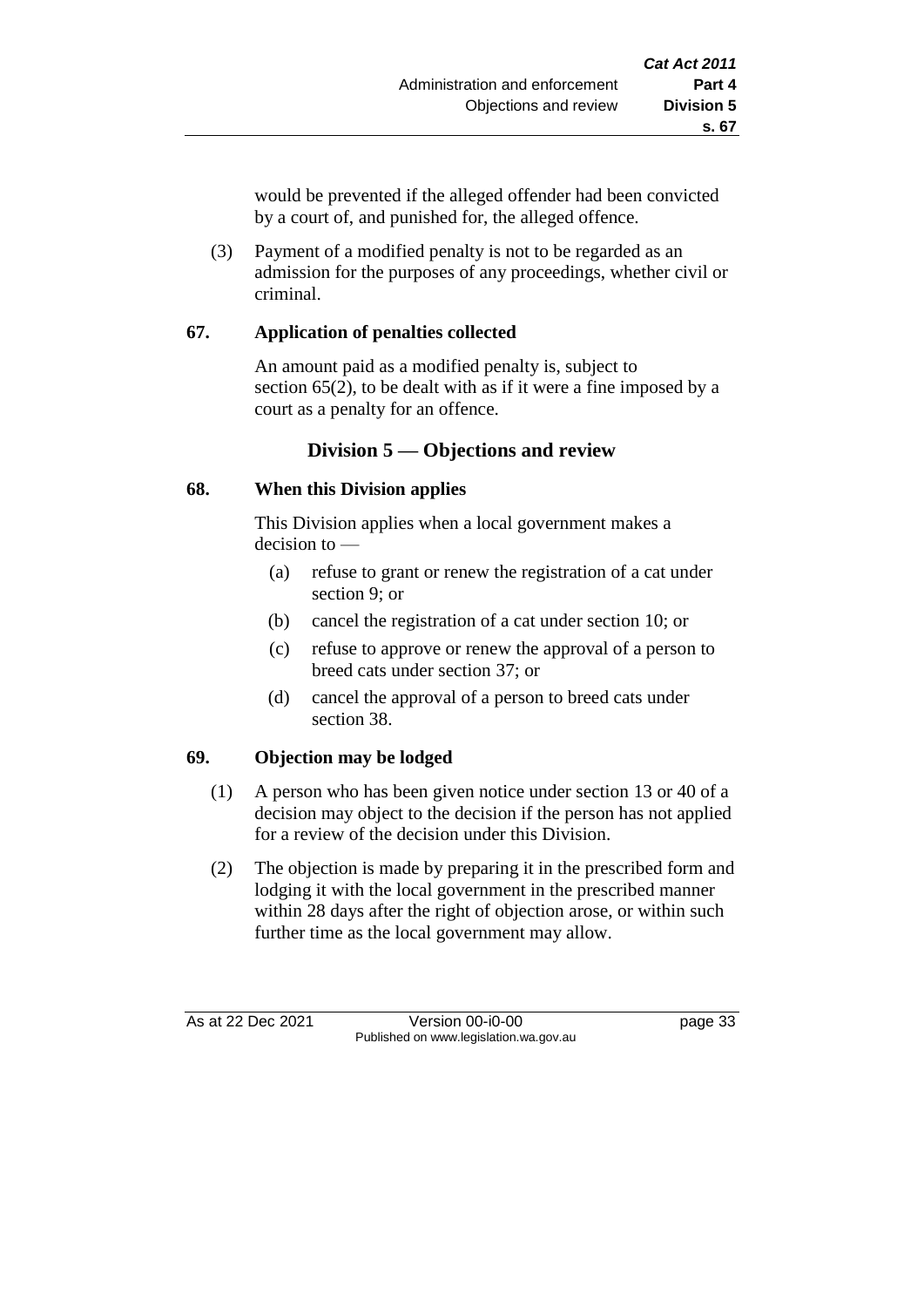#### **70. Dealing with objection**

- (1) The objection is to be dealt with by the council of the local government or by a committee authorised by the council to deal with it.
- (2) A committee cannot deal with an objection against a decision that it made or a decision that the council made.
- (3) The person who made the objection is to be given a reasonable opportunity to make submissions on how to dispose of the objection.
- (4) The objection may be disposed of by
	- (a) dismissing the objection; or
	- (b) varying the decision objected to; or
	- (c) revoking the decision objected to, with or without
		- (i) substituting for it another decision; or
		- (ii) referring the matter, with or without directions, for another decision by a committee or person whose function it is to make such a decision.
- (5) The local government is to ensure that the person who made the objection is given notice in writing of how it has been decided to dispose of the objection and the reasons for disposing of it in that way.

# **71. Review of decisions**

- (1) A person who has been given notice under section 13 or 40 of a decision may apply to the State Administrative Tribunal for a review of the decision if the person —
	- (a) has not lodged an objection to the decision; or
	- (b) has lodged an objection but, at the expiration of 35 days after it was lodged, has not been given notice in writing of how it has been decided to dispose of the objection.

page 34 Version 00-i0-00 As at 22 Dec 2021 Published on www.legislation.wa.gov.au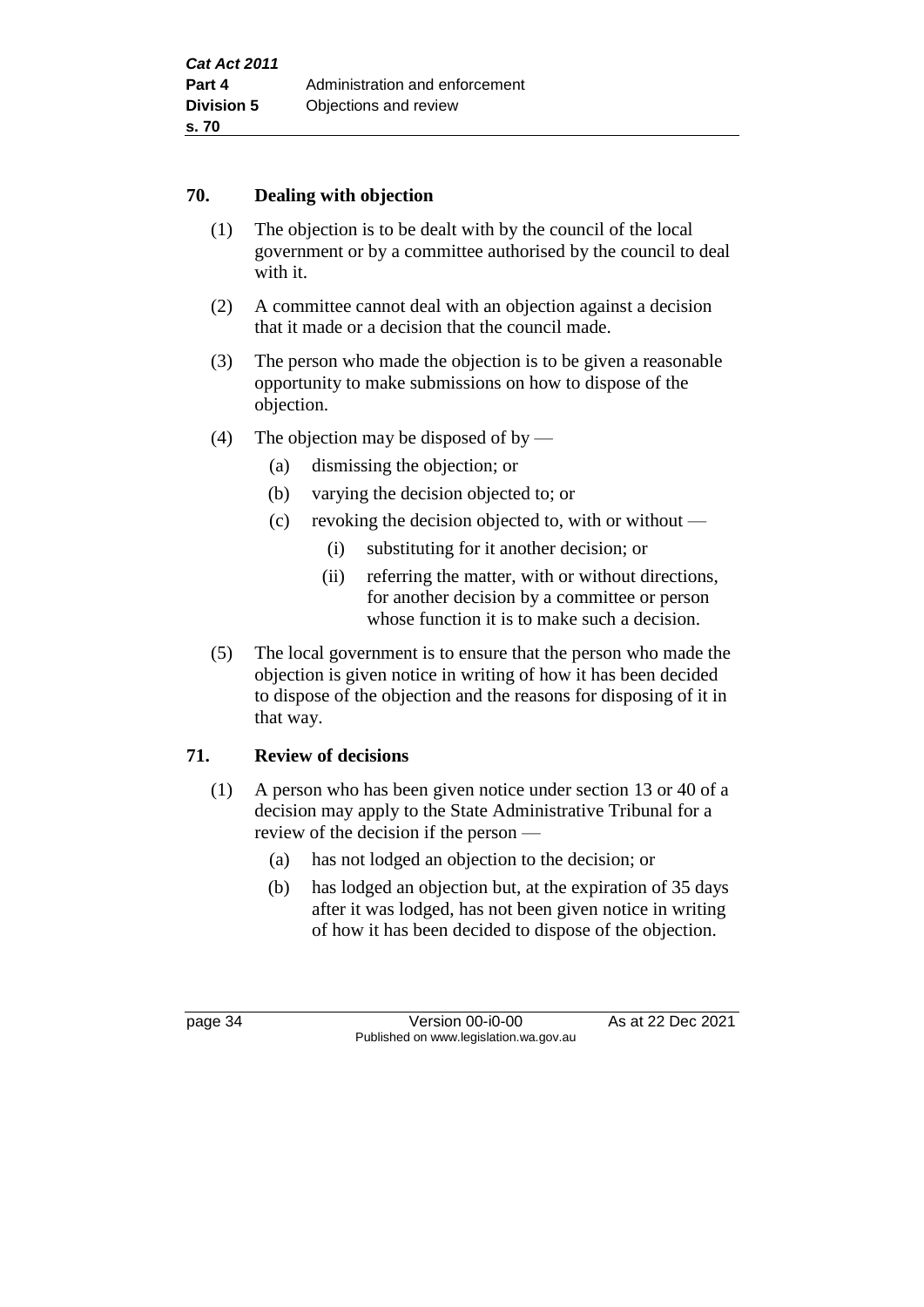- (2) If the person lodged an objection and has been given notice in writing of how it has been decided to dispose of the objection, the person may apply to the State Administrative Tribunal for a review of the decision on the objection.
- (3) The application is to be made within 42 days after the right to make it arose.

Examples for this subsection:

- (a) within 42 days after the original decision, for an application under subsection (1)(a); or
- (b) more than 35 days, but within 77 days, after the objection was lodged, for an application under subsection (1)(b); or
- (c) within 42 days after the objection was decided, for an application under subsection (2).

#### **72. Suspension of effect of some decisions**

If an objection has been lodged, or an application for review made under this Division against a decision to —

- (a) refuse to renew the registration of a cat under section 9; or
- (b) cancel the registration of a cat under section 10; or
- (c) refuse to renew the approval for a person to breed cats under section 37; or
- (d) cancel the approval for a person to breed cats under section 38,

the effect of the decision is suspended, and the registration or approval, as is relevant, is to be taken to continue to have effect pending the determination of the application unless the State Administrative Tribunal orders that the effect of the decision should not be suspended.

As at 22 Dec 2021 Version 00-i0-00 page 35 Published on www.legislation.wa.gov.au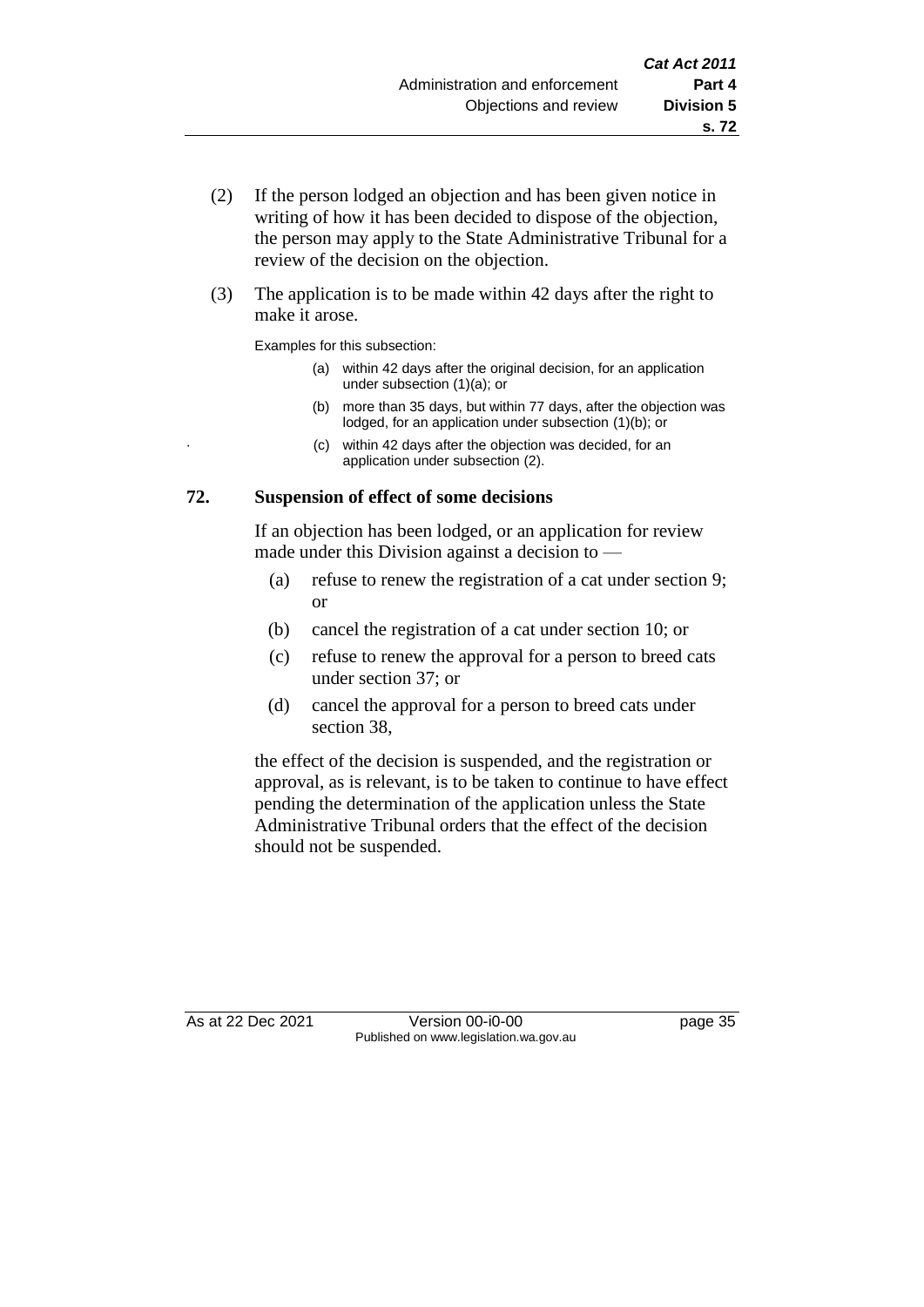# **Division 6 — Legal proceedings**

#### **73. Prosecutions**

- (1) The following persons are authorised to commence a prosecution for an offence against this Act —
	- (a) a person who is acting in the course of his or her duties as an employee of a local government;
	- (b) a person who is authorised to do so by a local government.
- (2) The following persons are authorised to commence a prosecution for an offence against a local law —
	- (a) a person who is acting in the course of his or her duties as an employee of the local government that made the local law;
	- (b) a person who is authorised to do so by the local government that made the local law.
- (3) In proceedings for an offence against this Act, unless evidence is given to the contrary, proof is not required —
	- (a) that the prosecutor is authorised to commence the prosecution; or
	- (b) that a signature on the prosecution notice alleging the offence is the signature of a person authorised to commence the prosecution.

## **74. Additional court orders**

- $(1)$  If
	- (a) a court convicts a person of an offence against this Act; and

page 36 **Version 00-i0-00** As at 22 Dec 2021 Published on www.legislation.wa.gov.au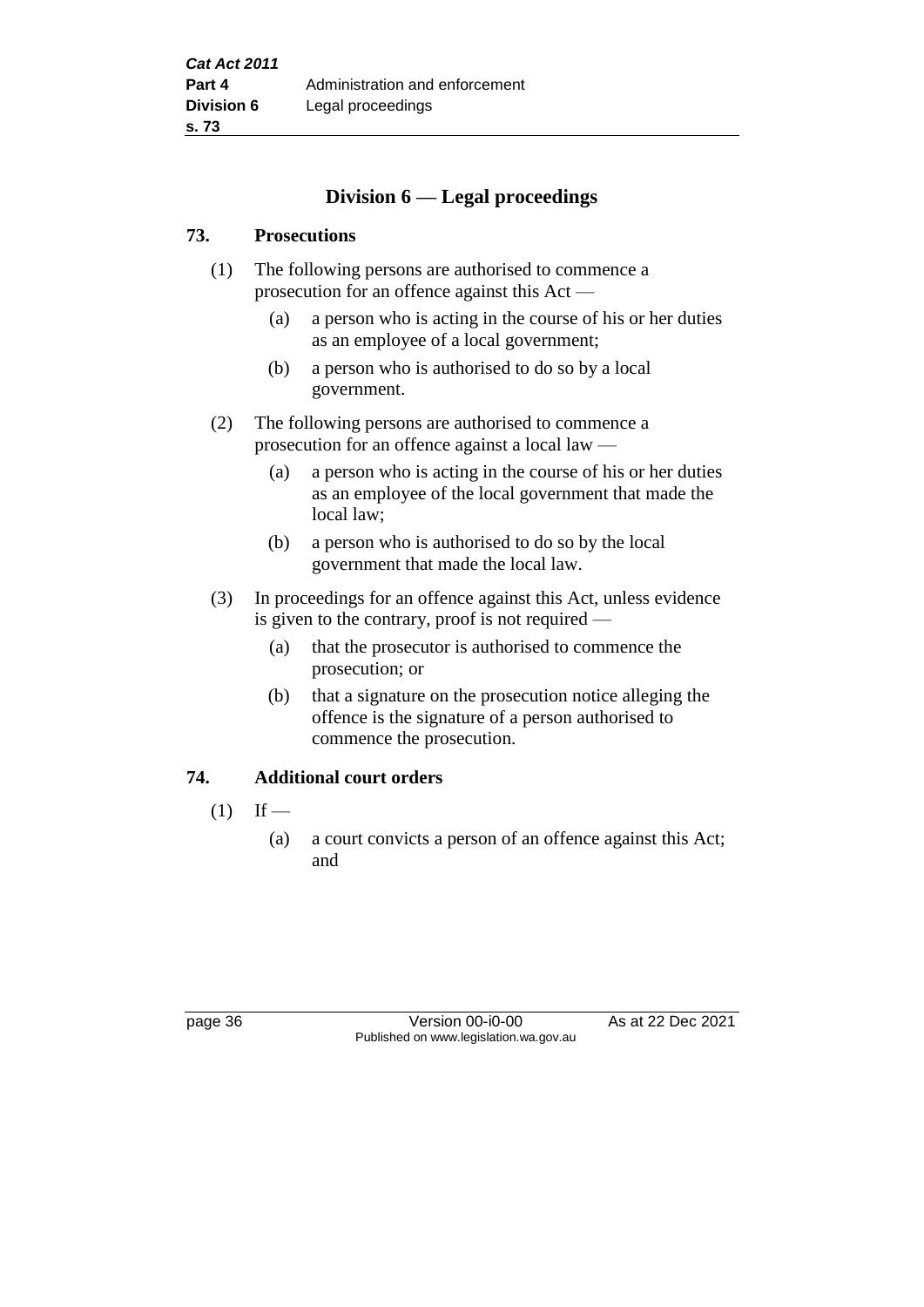(b) the person has previously been convicted of 2 or more offences against this Act,

the court may, in addition to imposing any other penalty imposed under this Act, order —

- (c) that the person is banned from owning or keeping a cat permanently or for the period specified in the order; or
- (d) that, despite any other provision of this Act, the person is to take immediate action to ensure that any, or all, cats owned by the person, as is specified in the order, are —
	- (i) microchipped; or
	- (ii) sterilised,

or both.

- (2) A court that makes an order under this section is to ensure that a copy of the order is provided to the local government for the district in which the person subject to the order lives.
- (3) An order under this section may be enforced as if it were a judgment of the court.

## **75. Evidentiary matters**

- (1) In proceedings for an offence against this Act an allegation in the prosecution notice that, at a specified time, any of the following matters existed is taken to be proved in the absence of evidence to the contrary —
	- (a) that a specified cat was not registered;
	- (b) that a specified person was the registered owner of a specified cat;
	- (c) that a specified person's name was recorded as the owner of a specified cat in a microchip database;
	- (d) that a specified person ordinarily kept and cared for a specified cat;
	- (e) that a specified cat was ordinarily kept in the district of a specified local government;

As at 22 Dec 2021 Version 00-i0-00 page 37 Published on www.legislation.wa.gov.au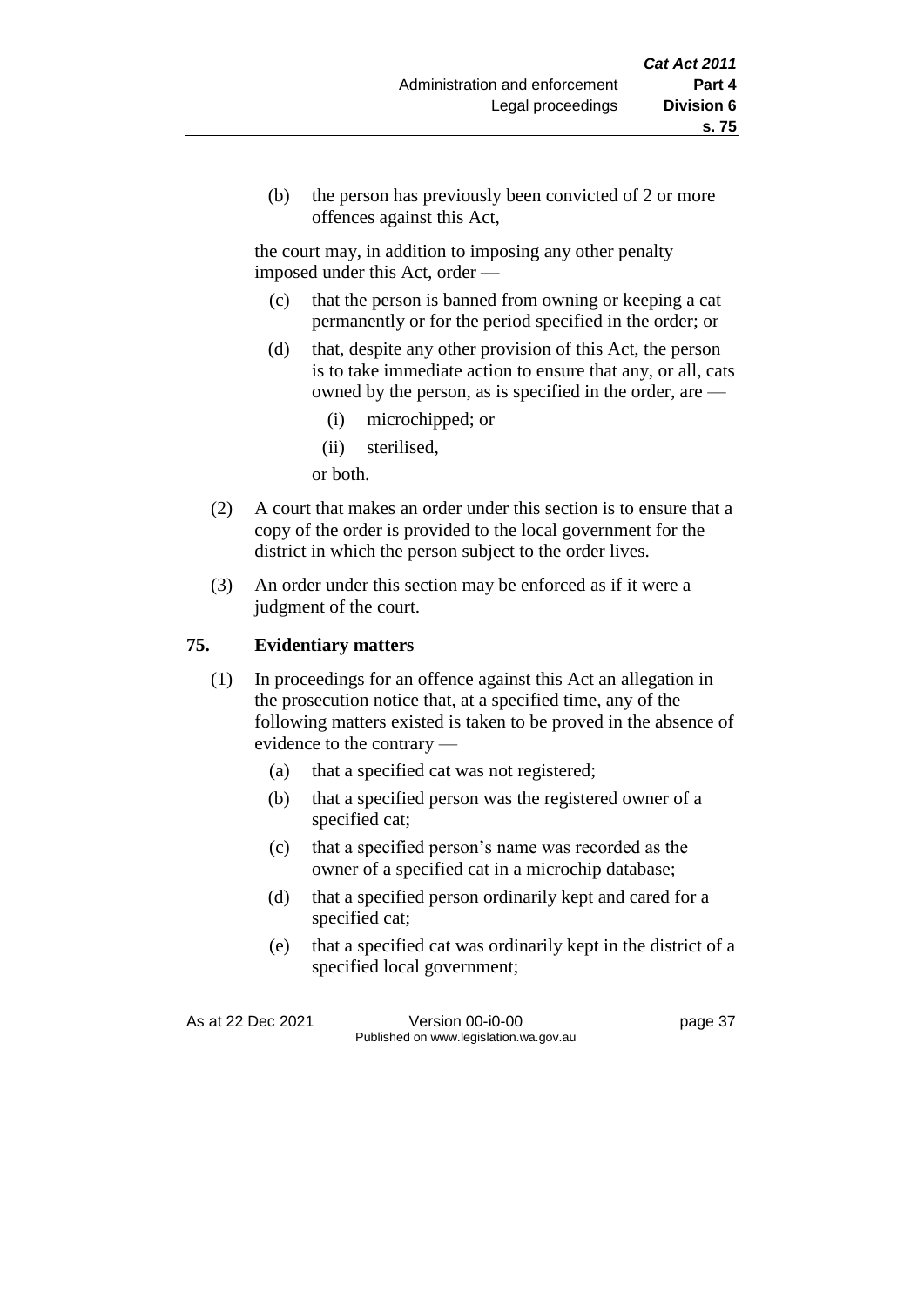- (f) that a specified person was the owner of a specified cat;
- (g) that a specified database was a microchip database;
- (h) that a specified person or body was a microchip database company;
- (i) that a specified cat was not sterilised;
- (j) that a specified cat was not microchipped;
- (k) that a specified cat had reached 6 months of age.
- (2) In subsection  $(1)$  —

*specified* means specified in the prosecution notice.

(3) This section is in addition to and does not affect the operation of the *Evidence Act 1906*.

page 38 Version 00-i0-00 As at 22 Dec 2021 Published on www.legislation.wa.gov.au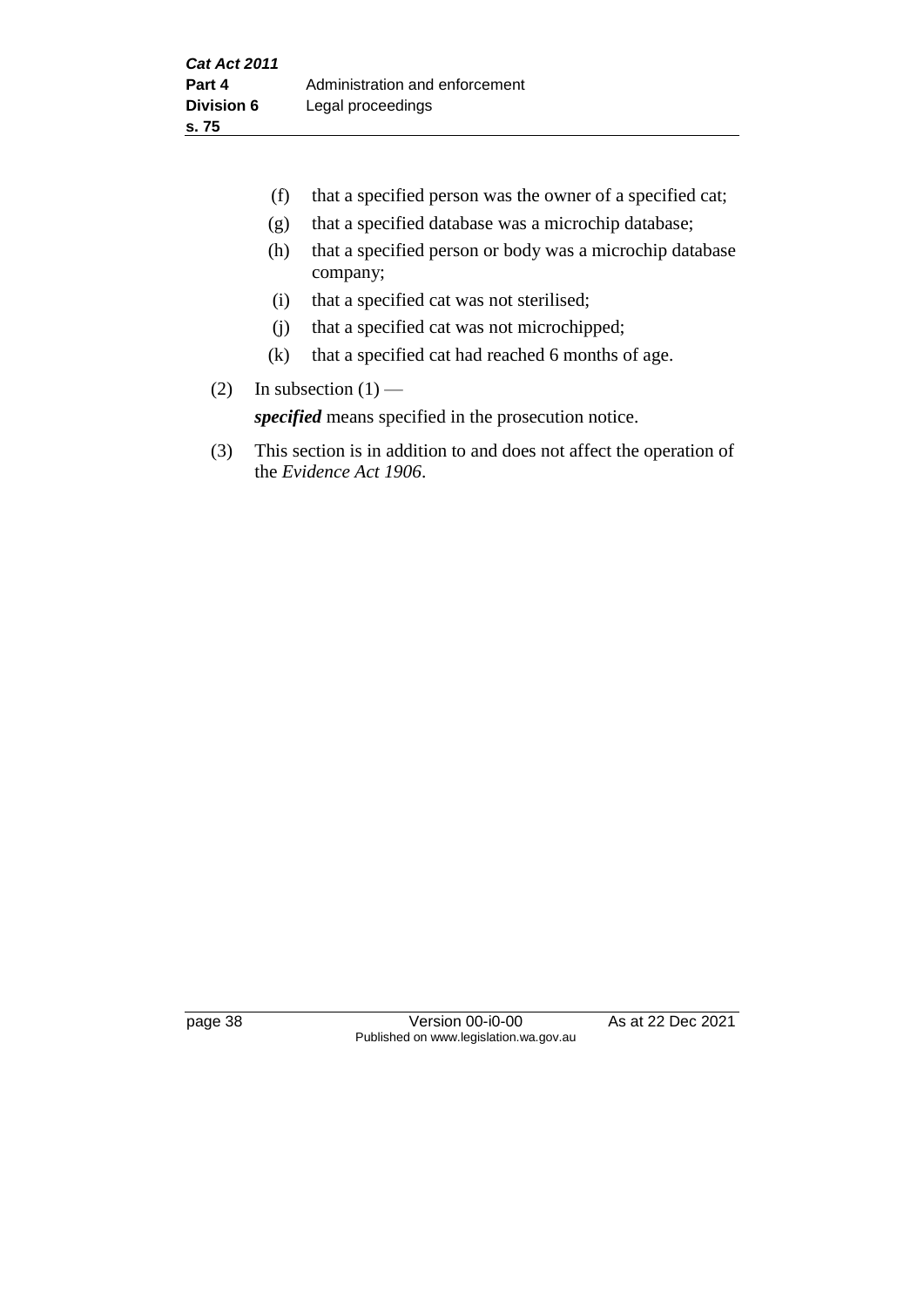# **Part 5 — Subsidiary legislation**

# **Division 1 — Regulations**

## **76. General regulations**

- (1) The Governor may make regulations prescribing all matters that are required or permitted by this Act to be prescribed, or that are necessary or convenient to be prescribed for giving effect to the purposes of this Act.
- (2) Without limiting subsection (1), regulations may be made as to one or more of the following —
	- (a) registration tags;
	- (b) fees and charges payable in respect of any matter under this Act.

#### **77. Regulations that operate as local laws**

- (1) The Governor may make regulations that are to operate as if they were local laws for each district to which they apply.
- (2) Regulations made under this section may deal with any matter in respect of which local laws may be made under Division 2.
- (3) Regulations under this section, other than those that only repeal or amend other regulations, are to contain a statement to the effect that they apply as if they were local laws.
- (4) A local government is to administer any regulation made under this section to the extent that it relates to any place where the local government may perform functions, as if the regulation were a local law.
- (5) Unless a contrary intention appears, a reference to an offence against a local law includes a reference to an offence against a regulation made under this section.

As at 22 Dec 2021 Version 00-i0-00 page 39 Published on www.legislation.wa.gov.au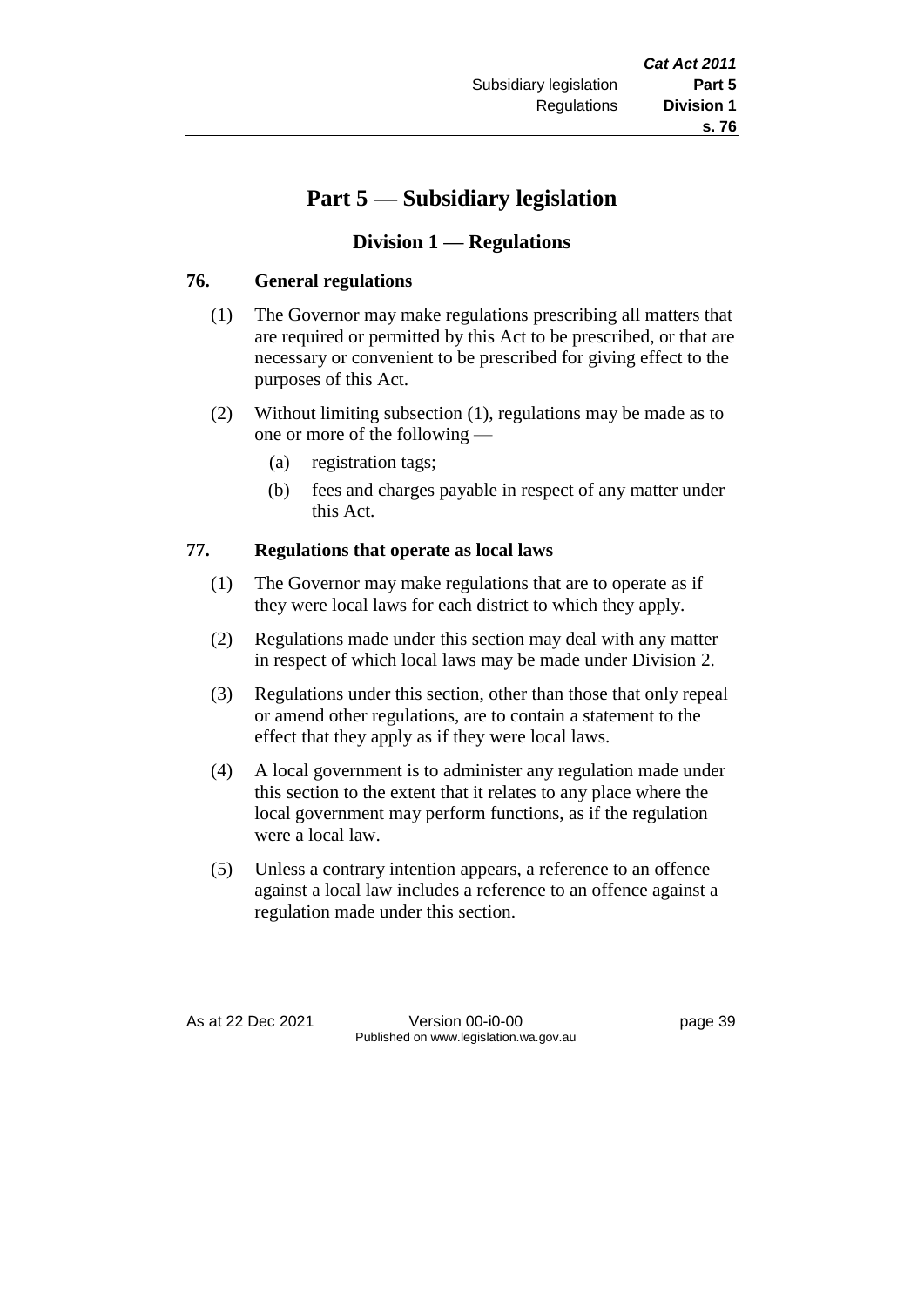(6) If there is any inconsistency between a regulation made under this section and a local law made under this Act, the regulation prevails to the extent of the inconsistency.

## **78. Provisions about regulations**

Regulations, whether under section 76 or 77, may —

- (a) adopt any text that could be adopted by a local law;
- (b) provide that contravention of a provision of regulations is an offence, and provide for the offence to be punishable on conviction by the imposition of a fine not exceeding \$5 000;
- (c) make a person who commits an offence of a continuing nature liable to a further fine not exceeding \$500 in respect of each day or part of a day during which the offence has continued;
- (d) provide for the imposition of a minimum fine for the offence;
- (e) relate the level of the fine to  $-$ 
	- (i) the circumstances or extent of the offence;
	- (ii) whether the offender has committed previous offences and, if so, the number of previous offences that the offender has committed;
- (f) prescribe the method and the means by which any fines imposed are to be paid and collected, or recovered.

# **Division 2 — Local laws**

## **79. Local laws**

(1) A local government may make local laws prescribing all matters that are required or permitted to be prescribed by a local law, or are necessary or convenient to be so prescribed, for it to perform any of its functions under this Act.

page 40 **Version 00-i0-00** As at 22 Dec 2021 Published on www.legislation.wa.gov.au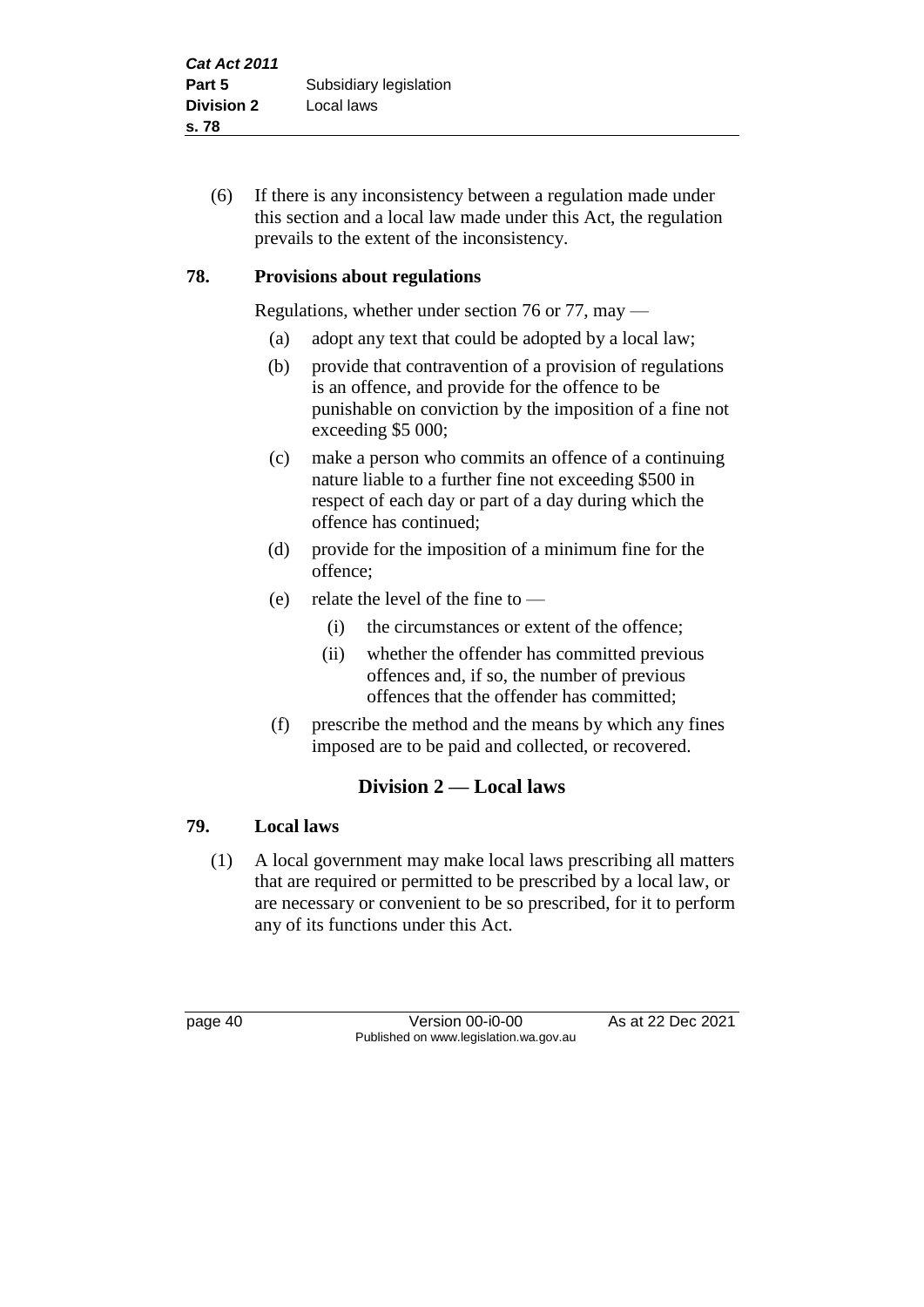- (2) A local law made under this Act does not apply outside the local government's district unless it is made to apply outside the district under section 80.
- (3) Without limiting subsection (1), a local law may be made as to one or more of the following —
	- (a) the registration of cats;
	- (b) removing and impounding cats;
	- (c) keeping, transferring and disposing of cats kept at cat management facilities;
	- (d) the humane destruction of cats;
	- (e) cats creating a nuisance;
	- (f) specifying places where cats are prohibited absolutely;
	- (g) requiring that in specified areas a portion of the premises on which a cat is kept must be enclosed in a manner capable of confining cats;
	- (h) limiting the number of cats that may be kept at premises, or premises of a particular type;
	- (i) the establishment, maintenance, licensing, regulation, construction, use, record keeping and inspection of cat management facilities;
	- (j) the regulation of approved cat breeders, including record keeping and inspection;
	- (k) fees and charges payable in respect of any matter under this Act.

## **80. Places outside district**

- (1) If the Governor's approval has been first obtained, a local government may make a local law under this Act that applies outside its district.
- (2) A local government cannot, under subsection (1), make a local law that applies to —
	- (a) a part of the State that is in the district of another local government; or

As at 22 Dec 2021 Version 00-i0-00 page 41 Published on www.legislation.wa.gov.au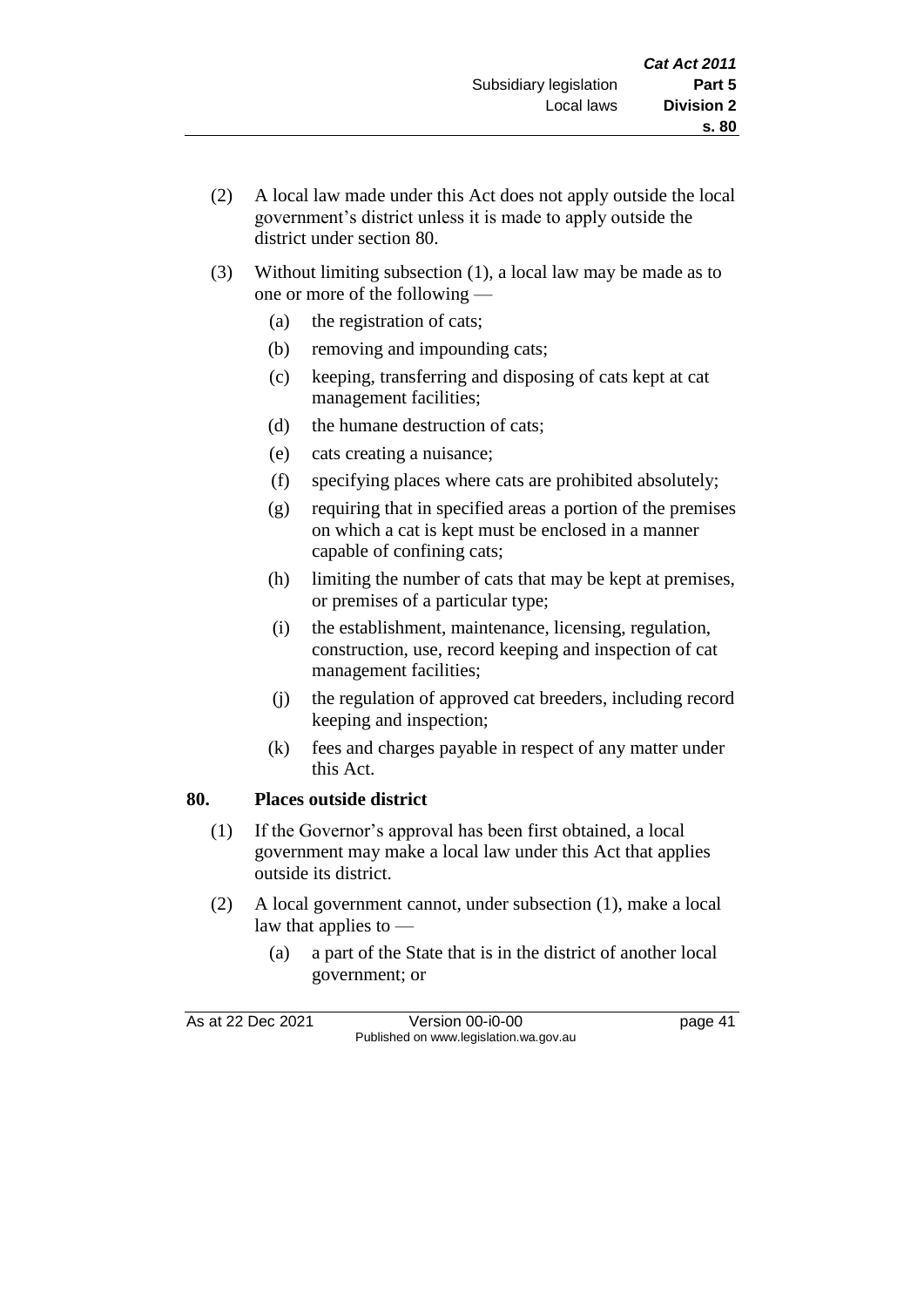- (b) a part of the State to which a local law made by another local government concerning the same subject matter applies under this section.
- (3) The Governor may revoke any approval given under subsection (1), and, after that revocation, a local law made under the approval ceases to apply to the part of the State for which the approval was given.
- (4) The Minister is to cause notice of any revocation under subsection (3) to be published in the *Gazette*.

# **81. Inconsistency with written laws**

A local law made under this Act is inoperative to the extent that it is inconsistent with this Act or any other written law.

# **82. Local laws may adopt codes etc.**

- (1) A local law made under this Act may adopt the text of
	- (a) any model local law, or amendment to it, published under section 83; or
	- (b) a local law of any other local government; or
	- (c) any code, rules, specifications, or standard issued by Standards Australia or by such other body as is specified in the local law.
- (2) The text may be adopted
	- (a) wholly or in part; or
	- (b) as modified by the local law; or
	- (c) as it exists at a particular date or, except if the text of a model local law is being adopted, as amended from time to time.
- (3) The adoption may be direct, by reference made in the local law, or indirect, by reference made in any text that is itself directly or indirectly adopted.

page 42 Version 00-i0-00 As at 22 Dec 2021 Published on www.legislation.wa.gov.au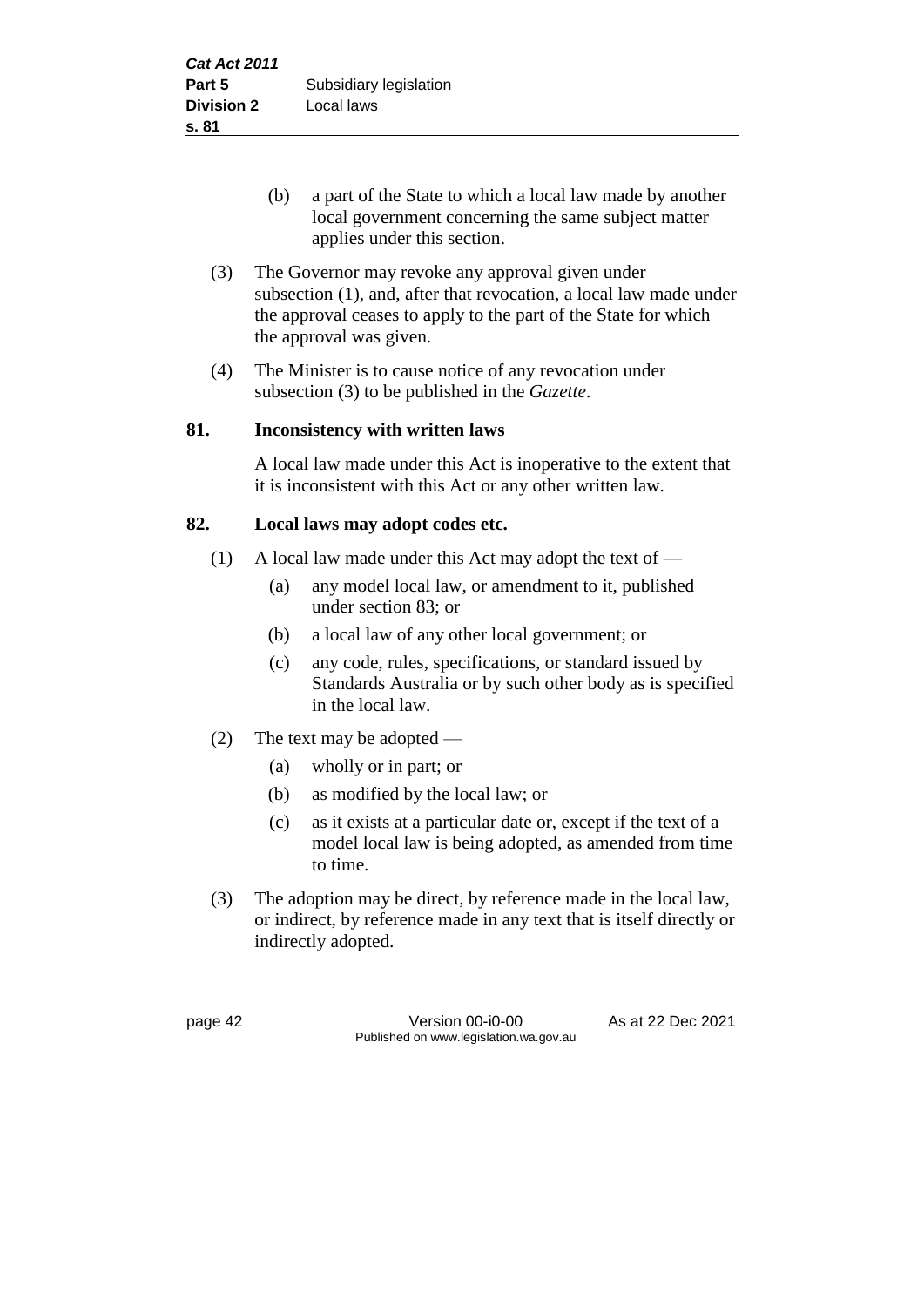#### **83. Model local laws**

- (1) The Governor may cause to be prepared and published in the *Gazette* model local laws the provisions of which a local law made under this Act may adopt by reference, with or without modification.
- (2) Model local laws have no effect except to the extent that they are adopted.
- (3) The Governor may, by notice published in the *Gazett*e, amend a model local law published under this section.
- (4) An amendment to a model local law does not affect any local law that adopted the model local law before the amendment but the amendment may be adopted by a further local law.

#### **84. Creating offences and prescribing penalties**

- (1) A local law may provide that contravention of a provision of the local law is an offence, and may provide for the offence to be punishable on conviction by a penalty not exceeding a fine of \$5 000.
- (2) If the offence is of a continuing nature, the local law may make the person liable to a further penalty not exceeding a fine of \$500 in respect of each day or part of a day during which the offence has continued.
- (3) The local law may provide for the imposition of a minimum penalty for the offence.
- (4) The level of the penalty may be related to either or both of the following —
	- (a) the circumstances or extent of the offence;
	- (b) whether the offender has committed previous offences and, if so, the number of previous offences that the offender has committed.
- (5) A local law may specify the method and the means by which any fines imposed are to be paid and collected, or recovered.

As at 22 Dec 2021 Version 00-i0-00 page 43 Published on www.legislation.wa.gov.au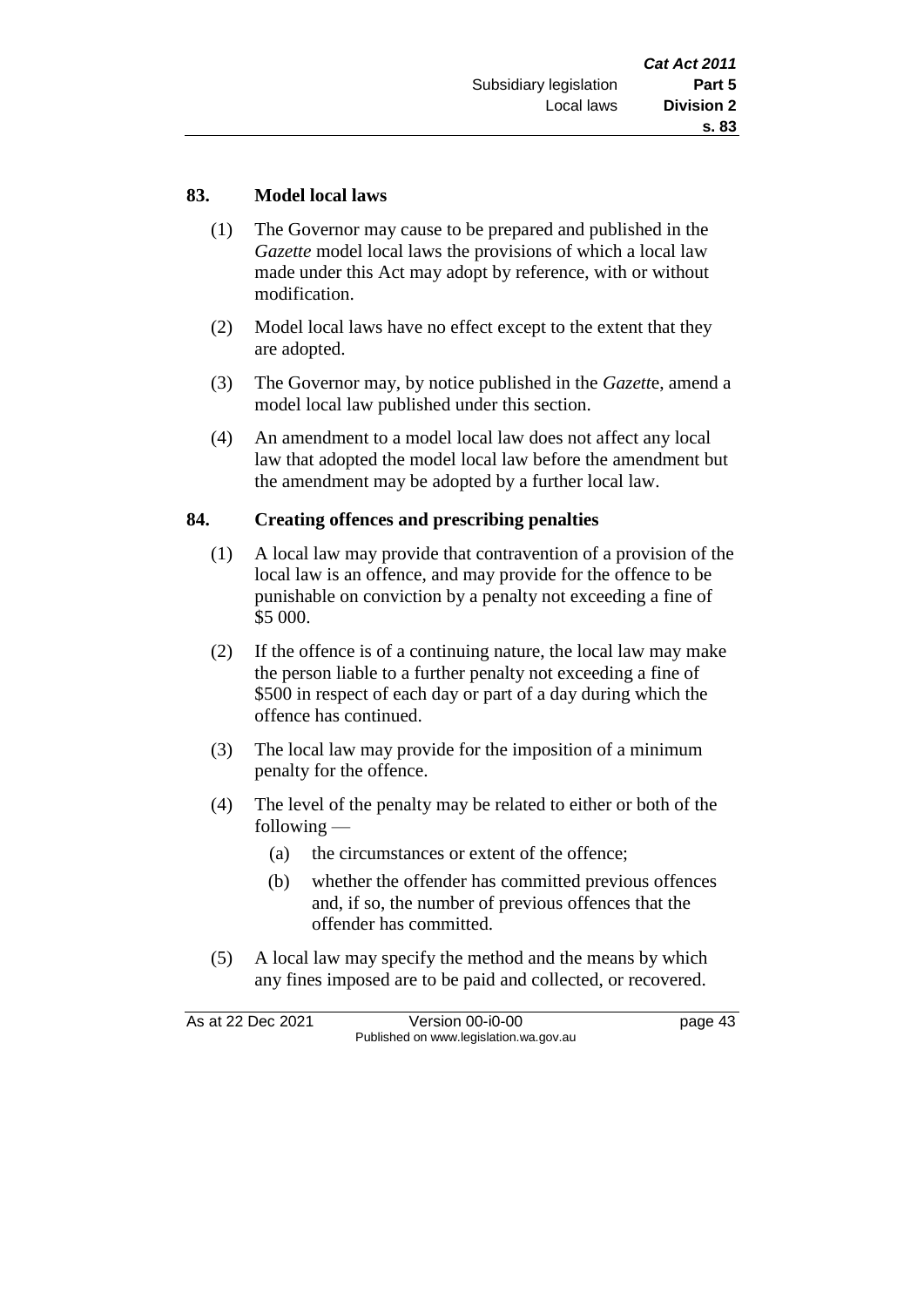**s. 85**

# **Part 6 — Miscellaneous**

#### **85. False or misleading information**

A person must not give any information that the person knows to be false or misleading in a material particular —

- (a) to an authorised person exercising a power under this Act, or a person assisting an authorised person to exercise a power under this Act; or
- (b) in relation to an application under this Act.

Penalty: a fine of \$5 000.

## **86. Review of Act**

- (1) The Minister must carry out a review of the operation and effectiveness of this Act as soon as practicable after —
	- (a) the fifth anniversary of the commencement of this section; and
	- (b) the expiry of each 5 yearly interval after that anniversary.
- (2) In the course of the review the Minister must consider and have regard to —
	- (a) the need for the continuation of this Act; and
	- (b) any other matters that appear to the Minister to be relevant to the operation and effectiveness of this Act.
- (3) The Minister must prepare a report based on the outcome of the review and cause it to be laid before each House of Parliament, as soon as is practicable after the report is prepared but not later than 12 months after the end of the period of 5 years.

page 44 Version 00-i0-00 As at 22 Dec 2021 Published on www.legislation.wa.gov.au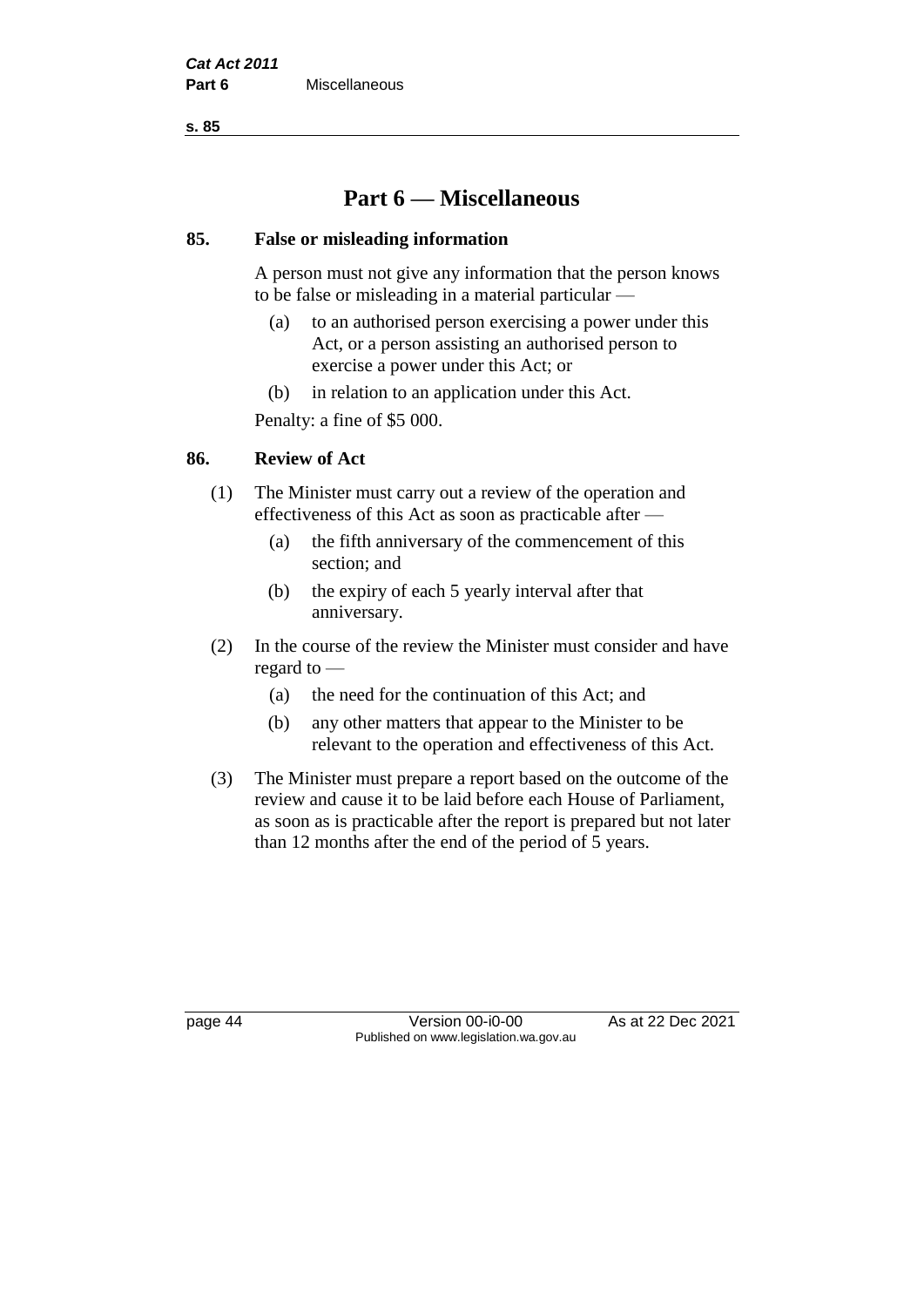**s. 87**

# **Part 7 — Transitional provisions**

*[Heading inserted: No. 16 of 2019 s. 94.]*

#### **87. Transitional provision for** *Local Government Legislation Amendment Act 2019*

- (1) This section applies to a person who, immediately before the day on which the *Local Government Legislation Amendment Act 2019* section 92 comes into operation, was a person appointed under section 48(1).
- (2) The person is taken to be an authorised person appointed under the *Local Government Act 1995* section 9.10(2) for the purposes of this Act on the terms and conditions that were applicable to the person's appointment under section 48(1) immediately before the day referred to in subsection (1).

*[Section 87 inserted: No. 16 of 2019 s. 94.]*

As at 22 Dec 2021 Version 00-i0-00 Published on www.legislation.wa.gov.au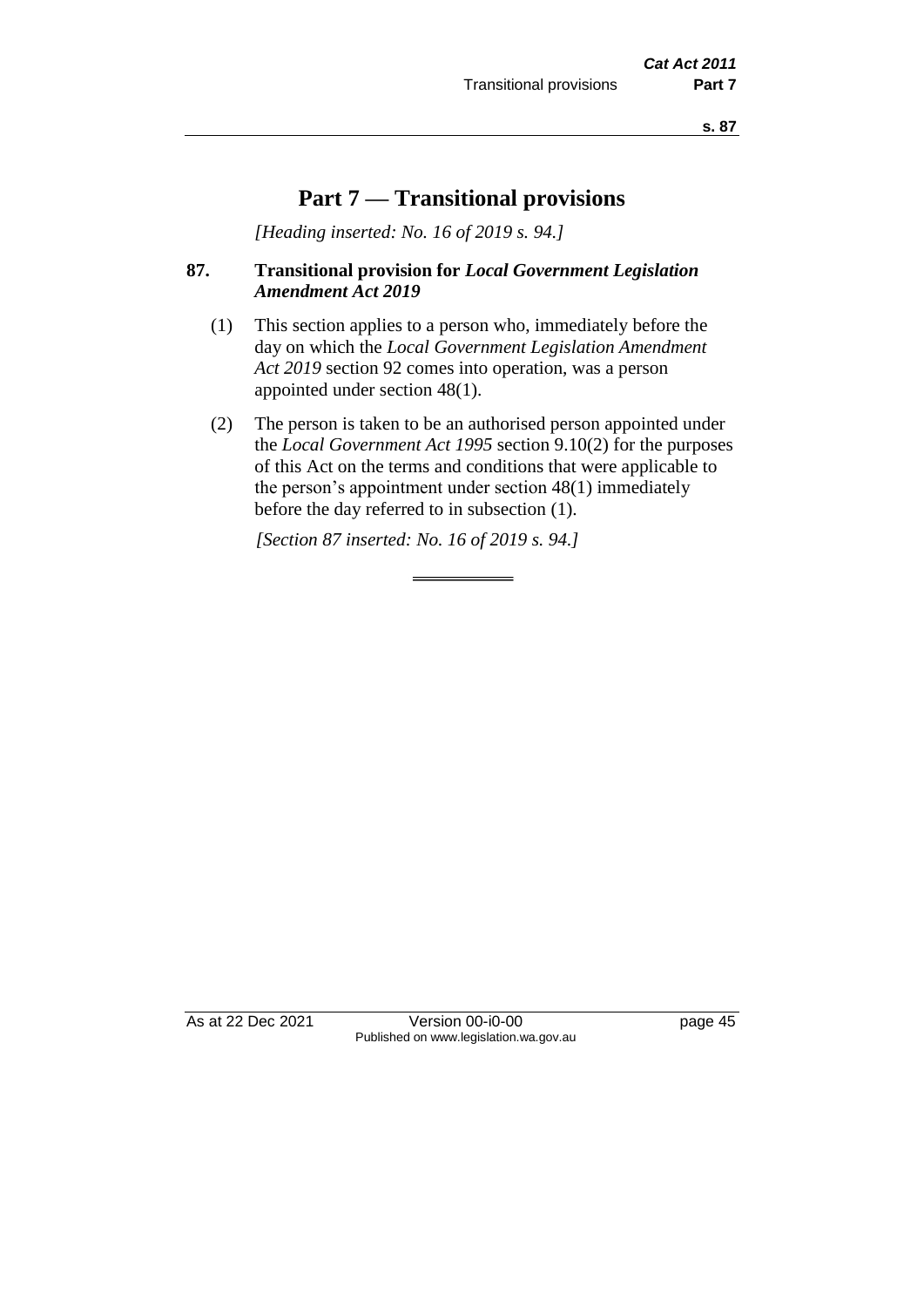# **Notes**

This is a compilation of the *Cat Act 2011* and includes amendments made by other written laws. For provisions that have come into operation see the compilation table. For provisions that have not yet come into operation see the uncommenced provisions table.

**Compilation table**

| <b>Short title</b>                                                               | <b>Number</b><br>and year | Assent      | Commencement                                                                                                                                                                                                                                                                           |
|----------------------------------------------------------------------------------|---------------------------|-------------|----------------------------------------------------------------------------------------------------------------------------------------------------------------------------------------------------------------------------------------------------------------------------------------|
| Cat Act 2011                                                                     | 55 of 2011                | 9 Nov 2011  | s. 1 and 2: 9 Nov 2011<br>(see s. $2(a)$ );<br>Act other than s. $1, 2, 5, 6$ ,<br>$14(1)$ , $18(1)$ , $22-24$ , $26-35$ , $41$ ,<br>49, 55-60 and 86: 1 Nov 2012<br>(see s. $2(b)$ );<br>s. 5, 6, 14(1), 18(1), 22-24,<br>26-35, 41, 49, 55-60 and 86:<br>1 Nov 2013 (see s. $2(c)$ ) |
| Public Health<br><i>(Consequential Provisions)</i><br>Act 2016 Pt. 3 Div. 7      | 19 of 2016                | 25 Jul 2016 | 24 Jan 2017 (see s. $2(1)(c)$ and<br><i>Gazette</i> 10 Jan 2017 p. 165)                                                                                                                                                                                                                |
| <b>Local Government</b><br><b>Legislation Amendment</b><br>Act 2019 Pt. 4 Div. 2 | 16 of 2019                | 5 Jul 2019  | 7 Nov 2020 (see s. 2(b) and<br>SL 2020/212 cl. 2)                                                                                                                                                                                                                                      |

# **Uncommenced provisions table**

To view the text of the uncommenced provisions see *Acts as passed* on the WA Legislation website.

| <b>Short title</b>                                        | <b>Number</b><br>and year | Assent      | Commencement                                  |
|-----------------------------------------------------------|---------------------------|-------------|-----------------------------------------------|
| Veterinary Practice<br>Act 2021 s. 228                    | 19 of 2021                | 27 Oct 2021 | To be proclaimed (see s. $2(b)$ )             |
| Dog Amendment (Stop<br>Puppy Farming) Act 2021<br>Pt. $3$ | 29 of 2021                |             | 22 Dec 2021 To be proclaimed (see s. $2(e)$ ) |

page 46 Version 00-i0-00 As at 22 Dec 2021 Published on www.legislation.wa.gov.au